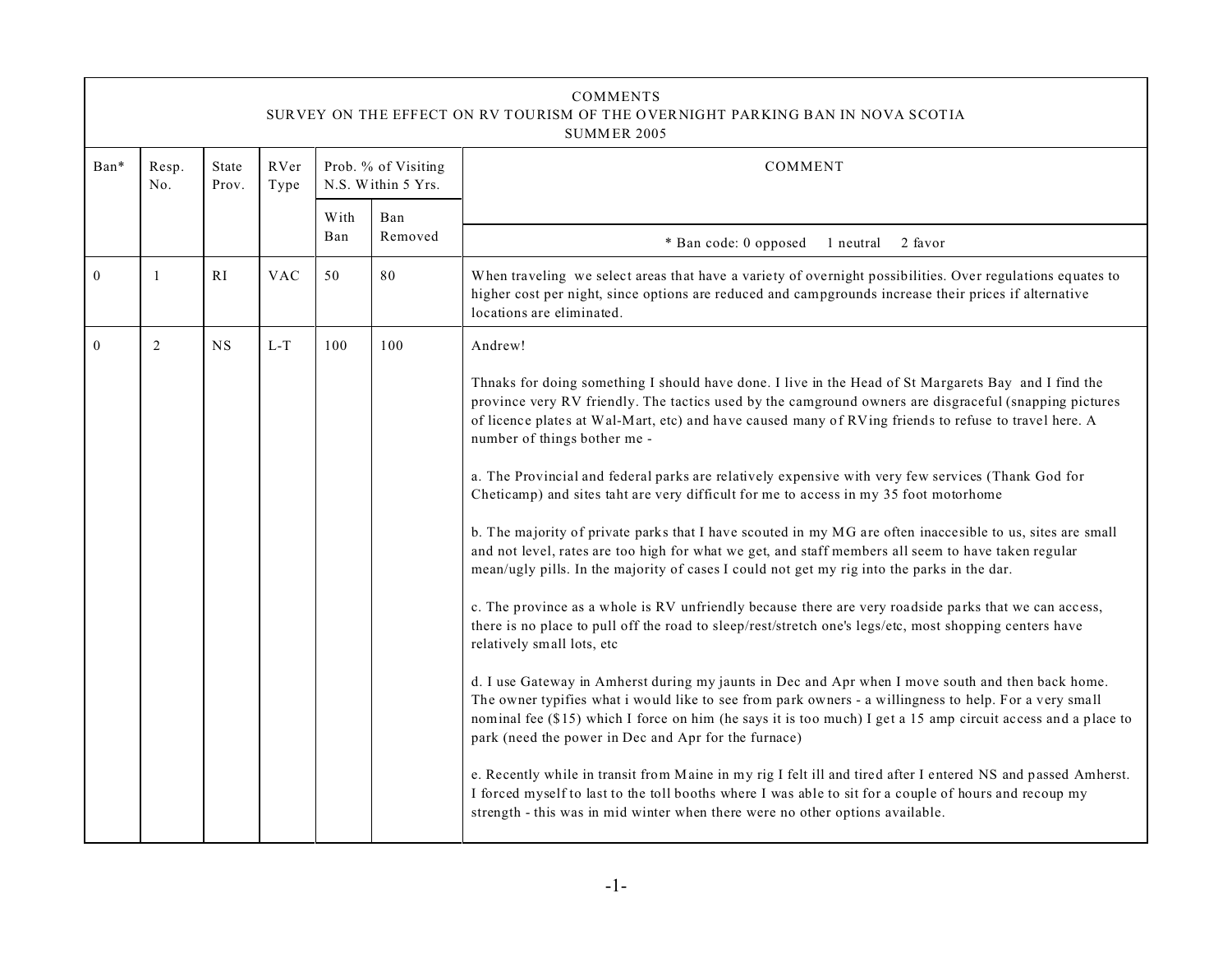|              | <b>COMMENTS</b><br>SURVEY ON THE EFFECT ON RV TOURISM OF THE OVERNIGHT PARKING BAN IN NOVA SCOTIA<br><b>SUMMER 2005</b> |                |              |                                           |                |                                                                                                                                                                                                                                                                                                                                                                                                                                                                                                                                                                                                                                                                                            |  |  |  |  |  |
|--------------|-------------------------------------------------------------------------------------------------------------------------|----------------|--------------|-------------------------------------------|----------------|--------------------------------------------------------------------------------------------------------------------------------------------------------------------------------------------------------------------------------------------------------------------------------------------------------------------------------------------------------------------------------------------------------------------------------------------------------------------------------------------------------------------------------------------------------------------------------------------------------------------------------------------------------------------------------------------|--|--|--|--|--|
| Ban*         | Resp.<br>No.                                                                                                            | State<br>Prov. | RVer<br>Type | Prob. % of Visiting<br>N.S. Within 5 Yrs. |                | <b>COMMENT</b>                                                                                                                                                                                                                                                                                                                                                                                                                                                                                                                                                                                                                                                                             |  |  |  |  |  |
|              |                                                                                                                         |                |              | With<br>Ban                               | Ban<br>Removed |                                                                                                                                                                                                                                                                                                                                                                                                                                                                                                                                                                                                                                                                                            |  |  |  |  |  |
|              |                                                                                                                         |                |              |                                           |                | * Ban code: 0 opposed<br>2 favor<br>1 neutral                                                                                                                                                                                                                                                                                                                                                                                                                                                                                                                                                                                                                                              |  |  |  |  |  |
|              |                                                                                                                         |                |              |                                           |                | f. If you wish to chat more or need some help, send me an email.                                                                                                                                                                                                                                                                                                                                                                                                                                                                                                                                                                                                                           |  |  |  |  |  |
|              |                                                                                                                         |                |              |                                           |                | g. Bottom line for us, we do not CAMP at Wal-mart and like places. We stop there to make a quick exit<br>off the road while we are in transit. We always spend 25 to 50 bucks on groceries and the like so it is not a<br>free ride.<br>Thnaks again,<br>Preston Smith                                                                                                                                                                                                                                                                                                                                                                                                                     |  |  |  |  |  |
|              |                                                                                                                         |                |              |                                           |                | ----------                                                                                                                                                                                                                                                                                                                                                                                                                                                                                                                                                                                                                                                                                 |  |  |  |  |  |
| $\bf{0}$     | 5                                                                                                                       | ${\rm FL}$     | $F-T$        | $\boldsymbol{0}$                          | 75             | WILL USE PARKING LOTS AS JUST A STOP OVER WHEN GING FROM POINT A TO POINT BE<br>OTHER WISE WE USE CAMPGROUNDS.                                                                                                                                                                                                                                                                                                                                                                                                                                                                                                                                                                             |  |  |  |  |  |
| $\mathbf{0}$ | 6                                                                                                                       | <b>ON</b>      | <b>VAC</b>   | $\boldsymbol{0}$                          | 100            | The Maritimes have always been one our favourite travel destinations. The people there were always<br>really friendly.<br>After hearing about Nova Scotia's anti-RV campaign, we no longer get the same warm fuzzy feelings that<br>we used to get when thinking about Nova Scotia quite the opposite.                                                                                                                                                                                                                                                                                                                                                                                     |  |  |  |  |  |
|              |                                                                                                                         |                |              |                                           |                | Knowing now that Nova Scotians regard RVers as some sort of disease to be quarantined, we have no<br>desire to return so won't.                                                                                                                                                                                                                                                                                                                                                                                                                                                                                                                                                            |  |  |  |  |  |
| $\mathbf{0}$ | 9                                                                                                                       | <b>NH</b>      | $F-T$        | $\boldsymbol{0}$                          | 100            | Campground owners need to understand that trying to mandate RVers using their facilities by supporting<br>no overnight parking will backfire. They may loose an occasional nights lodging from someone passing<br>through but the loss from RVers not comming to the area at all will be astronomical. Most of us happily<br>stay in campgrounds except when we are going from one point to another with long and late hours on the<br>road. To find a campground late in the evening, pay for facilities we are not going to use, leave early in<br>the morning disturbing other campers is pointless to those of us that appreciate being able to pull off the<br>road for a brief rest. |  |  |  |  |  |
| $\mathbf{0}$ | 12                                                                                                                      | PA             | $P-T$        | $\mathbf{1}$                              | 95             | We visited NS about 5 yrs ago. It was one of the best trips we've ever had. NS is a beautiful, scenic, $\&$<br>interesting place. We were so impressed with the beauty, CLEANLINESS, and super nice people. We                                                                                                                                                                                                                                                                                                                                                                                                                                                                             |  |  |  |  |  |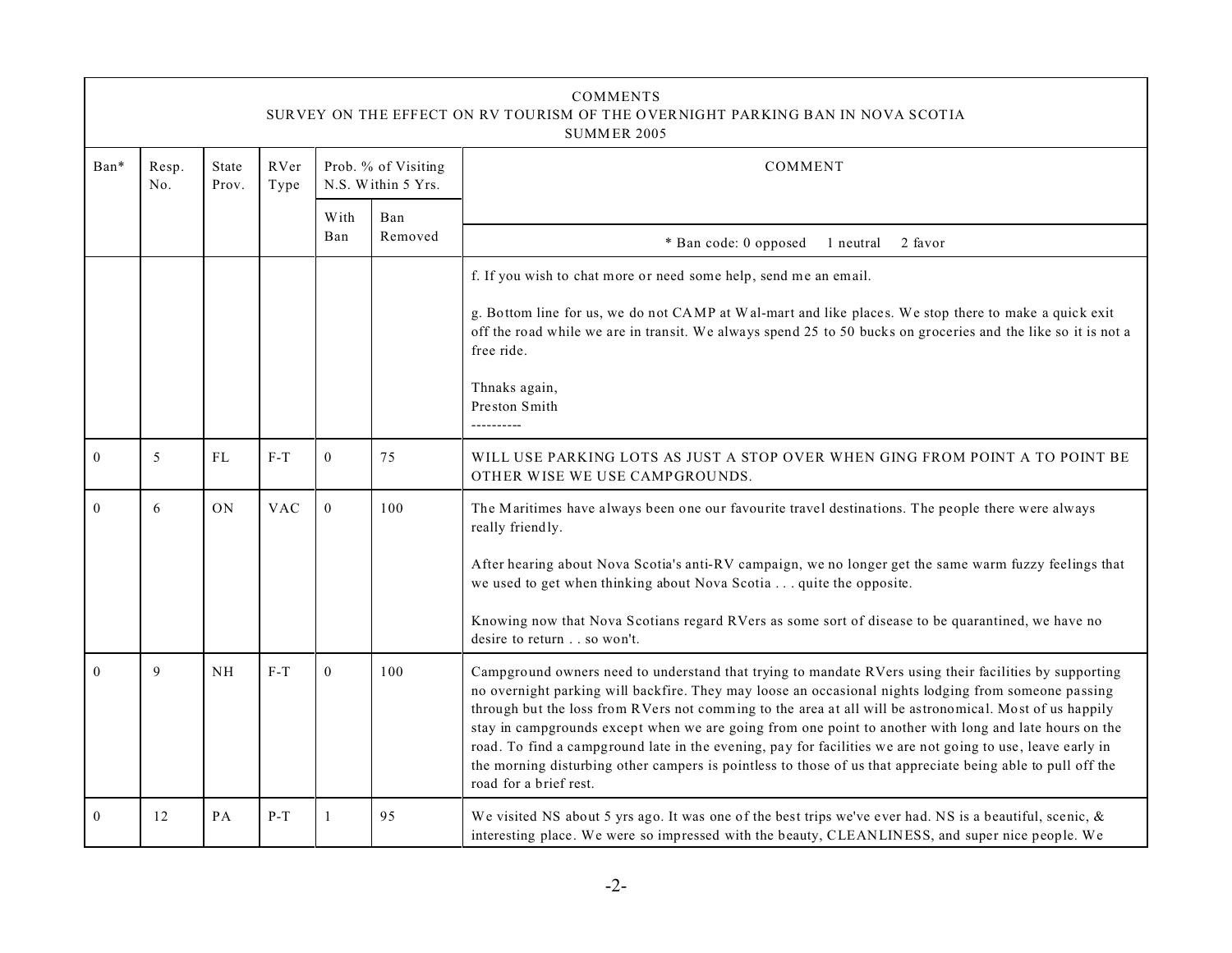|              | <b>COMMENTS</b><br>SURVEY ON THE EFFECT ON RV TOURISM OF THE OVERNIGHT PARKING BAN IN NOVA SCOTIA<br><b>SUMMER 2005</b> |                |                                |             |                                           |                                                                                                                                                                                                                                                                                                                                                                                                                                                                                                                                                                                                                                                                                                                                                                                                                                                                                                                             |  |  |  |  |
|--------------|-------------------------------------------------------------------------------------------------------------------------|----------------|--------------------------------|-------------|-------------------------------------------|-----------------------------------------------------------------------------------------------------------------------------------------------------------------------------------------------------------------------------------------------------------------------------------------------------------------------------------------------------------------------------------------------------------------------------------------------------------------------------------------------------------------------------------------------------------------------------------------------------------------------------------------------------------------------------------------------------------------------------------------------------------------------------------------------------------------------------------------------------------------------------------------------------------------------------|--|--|--|--|
| Ban*         | Resp.<br>No.                                                                                                            | State<br>Prov. | RVer<br>Type                   |             | Prob. % of Visiting<br>N.S. Within 5 Yrs. | <b>COMMENT</b>                                                                                                                                                                                                                                                                                                                                                                                                                                                                                                                                                                                                                                                                                                                                                                                                                                                                                                              |  |  |  |  |
|              |                                                                                                                         |                |                                | With<br>Ban | Ban<br>Removed                            | * Ban code: 0 opposed<br>1 neutral<br>2 favor                                                                                                                                                                                                                                                                                                                                                                                                                                                                                                                                                                                                                                                                                                                                                                                                                                                                               |  |  |  |  |
|              |                                                                                                                         |                |                                |             |                                           | would love to make a return trip, but with the parking ban, it is not likely that we will.                                                                                                                                                                                                                                                                                                                                                                                                                                                                                                                                                                                                                                                                                                                                                                                                                                  |  |  |  |  |
|              |                                                                                                                         |                |                                |             |                                           | The majority of RVers that we know or meet do not use parking lots. I think it's a small percentage of<br>RVers that do.                                                                                                                                                                                                                                                                                                                                                                                                                                                                                                                                                                                                                                                                                                                                                                                                    |  |  |  |  |
| $\mathbf{0}$ | 13                                                                                                                      | PQ             | $L-T$                          | 10          | 99                                        | I travel north america and have toured the Maritimes on 3 separate occassions. I also have family stationed<br>in Greenwood N.S and so the incentive to visit this province is also personal. The drive is long and<br>exhausting. Law or no law, I would most likely not change my habits. This I believe is a free country and I<br>will choose, where appropriate and non-intrusive, to park, rest and/or sleep anywhere I<br>choose. Commercialism is changing the world and slowly creeping into private domain. RV parks are<br>simply doing this to increase their own profits by forcing people off the road and into their campgrounds.<br>All that will result is that those of us that can not afford nightly accommodations in RV parks, will simply<br>find other options and methods to keep our "travelling" lifestyle alive! I am a senior and will not be<br>bullied out of my preferred method of travel. |  |  |  |  |
| $\mathbf{0}$ | 14                                                                                                                      | CO             | $L-T$                          | 25          | 70                                        | We only use overnight parking if we are pushing to make a certain destination in a short period of time.<br>This way we do not have to set up camp, sleep for a few hours, then get back on the road. When we stop<br>for the night, we will fill up our gas tanks and usually purchase food, etc. That way we can make good<br>time the next day when we start off.                                                                                                                                                                                                                                                                                                                                                                                                                                                                                                                                                        |  |  |  |  |
| $\theta$     | 15                                                                                                                      | FL             | $L-T$                          | 50          | 50                                        | We always had a great time in Nova Scotia. We would like to think that on occasion we would not always<br>have to find a park to spend the night. I think this whole problem everywhere is being caused by people<br>who set up camp and make a big mess then pull out. Also people do not want to pay \$25 a night for just a<br>place to park. Also parks need to pay more attention to those of us who travel. We are NOT campers and<br>do not expect to be entertained with mini golf, swimming pools, laundrys, game rooms etc. We don't even<br>want a bath house. Someone is going to catch on and start travelers parks only for a reasonable price. Easy<br>in easy outwaterelectricgarbage can. We can entertain ourselves. Thanks for listening.                                                                                                                                                                |  |  |  |  |
| $\mathbf{0}$ | 16                                                                                                                      | <b>SD</b>      | $L-T$                          | 50          | 100                                       | I stay in WalMarts and Flying J's exclusively while in transit to my final destination. Also I purchase fuel<br>or grocries each evening at the location I am staying.                                                                                                                                                                                                                                                                                                                                                                                                                                                                                                                                                                                                                                                                                                                                                      |  |  |  |  |
| $\mathbf{0}$ | 17                                                                                                                      | MO             | $\mathbf{L}\text{-}\mathbf{T}$ | 75          | 100                                       | When an area bans overnight parking, I feel they are just taking away another freedom. If the store (such                                                                                                                                                                                                                                                                                                                                                                                                                                                                                                                                                                                                                                                                                                                                                                                                                   |  |  |  |  |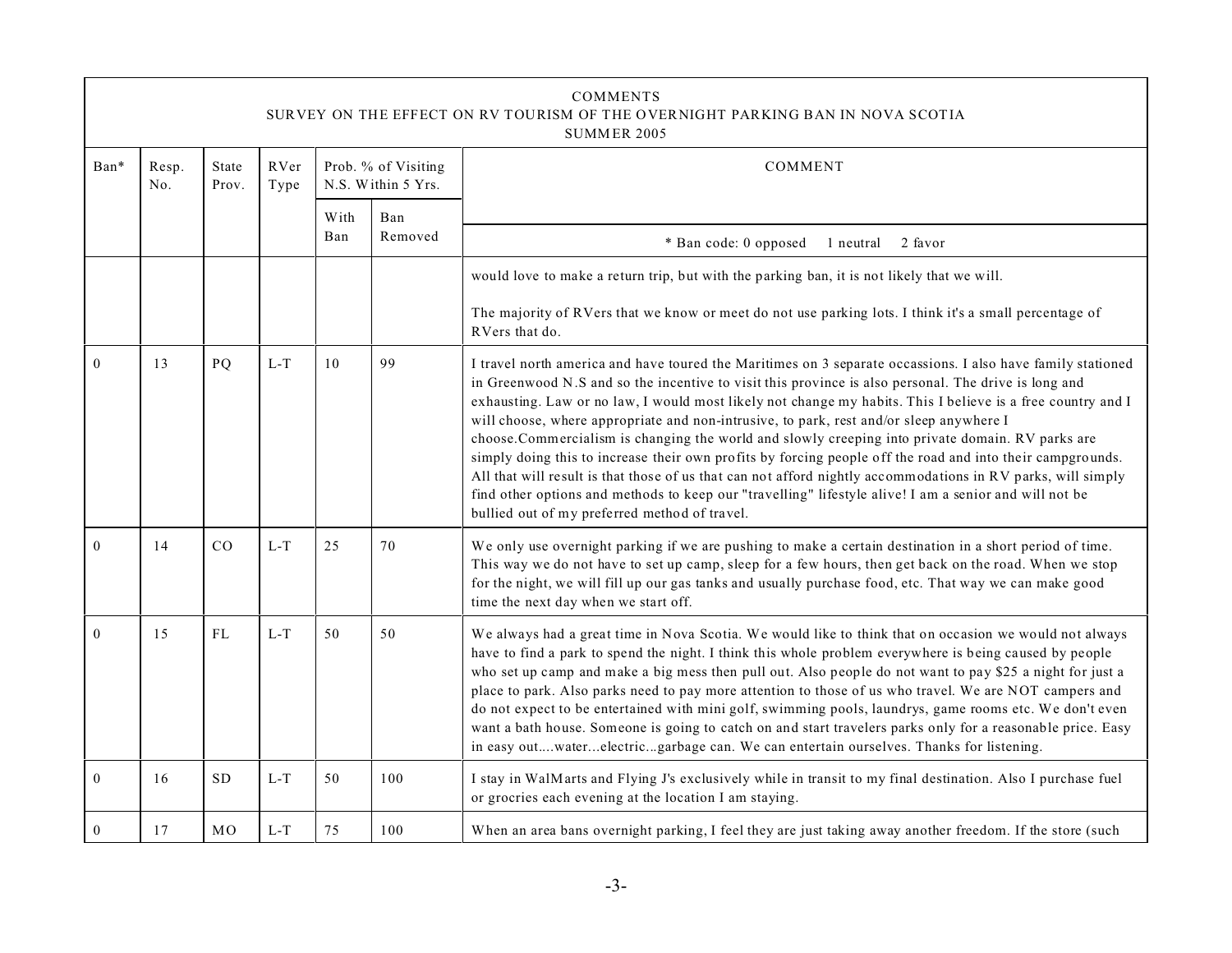|                | <b>COMMENTS</b><br>SURVEY ON THE EFFECT ON RV TOURISM OF THE OVERNIGHT PARKING BAN IN NOVA SCOTIA<br><b>SUMMER 2005</b> |                |                                |                  |                                           |                                                                                                                                                                                                                                                                                                                                                                                                                                                                                                                                                                                                                                                                                                                                                                                                                                                                                                                                        |  |  |  |
|----------------|-------------------------------------------------------------------------------------------------------------------------|----------------|--------------------------------|------------------|-------------------------------------------|----------------------------------------------------------------------------------------------------------------------------------------------------------------------------------------------------------------------------------------------------------------------------------------------------------------------------------------------------------------------------------------------------------------------------------------------------------------------------------------------------------------------------------------------------------------------------------------------------------------------------------------------------------------------------------------------------------------------------------------------------------------------------------------------------------------------------------------------------------------------------------------------------------------------------------------|--|--|--|
| Ban*           | Resp.<br>No.                                                                                                            | State<br>Prov. | RVer<br>Type                   |                  | Prob. % of Visiting<br>N.S. Within 5 Yrs. | COMMENT                                                                                                                                                                                                                                                                                                                                                                                                                                                                                                                                                                                                                                                                                                                                                                                                                                                                                                                                |  |  |  |
|                |                                                                                                                         |                |                                | With<br>Ban      | Ban<br>Removed                            | * Ban code: 0 opposed<br>1 neutral<br>2 favor                                                                                                                                                                                                                                                                                                                                                                                                                                                                                                                                                                                                                                                                                                                                                                                                                                                                                          |  |  |  |
|                |                                                                                                                         |                |                                |                  |                                           | as Walmart) doesn't mind, I feel it should be my choice whether I choose to stay there or not. Not a<br>decision made by someone else. And for those on a limited budget, it helps them to be able to enjoy<br>traveling and helping to stay within their budget when sometimes they might not otherwise be able to.                                                                                                                                                                                                                                                                                                                                                                                                                                                                                                                                                                                                                   |  |  |  |
| $\overline{0}$ | 18                                                                                                                      | <b>TX</b>      | $L-T$                          | 100              | 100                                       | Folks who park overnight (NOT camp) should follow etiquette and be unobtrusiveunfortunately, some<br>spoil for all. We love NS and will visit regardless, but the ban-RVers "attitude" might affect our desire to<br>visit other places that have such rules.                                                                                                                                                                                                                                                                                                                                                                                                                                                                                                                                                                                                                                                                          |  |  |  |
| $\theta$       | 21                                                                                                                      | NY             | $L-T$                          | 50               | 100                                       | It's not a money thing. If there were RV parks with boondock sites close to highways we would use them<br>for a fee. When we are sightseeing we don't want to go in an RV park just to sleep but if we will be in the<br>area 2 days or more we always go to an RV park. It just give us flexibility if we can do both. If an RV<br>park actively opposed parking lot stays we would and have boycotted that park. If the park is OK with<br>parking lot stays, we go out of our way to go to those parks to show our support and appreciation. We<br>definitely spend more money while passing through and area if it allows overnight parking. If a town does<br>not, we go to the next town and spend our money there. Not in protest, just makes sense. If we can stay put<br>then we obviously will eat, drink and play near that spot. RV parks are more for destinations for us of 2<br>nights or more. 1 night makes no sense. |  |  |  |
| $\mathbf{0}$   | 22                                                                                                                      | <b>ON</b>      | $\mathbf{L}\text{-}\mathbf{T}$ | $\boldsymbol{0}$ | 80                                        | Placing a province wide ban on over night RV parking sends the message to the RV community at large<br>that NS is unfriendly towards and unwanting of RVers and is not in keeping with the spirit of the<br>Provine"s moto of "Canada's Atlantic Playground". Moreover, this legislation demonstrates a<br>misunderstanding by the Provincial authorities of generally the resposible, mature and affluent people that<br>persue the RV life style.                                                                                                                                                                                                                                                                                                                                                                                                                                                                                    |  |  |  |
| $\theta$       | 23                                                                                                                      | NY             | <b>VAC</b>                     | 10               | 100                                       | Have spent (past tense) many summers in N.S. and NFL.<br>Have never stayed at a Walmarts, but have visited on<br>private property. Guess that would now be banned?<br>Walmarts et al are good for a quick stop when going from point<br>A to point B and there is no convenient campground, or one at a<br>reasonable cost for no hookups and no facilities useage. Should<br>Walmarts get a law passed banning campgrounds from selling<br>coffee, food, etc. because that is in competition with Walmarts??                                                                                                                                                                                                                                                                                                                                                                                                                          |  |  |  |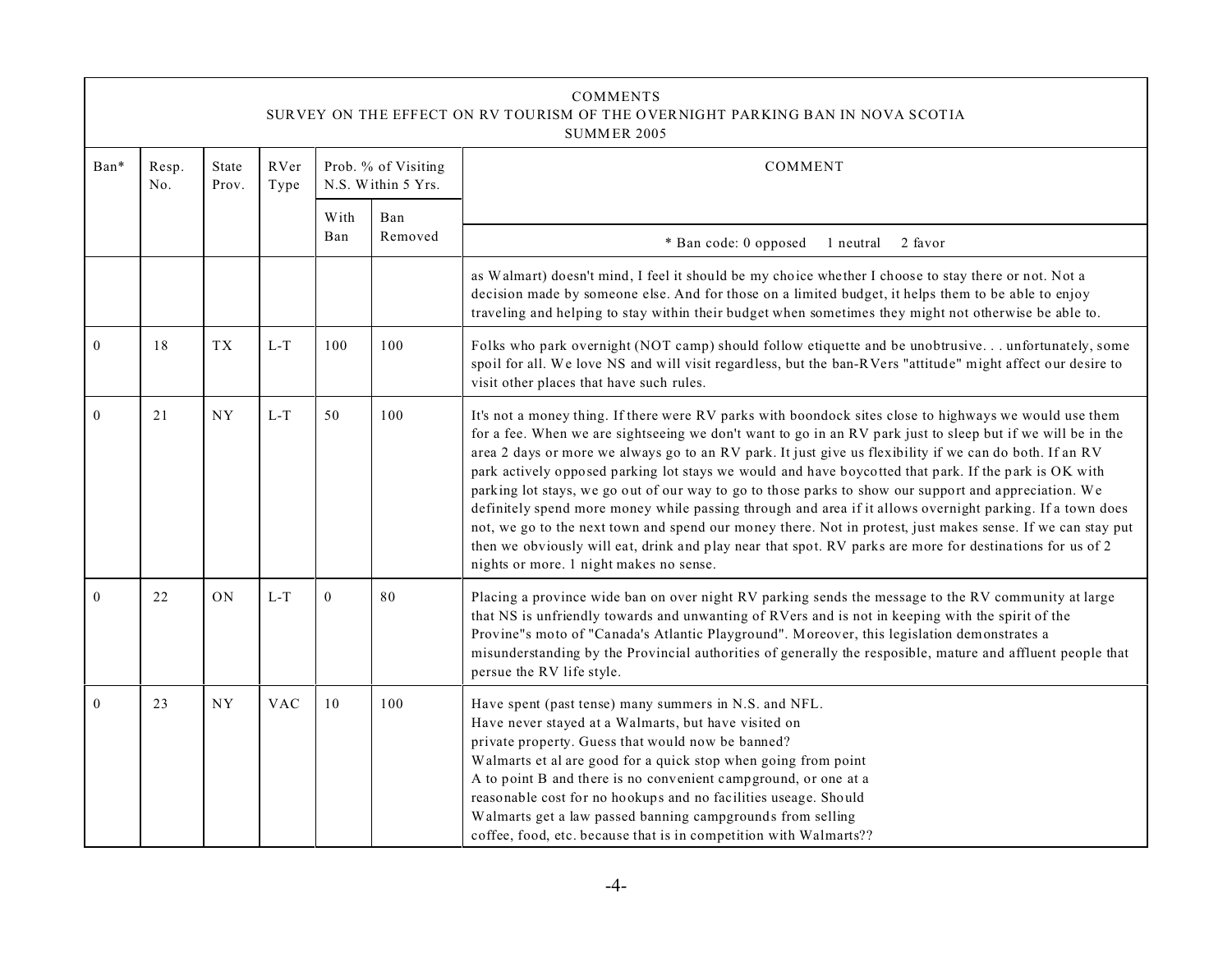|              | <b>COMMENTS</b><br>SURVEY ON THE EFFECT ON RV TOURISM OF THE OVERNIGHT PARKING BAN IN NOVA SCOTIA<br><b>SUMMER 2005</b> |                 |              |             |                                           |                                                                                                                                                                                                                                                                                                                                                                                                                                                                                                                                                                                                                                                                                                                                                                                                                                                                                                                           |  |  |  |  |
|--------------|-------------------------------------------------------------------------------------------------------------------------|-----------------|--------------|-------------|-------------------------------------------|---------------------------------------------------------------------------------------------------------------------------------------------------------------------------------------------------------------------------------------------------------------------------------------------------------------------------------------------------------------------------------------------------------------------------------------------------------------------------------------------------------------------------------------------------------------------------------------------------------------------------------------------------------------------------------------------------------------------------------------------------------------------------------------------------------------------------------------------------------------------------------------------------------------------------|--|--|--|--|
| Ban*         | Resp.<br>No.                                                                                                            | State<br>Prov.  | RVer<br>Type |             | Prob. % of Visiting<br>N.S. Within 5 Yrs. | COMMENT                                                                                                                                                                                                                                                                                                                                                                                                                                                                                                                                                                                                                                                                                                                                                                                                                                                                                                                   |  |  |  |  |
|              |                                                                                                                         |                 |              | With<br>Ban | Ban<br>Removed                            |                                                                                                                                                                                                                                                                                                                                                                                                                                                                                                                                                                                                                                                                                                                                                                                                                                                                                                                           |  |  |  |  |
|              |                                                                                                                         |                 |              |             |                                           | * Ban code: 0 opposed<br>1 neutral 2 favor                                                                                                                                                                                                                                                                                                                                                                                                                                                                                                                                                                                                                                                                                                                                                                                                                                                                                |  |  |  |  |
|              |                                                                                                                         |                 |              |             |                                           | Should they be banned from having laundry facilities because that<br>competes with local laundromats?<br>There are many, many other parts of Canada and the US that welcome<br>travelers (read: spenders)that we can visit in the future. Whether<br>they enforce the law or not is not my concern, for they might at<br>any given time. (Spent the night at a Dodge dealer once so<br>as to get brake repair first thing in the a.m. guess that<br>would be illegal now?)                                                                                                                                                                                                                                                                                                                                                                                                                                                |  |  |  |  |
| $\theta$     | 25                                                                                                                      | $\overline{OK}$ | $L-T$        | 60          | 50                                        | When traveling I like to stay in parking lots, with the permission of the store, as I do not need CG services<br>and don't like to pay for services I do not need. When I reach a destination where I want to do "tourist"<br>things, I search out a campground to take advantage of services and to be able to leave my RV in a secure<br>location while I explore the area. In an area such as Nova Scotia (where my grandmother was born) I will<br>primarily stay in campgrounds but to be denied the choice when I am just passing through an area seems<br>to me to be arbitrary at best and is a major turn off for me. I don't cut off my nose to spite my face and I do<br>like Nova Scotia and want to visit again and again but will feel a LOT better about the area if I see a lack<br>of silly rules.                                                                                                       |  |  |  |  |
| $\mathbf{0}$ | 29                                                                                                                      | CA              | $L-T$        | 50          | 75                                        | When I want to camp, I use a campground. When I need to sleep, I'd like to be able to park somewhere<br>and do so.                                                                                                                                                                                                                                                                                                                                                                                                                                                                                                                                                                                                                                                                                                                                                                                                        |  |  |  |  |
| $\theta$     | 30                                                                                                                      | CO              | <b>VAC</b>   | 20          | 80                                        | One of the best aspects of RV travel is that (except in Nova Scotia) we can park for a few days in the<br>driveway of a relative or friend - having a great visit with minimum inconvenience to those we visit,<br>cooking some of our own meals, and sleeping in our own bed every night. And similarly, our RVing<br>friends enjoy parking in our driveway when they come to visit us.<br>I can't imagine why the Nova Scotia government thinks it is ok for us to sleep inside our friend's house but<br>not ok for us to sleep inside our own fully self-contained "house on wheels" on their property. This is an<br>unconscionable infringement of the rights of private property owners.<br>By the way: your descriptive text keeps refering to an RV, but it appears to me that the Nova Scotia law<br>applies to camping in general - even to neighborhood children who may pitch a tent in a friend's back yard |  |  |  |  |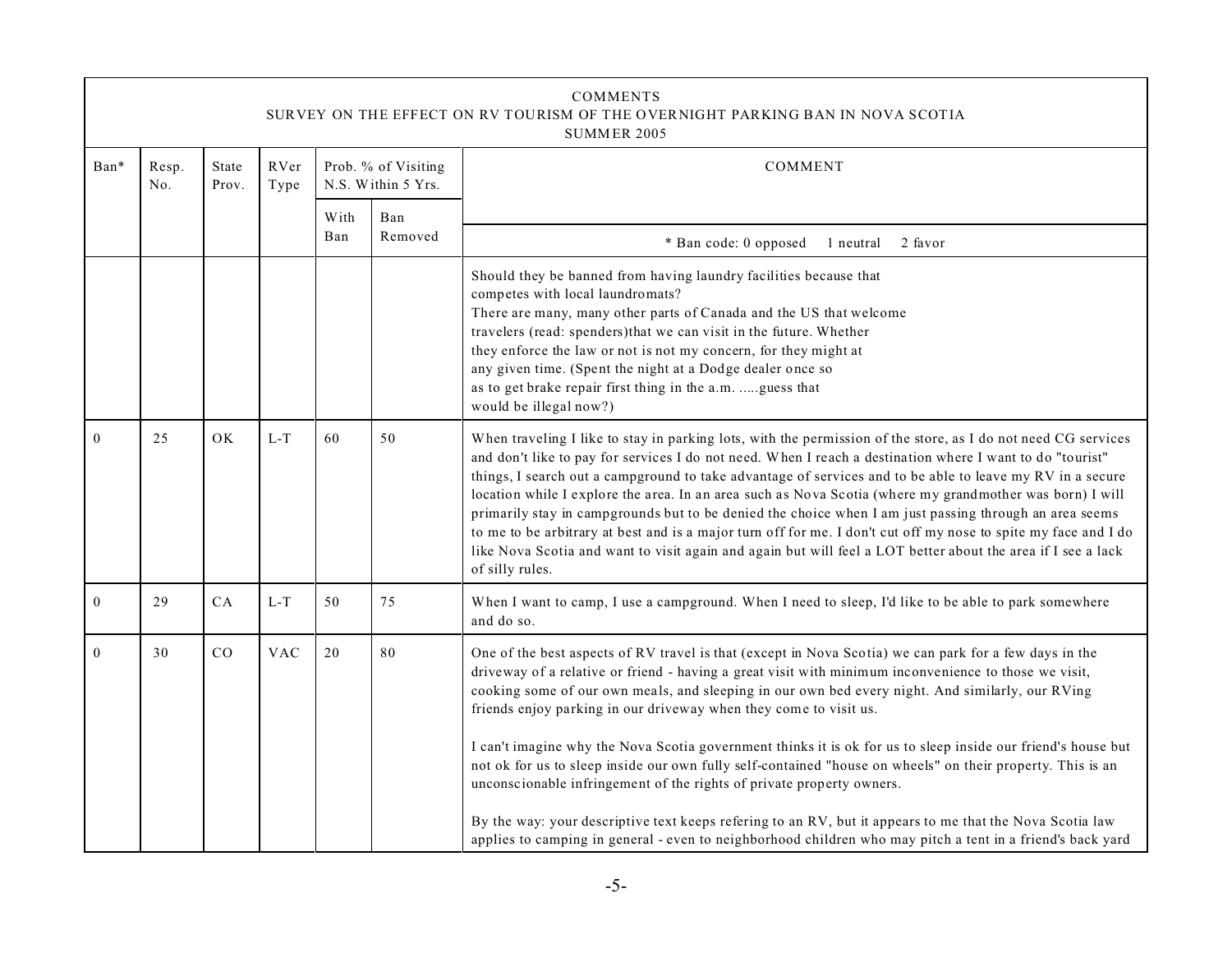|                | <b>COMMENTS</b><br>SURVEY ON THE EFFECT ON RV TOURISM OF THE OVERNIGHT PARKING BAN IN NOVA SCOTIA<br><b>SUMMER 2005</b> |                |                                |                          |                                           |                                                                                                                                                                                                                                                                                                                                                                                                                                                                                                                                                                                                                                                                                                                                                                                                                                                                                                                                                                                                                                                                                                                                                                                                         |  |  |  |  |
|----------------|-------------------------------------------------------------------------------------------------------------------------|----------------|--------------------------------|--------------------------|-------------------------------------------|---------------------------------------------------------------------------------------------------------------------------------------------------------------------------------------------------------------------------------------------------------------------------------------------------------------------------------------------------------------------------------------------------------------------------------------------------------------------------------------------------------------------------------------------------------------------------------------------------------------------------------------------------------------------------------------------------------------------------------------------------------------------------------------------------------------------------------------------------------------------------------------------------------------------------------------------------------------------------------------------------------------------------------------------------------------------------------------------------------------------------------------------------------------------------------------------------------|--|--|--|--|
| Ban*           | Resp.<br>No.                                                                                                            | State<br>Prov. | RVer<br>Type                   |                          | Prob. % of Visiting<br>N.S. Within 5 Yrs. | <b>COMMENT</b>                                                                                                                                                                                                                                                                                                                                                                                                                                                                                                                                                                                                                                                                                                                                                                                                                                                                                                                                                                                                                                                                                                                                                                                          |  |  |  |  |
|                |                                                                                                                         |                |                                | With<br>Ban              | Ban<br>Removed                            | * Ban code: 0 opposed<br>1 neutral<br>2 favor                                                                                                                                                                                                                                                                                                                                                                                                                                                                                                                                                                                                                                                                                                                                                                                                                                                                                                                                                                                                                                                                                                                                                           |  |  |  |  |
|                |                                                                                                                         |                |                                |                          |                                           | to spend an exciting night under the stars. My kids did this fairly often - is it now illegal?                                                                                                                                                                                                                                                                                                                                                                                                                                                                                                                                                                                                                                                                                                                                                                                                                                                                                                                                                                                                                                                                                                          |  |  |  |  |
| $\overline{0}$ | 31                                                                                                                      | PA             | $\mathbf{L}\text{-}\mathbf{T}$ | $\overline{\mathcal{C}}$ | 100                                       | When passing thru, overnite to get some rest in a truck stop or other lot should be allowed. Camping,<br>setting up with awnings out etc. should be forbidden. We have visited Nova Scotia three times and would<br>like to do it again, but the parking controvesy will send us in another friendly direction. You have a<br>fantastic province, very friendly residents, our trips there will be in the memory bank for many years.                                                                                                                                                                                                                                                                                                                                                                                                                                                                                                                                                                                                                                                                                                                                                                   |  |  |  |  |
| $\theta$       | 32                                                                                                                      | MT             | $L-T$                          | 10                       | 75                                        | We find this kind of parking ban to be a restriction of our freedom as a property owner. This was proposed<br>a few years ago in our state legislature and was halted by the numbr of people that indicated a reduced<br>disire to travel to MT. The RV Campground owners suffered a reduced number of visitors the next year.<br>Nevada recently proposed a similar restriction and it too was defeated as a restriction on a property owners<br>right to use of his property.<br>I see no need to invoke this tyrpe of restriction. It is thought to aid the campground owners but in reality<br>reduces the total tourist income as many of us will stay away. The restriction of anly allowing camoing in<br>a licensed campground flies in the face of the stand alone feature of many RVs. In addition the restriction<br>of parking at hospitals etc., seems heartless and not well thoughtout. Emergencies exist, to ignore that fact<br>is burying your head in the sand. Allownces should be made OR the government should ASSURE<br>adequate camping facilities throught the province.<br>With these restrictions, the probability of our visiting NS is less than 10%.<br>Just my thoughts. |  |  |  |  |
| $\theta$       | 33                                                                                                                      | <b>KY</b>      | $\mathbf{L}\text{-}\mathbf{T}$ | $\mathbf{0}$             | 75                                        | I actually planned to visit Nova Scotia & Newfoundland in 2006 or 2007. I definitely will not visit if an<br>overnight parking ban remains in effect in these provinces. To me the essence of RVing is freedom of<br>choice and freedom from regulation $\&$ routine, which allows for spontaneity. The overnight parking ban is<br>oppressive and represents the absence of freedom. Even though I almost never stay in parking lots, the<br>principle matters to me $\&$ I will go elsewhere rather than be forced to camp only in an approved<br>campground.                                                                                                                                                                                                                                                                                                                                                                                                                                                                                                                                                                                                                                         |  |  |  |  |
| $\Omega$       | 34                                                                                                                      | FL             | $\mathbf{L}\text{-}\mathbf{T}$ | 30                       | 100                                       | WalMart Parking by us is used only for the nightthat is arriving late, and leaving early. If camp                                                                                                                                                                                                                                                                                                                                                                                                                                                                                                                                                                                                                                                                                                                                                                                                                                                                                                                                                                                                                                                                                                       |  |  |  |  |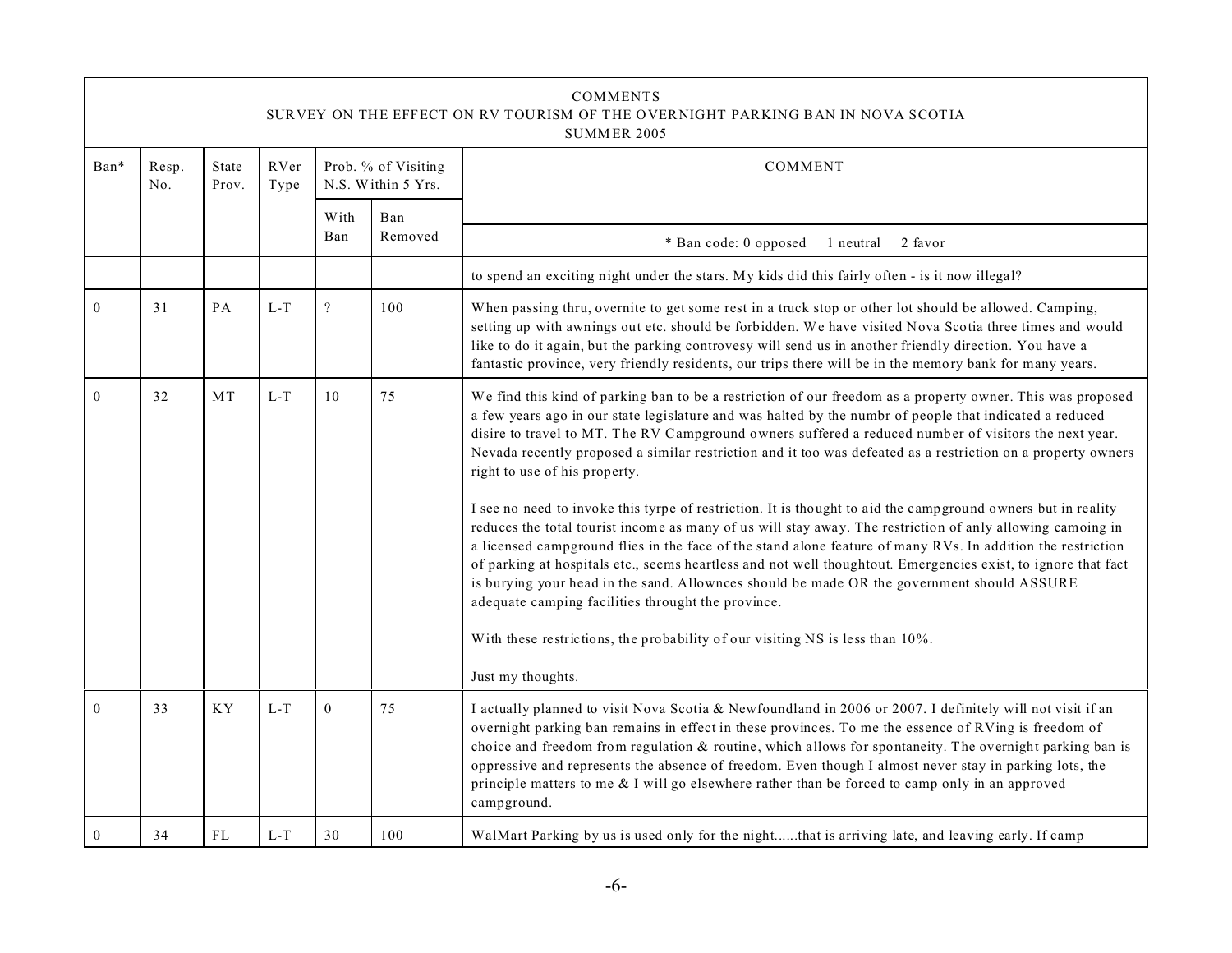|                | <b>COMMENTS</b><br>SURVEY ON THE EFFECT ON RV TOURISM OF THE OVERNIGHT PARKING BAN IN NOVA SCOTIA<br><b>SUMMER 2005</b> |                |              |                                           |                  |                                                                                                                                                                                                                                                                                                                                                                                                                 |  |  |  |  |
|----------------|-------------------------------------------------------------------------------------------------------------------------|----------------|--------------|-------------------------------------------|------------------|-----------------------------------------------------------------------------------------------------------------------------------------------------------------------------------------------------------------------------------------------------------------------------------------------------------------------------------------------------------------------------------------------------------------|--|--|--|--|
| Ban*           | Resp.<br>No.                                                                                                            | State<br>Prov. | RVer<br>Type | Prob. % of Visiting<br>N.S. Within 5 Yrs. |                  | <b>COMMENT</b>                                                                                                                                                                                                                                                                                                                                                                                                  |  |  |  |  |
|                |                                                                                                                         |                |              | With<br>Ban                               | Ban<br>Removed   |                                                                                                                                                                                                                                                                                                                                                                                                                 |  |  |  |  |
|                |                                                                                                                         |                |              |                                           |                  | * Ban code: 0 opposed<br>1 neutral<br>2 favor                                                                                                                                                                                                                                                                                                                                                                   |  |  |  |  |
|                |                                                                                                                         |                |              |                                           |                  | grounds had dry camping areas where you could pay a very reasonable fee and there was easy in and easy<br>outno amenities neededthat would possibly take the place of "parking lot overnights".                                                                                                                                                                                                                 |  |  |  |  |
| $\mathbf{0}$   | 38                                                                                                                      | ON             | <b>VAC</b>   | 10                                        | 100              | I have used the parking lots of Walmart and Casinos on my recent cross-Canada trip. It is always my last<br>choice for camping and usually occures when the local RV parks are closed (late evening) or full.<br>I arrive late in the evening, and leave before the store opens.<br>Nothing is left behind to mark that I have even been there.                                                                 |  |  |  |  |
|                |                                                                                                                         |                |              |                                           |                  | I am a frequent Walmart customer and I am pleased they allow this service, it cost them nothing while at<br>the same time promotes their business.                                                                                                                                                                                                                                                              |  |  |  |  |
| $\overline{0}$ | 41                                                                                                                      | MI             | $L-T$        | 30                                        | 50               | RVers often underestimate travel times resulting in a need for a "resting" place to stop. It's not good<br>economic sense to pay a campground operator for a few hours of space just to park (no hookups).<br>Arriving late in an unfamiliar location, an RVer may just want to park overnight and look for a<br>campground the next day.<br>Parking bans are driven by selfish interests of campground owners. |  |  |  |  |
| $\mathbf{0}$   | 43                                                                                                                      | $_{\rm NS}$    | <b>VAC</b>   | 100                                       | $\boldsymbol{0}$ | People must realize that people staying at Wal Marts etc are only passing through and they would not be<br>staying at local campgrounds.                                                                                                                                                                                                                                                                        |  |  |  |  |
|                |                                                                                                                         |                |              |                                           |                  | We have stayed at many Wal Marts and truck stops and were always made to feel welcome by the staff at<br>these establishments. Staying at Wal Mart is not "free" --- you always end up shopping in either the Wal<br>Mart or other stores in the area. This is money that wouldn't have been spent in the area had it not been for<br>parking in the lot.                                                       |  |  |  |  |
|                |                                                                                                                         |                |              |                                           |                  | In all the parking lots we have stayed in we have never seen RV'ers set up "camp". They pull in after<br>supper and are gone early in the am. They are between point A and point B and not intending to make that<br>area their destination.                                                                                                                                                                    |  |  |  |  |
| $\mathbf{0}$   | 46                                                                                                                      | MD             | <b>VAC</b>   | 60                                        | 100              | We use a truck camper so we can get to remote areas for subsequent canoe trips/hiking, using the<br>truck/RV as a base camp while we go live in a tent and do a big lake or river/mountain/whatever. Nova                                                                                                                                                                                                       |  |  |  |  |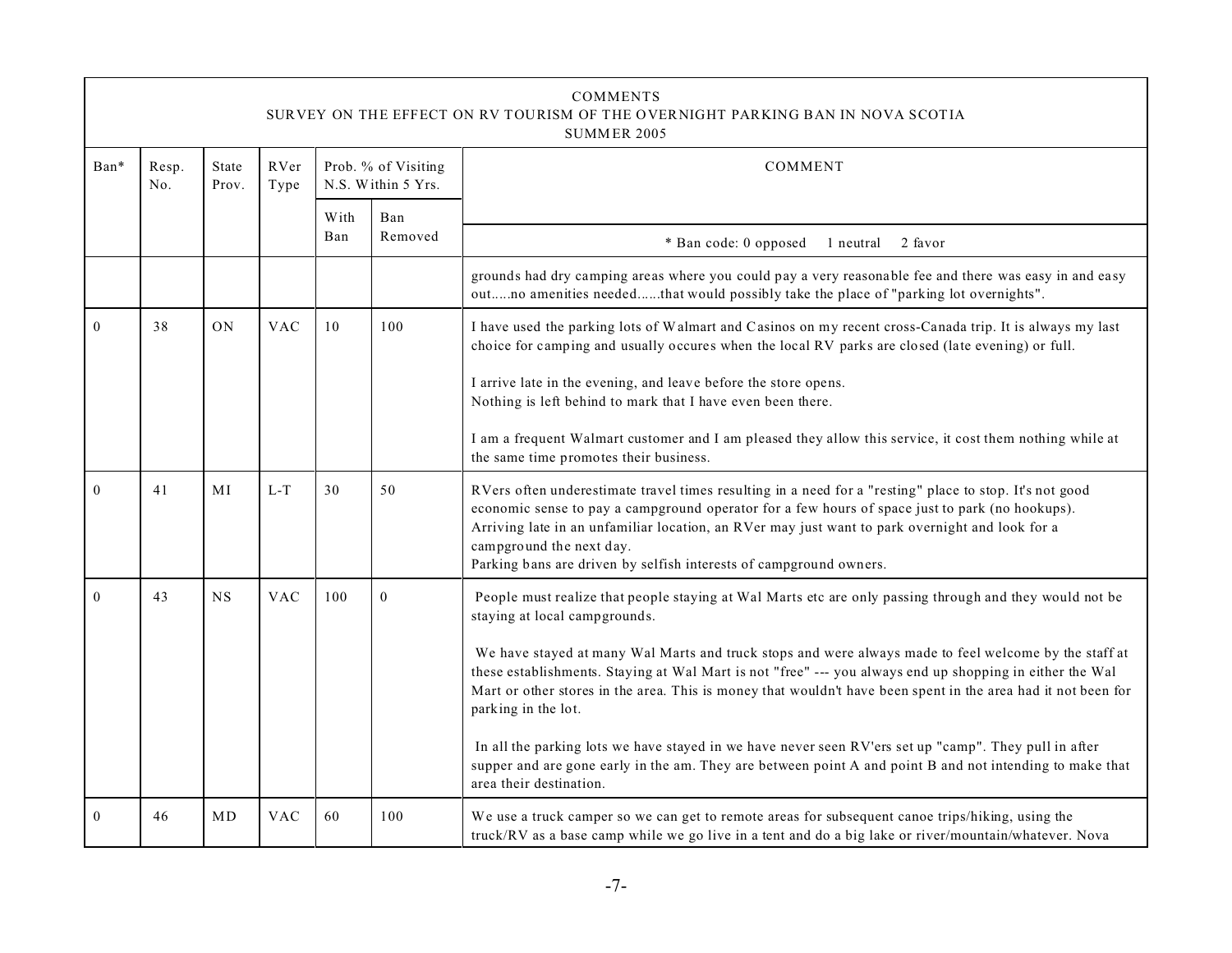|              | <b>COMMENTS</b><br>SURVEY ON THE EFFECT ON RV TOURISM OF THE OVERNIGHT PARKING BAN IN NOVA SCOTIA<br><b>SUMMER 2005</b> |                |              |                  |                                           |                                                                                                                                                                                                                                                                                                                                                                                                                                                                                                                                                                                                                                                                                                                                                                                                                                                                                                                                                                                                                                                                                                                                                                                                                                |  |  |  |  |
|--------------|-------------------------------------------------------------------------------------------------------------------------|----------------|--------------|------------------|-------------------------------------------|--------------------------------------------------------------------------------------------------------------------------------------------------------------------------------------------------------------------------------------------------------------------------------------------------------------------------------------------------------------------------------------------------------------------------------------------------------------------------------------------------------------------------------------------------------------------------------------------------------------------------------------------------------------------------------------------------------------------------------------------------------------------------------------------------------------------------------------------------------------------------------------------------------------------------------------------------------------------------------------------------------------------------------------------------------------------------------------------------------------------------------------------------------------------------------------------------------------------------------|--|--|--|--|
| Ban*         | Resp.<br>No.                                                                                                            | State<br>Prov. | RVer<br>Type |                  | Prob. % of Visiting<br>N.S. Within 5 Yrs. | COMMENT                                                                                                                                                                                                                                                                                                                                                                                                                                                                                                                                                                                                                                                                                                                                                                                                                                                                                                                                                                                                                                                                                                                                                                                                                        |  |  |  |  |
|              |                                                                                                                         |                | With         | Ban              |                                           |                                                                                                                                                                                                                                                                                                                                                                                                                                                                                                                                                                                                                                                                                                                                                                                                                                                                                                                                                                                                                                                                                                                                                                                                                                |  |  |  |  |
|              |                                                                                                                         |                |              | Ban              | Removed                                   | * Ban code: 0 opposed<br>1 neutral 2 favor                                                                                                                                                                                                                                                                                                                                                                                                                                                                                                                                                                                                                                                                                                                                                                                                                                                                                                                                                                                                                                                                                                                                                                                     |  |  |  |  |
|              |                                                                                                                         |                |              |                  |                                           | Scotia is on our calendar for 2006, along with PEI (where I have buried relatives). Not being able to<br>overnight except in a campground is a BIG detriment-- campgrounds can be inconvenient to find<br>(especially at end of a long day driving), overpriced (we just need a place to park safely, long enough to<br>sleep), may well require reservations at least in season, and many we have seen are simply a big ripoff<br>(KOA especially comes to mind). That said, I've certainly no problem with paying for services, if 'services'<br>are indeed available. A blanket ban on ad hoc overnighting is short-sighted, detrimental to tourists enroute<br>to a scheduled destination, and generally unfriendly-- and if there is a health/safety issue related to the<br>stop, unsafe as well.<br>The Canadian provinces, according to the Woodall's guide, are inconsistent regarding overnight stays. If I<br>can legally do the odd night off road in PEI, but not in NS, I'll spend much more time in PEI than in NS<br>while I explore. Guess which province then gets more business and better word of mouth advertising after<br>the trip? In tourism, perception counts and relates directly to lost dollars. |  |  |  |  |
| $\bf{0}$     | 52                                                                                                                      | <b>TX</b>      | $F-T$        | $\boldsymbol{0}$ | 100                                       | In 2003 we traveled to the Maritimes with another RV couple and spent two months there. We each spent<br>about \$7,250 (Canadian) so between us we left about \$14,500 in the economy. Much of the time was spent<br>in Nova Scotia. We often stayed in campgrounds, but we like the freedom to stay anywhere we chose, if<br>overnight parking is allowed. If overnight RV parking is not allowed we will not return as planned.<br>I would not be surprised if the restaurant owners don't get involved. They may ban cooking in RVs and<br>force everyone to eat in restaurants.<br>We don't travel to areas where we have no freedom.                                                                                                                                                                                                                                                                                                                                                                                                                                                                                                                                                                                      |  |  |  |  |
| $\theta$     | 54                                                                                                                      | AL             | <b>VAC</b>   | $\mathbf{0}$     | 50                                        | Item E,1: I would only stay in a parking lot when just passing through while trying to get from point A to<br>point B, just to get some sleep. I would be gone in six to eight hours. If staying for any length of time, I<br>would definitely get a camp site.                                                                                                                                                                                                                                                                                                                                                                                                                                                                                                                                                                                                                                                                                                                                                                                                                                                                                                                                                                |  |  |  |  |
| $\mathbf{0}$ | 61                                                                                                                      | <b>NE</b>      | $F-T$        | $\boldsymbol{0}$ | 50                                        | My sister, grandchild, and I were on a hurried trip, not a vacation. Had a bad experience at a RV Park.<br>Came in at 11pm, no night registration. Ready to leave at 7am. Office hours 8am. 8am comes and goes,<br>about 8:30 a lady with small child in tow comes to open. Has to take care of child, put him in playpen,<br>give him a dish of dry cereal. Then she has to open the register, finally ready to take my money at 9am.                                                                                                                                                                                                                                                                                                                                                                                                                                                                                                                                                                                                                                                                                                                                                                                         |  |  |  |  |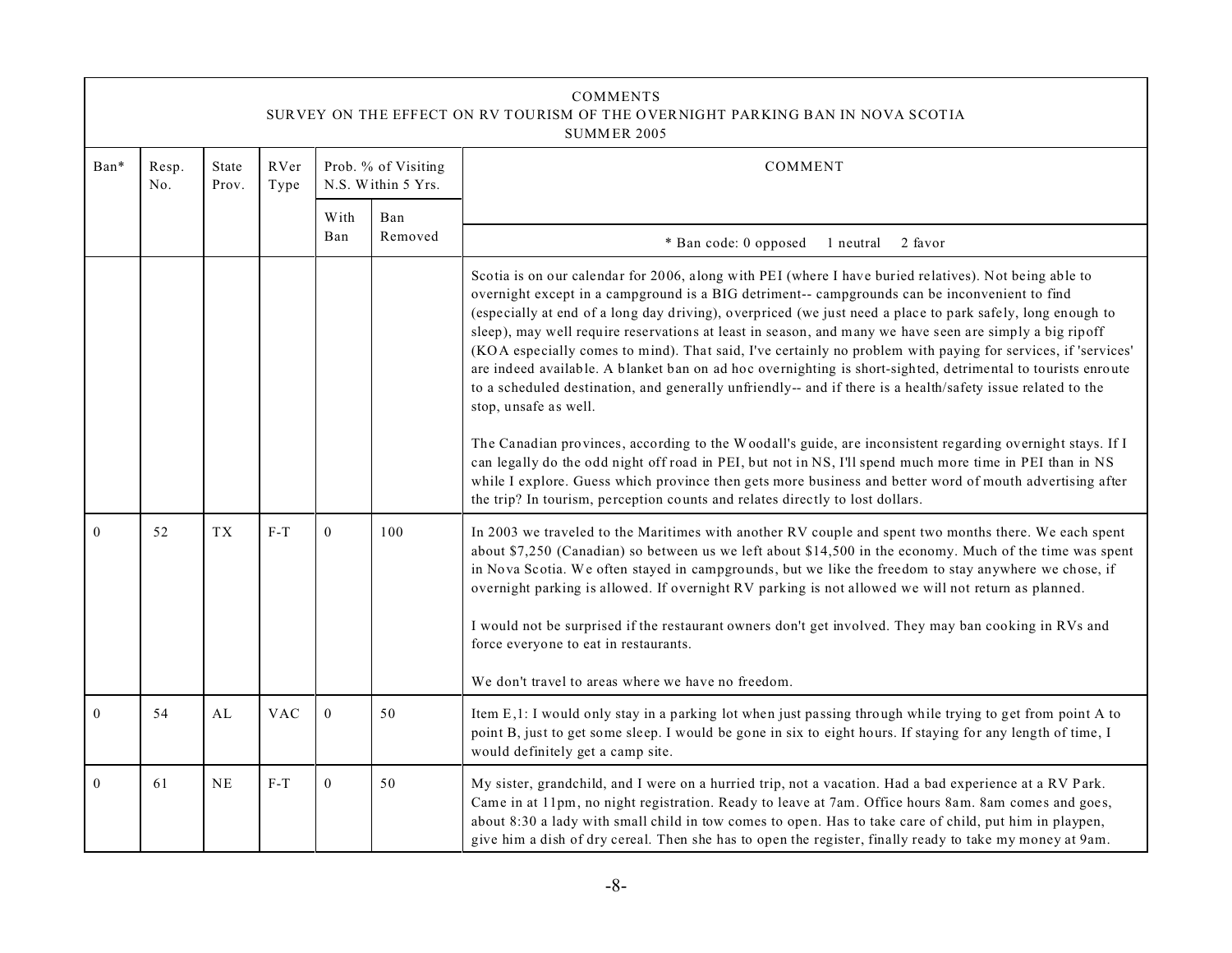|                  | <b>COMMENTS</b><br>SURVEY ON THE EFFECT ON RV TOURISM OF THE OVERNIGHT PARKING BAN IN NOVA SCOTIA<br><b>SUMMER 2005</b> |                  |                                |                                           |                |                                                                                                                                                                                                                                                                                                                                                                                                                                                                                                                                                                                                                                                                                                                                                                                                   |  |  |  |  |
|------------------|-------------------------------------------------------------------------------------------------------------------------|------------------|--------------------------------|-------------------------------------------|----------------|---------------------------------------------------------------------------------------------------------------------------------------------------------------------------------------------------------------------------------------------------------------------------------------------------------------------------------------------------------------------------------------------------------------------------------------------------------------------------------------------------------------------------------------------------------------------------------------------------------------------------------------------------------------------------------------------------------------------------------------------------------------------------------------------------|--|--|--|--|
| Ban*             | Resp.<br>No.                                                                                                            | State<br>Prov.   | RVer<br>Type                   | Prob. % of Visiting<br>N.S. Within 5 Yrs. |                | <b>COMMENT</b>                                                                                                                                                                                                                                                                                                                                                                                                                                                                                                                                                                                                                                                                                                                                                                                    |  |  |  |  |
|                  |                                                                                                                         |                  |                                | With<br>Ban                               | Ban<br>Removed | * Ban code: 0 opposed<br>1 neutral 2 favor                                                                                                                                                                                                                                                                                                                                                                                                                                                                                                                                                                                                                                                                                                                                                        |  |  |  |  |
|                  |                                                                                                                         |                  |                                |                                           |                | Have stayed at Wal-Marts since.                                                                                                                                                                                                                                                                                                                                                                                                                                                                                                                                                                                                                                                                                                                                                                   |  |  |  |  |
| $\overline{0}$   | 67                                                                                                                      | AR               | $F-T$                          | 100                                       | 100            | My wife and I enjoy dry camping. We stay in parking lots, Wal-marts, desart, and rest areas. I would not<br>stop or shop in a town that does not allow overnite parking.                                                                                                                                                                                                                                                                                                                                                                                                                                                                                                                                                                                                                          |  |  |  |  |
| $\mathbf{0}$     | 68                                                                                                                      | NY.              | $\mathbf{L}\text{-}\mathbf{T}$ | $\boldsymbol{0}$                          | 100            | we bought our first camper in Kentville in 2001 and have been back at least once a year every year.<br>During the Tallships, Halifax city officals directed us to use Walmart, we ended up using the campground<br>at Hammonds Plains.                                                                                                                                                                                                                                                                                                                                                                                                                                                                                                                                                            |  |  |  |  |
| $\mathbf{0}$     | 69                                                                                                                      | ON               | <b>VAC</b>                     | 10                                        | 100            | I think this is political and really has nothing to do with RVing. The only times we have stayed in other<br>than an RV park are welcome centres adjacent to the highway. Oh and another time when coming through<br>the mountains of NY, we stayed in a restaurant parking lot because there were no other facilities.                                                                                                                                                                                                                                                                                                                                                                                                                                                                           |  |  |  |  |
| $\mathbf{0}$     | 70                                                                                                                      | FL               | $F-T$                          | $\boldsymbol{0}$                          | 100            | The freedom of the road is slowly being lost to facist money grabbers. Just because one has A motorhome<br>and preferes outdoor life dosen't mean we are owned by any sector of a bussiness comunity to be<br>exploited. the relationship between the bussinesses and rv comunity has been A complimentary one, trying<br>to curb the rights, privliges, or freedoms of others can only be viewed as hostile, turning freedom loveing<br>people into criminals and opening the door to harrassment. I will not only boycot rv unfriendly areas but if<br>this trend continues I will take my campground budget and put it elseware. We are A large comunity that<br>can make alternatives. Rv'ers have made large investments also but don't blame others for success/lack of<br>it in our lives. |  |  |  |  |
| $\boldsymbol{0}$ | 74                                                                                                                      | <b>MA</b>        | $F-T$                          | $\boldsymbol{0}$                          | 100            | After many, many trips to Nova Scotia, we will no longer travel there unless this is resolved in favor of the<br>RV's. This is blackmail on the part of campground owners and is full of untruths.                                                                                                                                                                                                                                                                                                                                                                                                                                                                                                                                                                                                |  |  |  |  |
| $\theta$         | 76                                                                                                                      | ${\rm T}{\rm X}$ | $F-T$                          | $\boldsymbol{0}$                          | 25             | I do, and always will, exercise the freedom to spend my money only on things that I deem have a value to<br>me equal to or greater than the amount being asked for. IE - \$15-\$30 a night is reasonalble for a place to<br>park that offers good facilities that I plan on making use of. IE - \$15-\$70 a night is unreasonable for a<br>place to park where I am just going to get off the road and sleep for my own safety and for the safety of all<br>the other driver's on the road. I feel strongly enough about this that I will boycott any locale that is going<br>to try to "strong-arm" me into spending money on what I consider to be a bad value. In many places that is<br>called "extortion"!                                                                                   |  |  |  |  |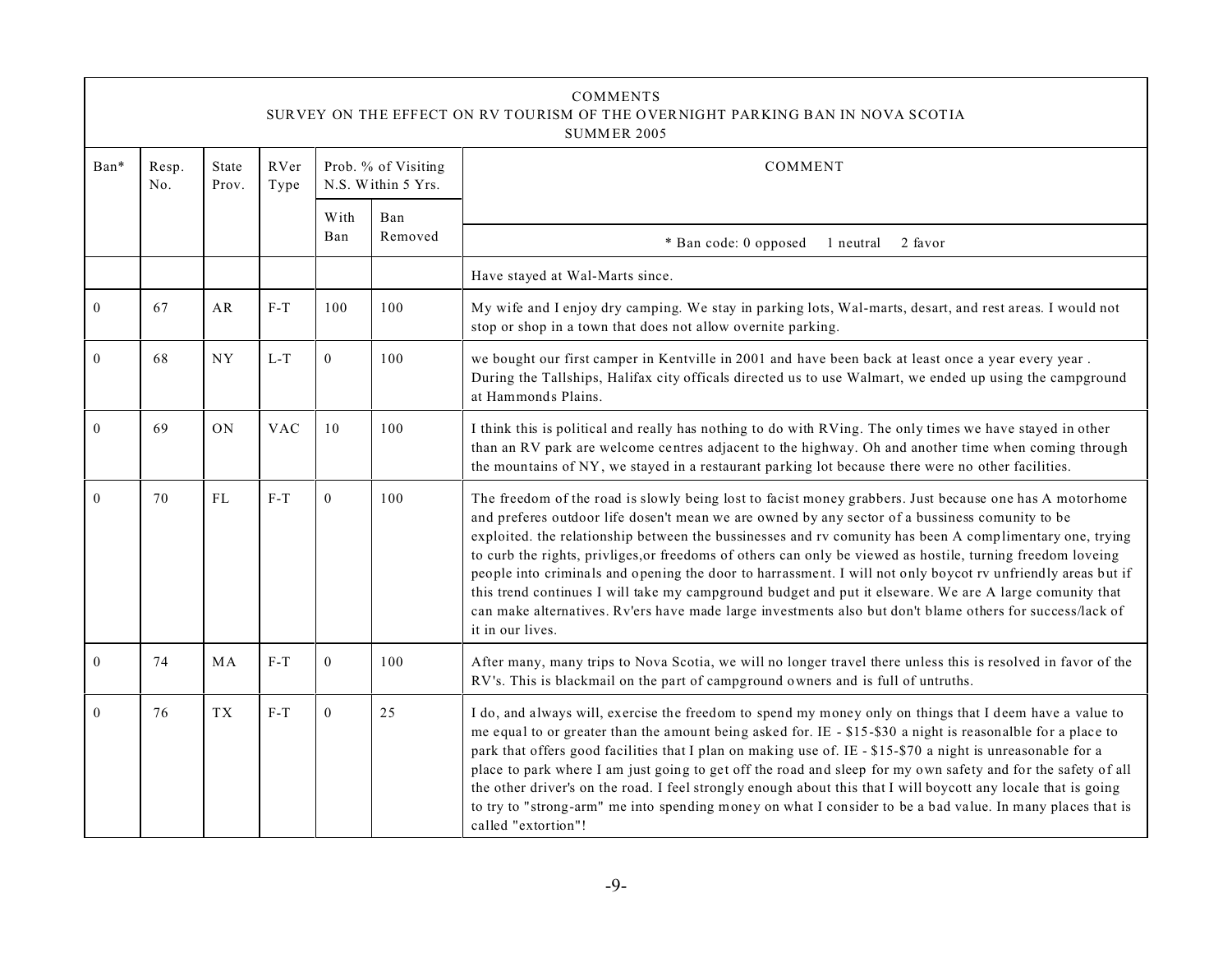|                  | COMMENTS<br>SURVEY ON THE EFFECT ON RV TOURISM OF THE OVERNIGHT PARKING BAN IN NOVA SCOTIA<br><b>SUMMER 2005</b> |                  |                                |                                           |                |                                                                                                                                                                                                                                                                                                                                                                                                                                                                                                                                                                                                                                                                                                                                                                                                                                                                                                                                                                                                                                                                                                          |  |  |  |
|------------------|------------------------------------------------------------------------------------------------------------------|------------------|--------------------------------|-------------------------------------------|----------------|----------------------------------------------------------------------------------------------------------------------------------------------------------------------------------------------------------------------------------------------------------------------------------------------------------------------------------------------------------------------------------------------------------------------------------------------------------------------------------------------------------------------------------------------------------------------------------------------------------------------------------------------------------------------------------------------------------------------------------------------------------------------------------------------------------------------------------------------------------------------------------------------------------------------------------------------------------------------------------------------------------------------------------------------------------------------------------------------------------|--|--|--|
| Ban*             | Resp.<br>No.                                                                                                     | State<br>Prov.   | RVer<br>Type                   | Prob. % of Visiting<br>N.S. Within 5 Yrs. |                | COMMENT                                                                                                                                                                                                                                                                                                                                                                                                                                                                                                                                                                                                                                                                                                                                                                                                                                                                                                                                                                                                                                                                                                  |  |  |  |
|                  |                                                                                                                  |                  |                                | With<br>Ban                               | Ban<br>Removed | * Ban code: 0 opposed<br>1 neutral<br>2 favor                                                                                                                                                                                                                                                                                                                                                                                                                                                                                                                                                                                                                                                                                                                                                                                                                                                                                                                                                                                                                                                            |  |  |  |
| $\theta$         | 77                                                                                                               | <b>VA</b>        | $L-T$                          | $\overline{0}$                            | 100            | We don't plan on staying in a parking lot when we arrive at our destination but will use them on the way. I<br>leave early in the moring and drive till after dark to cover as many miles as I can.<br>If this rule banning parking is in effect I will not visit and will tell all my friends to not visit as well. We<br>are the baby boomers entering retirement and have more money to spend than any other generation. Our<br>Motorhomes cost up to 2 million dollars and we like to eat out and spend money and will only spend it<br>where we are made to feel welcome.                                                                                                                                                                                                                                                                                                                                                                                                                                                                                                                           |  |  |  |
| $\Omega$         | 79                                                                                                               | <b>TX</b>        | $F-T$                          | 25                                        | 100            | We spent a lot of money for a rig that is self contained. If a campground would offer a boondocking site<br>for a minimum fee, say \$5 US, we would stay there when we want to boondock, but to pay \$25-\$45 a<br>night for services we don't need nor use is unfair to us. The campground owners seem to think its unfair<br>for Rvers to boondock, we think its unfair to pay high campground fees when we do not use their<br>facilities. If they want to charge me \$5 to dump or add water, thats ok with me, but they cannot provide<br>me a minimal parking space for a minimal fee, then don't expect me to pay full cost for services I neither<br>need nor want.                                                                                                                                                                                                                                                                                                                                                                                                                              |  |  |  |
| $\boldsymbol{0}$ | 83                                                                                                               | ${\rm T}{\rm X}$ | $\mathbf{L}\text{-}\mathbf{T}$ | 5                                         | 80             | Use parking lots for overnight in between destinations, if we can't drive it in one day. There are some<br>parks that do not allow overnighters.                                                                                                                                                                                                                                                                                                                                                                                                                                                                                                                                                                                                                                                                                                                                                                                                                                                                                                                                                         |  |  |  |
| $\theta$         | 85                                                                                                               | <b>ON</b>        | $L-T$                          | $\overline{0}$                            | 50             | The sites we stayed at in NS were far from good and one even let us down even though we had booked for<br>the July 1 weekend 6 months earlier.                                                                                                                                                                                                                                                                                                                                                                                                                                                                                                                                                                                                                                                                                                                                                                                                                                                                                                                                                           |  |  |  |
| $\mathbf{0}$     | 86                                                                                                               | AK               | $F-T$                          | 25                                        | 75             | Yukon Territories has also put up signs at all their Highway Pull Offs stating no overnight parking.(two<br>years ago) We usually travel thru there in May and October, (last six years) either before the parks open for<br>summer or after they have closed for the winter. We would avoid the Yukon if possible but it's the only<br>way to travel from lower US to Alaska. We have spent several nights in pullouts marked "No Overnight"<br>and so far have not been told to move on. I think the signs are just an effort to get us all to use the RV<br>Parks, and there are a lot of folks who don't feel safe using the pullouts, so it's good that they have quite a<br>few parks. We're not against using the parks but just find it so much easier to pull off on a nice wide spot<br>for the night and then continue on the next morning. 40 foot MH and Toad normally require an unhook if<br>we use a park plus checking in and out are also time consuming. But there almost all closed when we go<br>thru so I don't know what an officer might have to say to me one of these trips??? |  |  |  |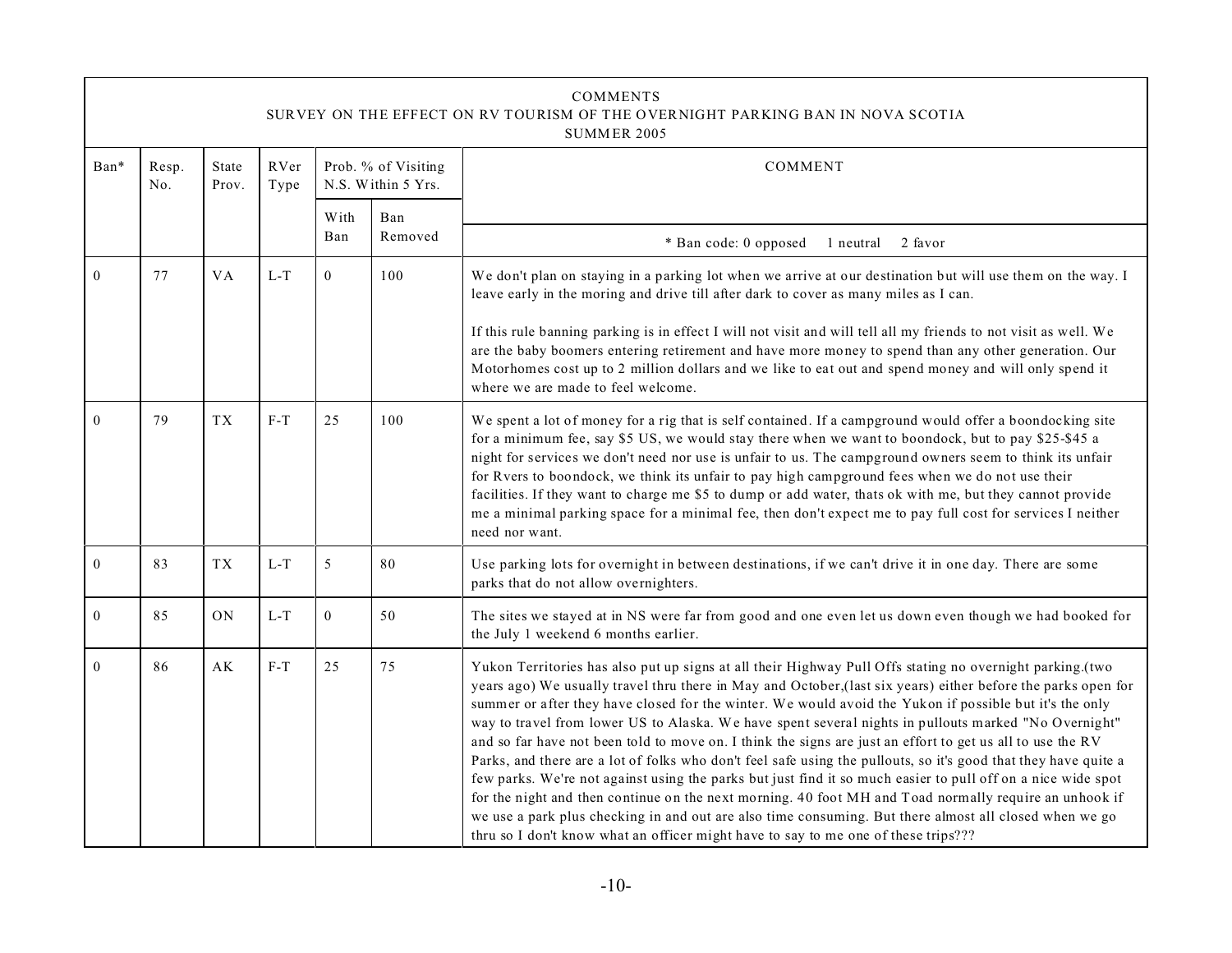|              | <b>COMMENTS</b><br>SURVEY ON THE EFFECT ON RV TOURISM OF THE OVERNIGHT PARKING BAN IN NOVA SCOTIA<br><b>SUMMER 2005</b> |                  |              |                  |                                           |                                                                                                                                                                                                                                                                                                                                                                                                                                                                                                                                                                                                                                                                                                                                                                                                                                                                                                                                                                                                                                                                                                                                                                          |  |  |  |  |
|--------------|-------------------------------------------------------------------------------------------------------------------------|------------------|--------------|------------------|-------------------------------------------|--------------------------------------------------------------------------------------------------------------------------------------------------------------------------------------------------------------------------------------------------------------------------------------------------------------------------------------------------------------------------------------------------------------------------------------------------------------------------------------------------------------------------------------------------------------------------------------------------------------------------------------------------------------------------------------------------------------------------------------------------------------------------------------------------------------------------------------------------------------------------------------------------------------------------------------------------------------------------------------------------------------------------------------------------------------------------------------------------------------------------------------------------------------------------|--|--|--|--|
| Ban*         | Resp.<br>No.                                                                                                            | State<br>Prov.   | RVer<br>Type |                  | Prob. % of Visiting<br>N.S. Within 5 Yrs. | COMMENT                                                                                                                                                                                                                                                                                                                                                                                                                                                                                                                                                                                                                                                                                                                                                                                                                                                                                                                                                                                                                                                                                                                                                                  |  |  |  |  |
|              |                                                                                                                         |                  |              | With<br>Ban      | Ban<br>Removed                            | * Ban code: 0 opposed<br>1 neutral 2 favor                                                                                                                                                                                                                                                                                                                                                                                                                                                                                                                                                                                                                                                                                                                                                                                                                                                                                                                                                                                                                                                                                                                               |  |  |  |  |
| $\theta$     | 88                                                                                                                      | ${\rm T}{\rm X}$ | $F-T$        | 15               | 70                                        | The decision to stay at a campground is always one of value. When it's 85 degrees at night, it is worth<br>\$15-\$20 to have electricity, rather than run the generator all night. If I'm just passing through and it would<br>be out of my way to search out a campground, staying at a Wal-Mart is an acceptable solution to me. It is<br>not free camping, since I frequently spent \$50 to \$100 in the store any time I stop. The sorts of bans being<br>studied do not focus on delivering value to the RVer. Instead, they focus on forcing the RVer to patronize<br>businesses (campgrounds) that may not be delivering value at all. I, for one, won't knowingly be forced<br>into that kind of situation. The truth of RV life is that you have to have a place to stop every night, so I just<br>won't go places that aren't RV friendly.                                                                                                                                                                                                                                                                                                                     |  |  |  |  |
| $\bf{0}$     | 91                                                                                                                      | PQ               | $L-T$        | $\mathbf{0}$     | 100                                       | we cancelled our plan for a trip to n.s. this summer                                                                                                                                                                                                                                                                                                                                                                                                                                                                                                                                                                                                                                                                                                                                                                                                                                                                                                                                                                                                                                                                                                                     |  |  |  |  |
| $\mathbf{0}$ | 92                                                                                                                      | <b>SD</b>        | $L-T$        | 10               | 100                                       | Was planning a trip next summer to the eastern region of Canada. Will leave Nova Scotia off my plan. If<br>they are unfriendly to RV'ers, I can take my \$\$ somewhere else.                                                                                                                                                                                                                                                                                                                                                                                                                                                                                                                                                                                                                                                                                                                                                                                                                                                                                                                                                                                             |  |  |  |  |
| $\theta$     | 94                                                                                                                      | MI               | $L-T$        | $\mathbf{0}$     | 100                                       | I usually stay in campgrounds if I'm going to be doing the tourist thing but if driving from spot A to spot B<br>and need a resting spot for 6 to 8 hours I will stay at a WalMart or a casino which has some sort of<br>security. Can't justify staying a a campground just to sleep and not use the facilities that I'm forced to pay<br>for even though I don't use them. I'm not going to hookup in I'm planning to leave in 6 to 8 hours. I'm not<br>in favor of campers setting up camp for day's in a WalMart lot but think staying at a casino and will use<br>their parking lot for a few day's is fine if I'm not going anywhere else in the area, if they have a<br>campground I will usually use them if staying there for 2 or more days. Parking lot overnight bands only<br>makes me avoid that area. I would like to visit Nova Scotia next year before the Newmar rally in<br>September as others that attend this rally<br>might want to do but with the premium camping space advalible I'm not going to that area and sure others<br>will feel the same. There will be about 1000 units at this rally which could be a economic boon to any<br>area. |  |  |  |  |
| $\mathbf{0}$ | 97                                                                                                                      | NY.              | $F-T$        | $\boldsymbol{0}$ | 100                                       | This whole controversy is about individual freedom. Parking bans are protectionist moves in favor of<br>campgrounds and are therefore unconstutional here in the USA. I will not spend any of my hard earned<br>money where I am dictated to as to where/what I can and can not go and do!!!!!                                                                                                                                                                                                                                                                                                                                                                                                                                                                                                                                                                                                                                                                                                                                                                                                                                                                           |  |  |  |  |
| $\mathbf{0}$ | 102                                                                                                                     | <b>TX</b>        | $F-T$        | $\theta$         | 20                                        | Your question G four is difficult to answer with a yea or nay as the courtesy and behavior of th parked                                                                                                                                                                                                                                                                                                                                                                                                                                                                                                                                                                                                                                                                                                                                                                                                                                                                                                                                                                                                                                                                  |  |  |  |  |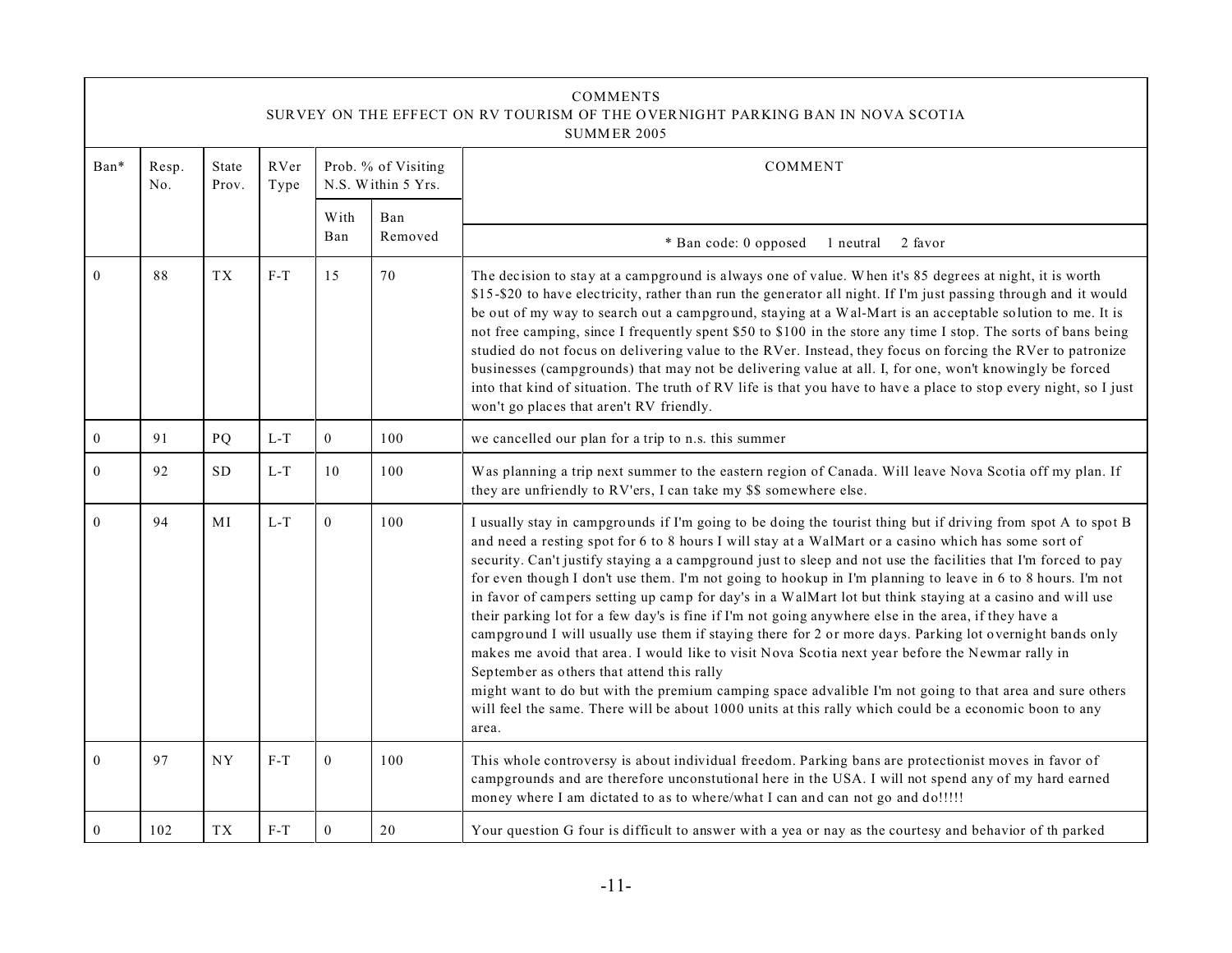|                  | <b>COMMENTS</b><br>SURVEY ON THE EFFECT ON RV TOURISM OF THE OVERNIGHT PARKING BAN IN NOVA SCOTIA<br><b>SUMMER 2005</b> |                        |              |                                           |                |                                                                                                                                                                                                                                                                                                                                                                                                                                                                                                 |  |  |  |
|------------------|-------------------------------------------------------------------------------------------------------------------------|------------------------|--------------|-------------------------------------------|----------------|-------------------------------------------------------------------------------------------------------------------------------------------------------------------------------------------------------------------------------------------------------------------------------------------------------------------------------------------------------------------------------------------------------------------------------------------------------------------------------------------------|--|--|--|
| Ban*             | Resp.<br>No.                                                                                                            | State<br>Prov.         | RVer<br>Type | Prob. % of Visiting<br>N.S. Within 5 Yrs. |                | <b>COMMENT</b>                                                                                                                                                                                                                                                                                                                                                                                                                                                                                  |  |  |  |
|                  |                                                                                                                         |                        |              | With<br>Ban                               | Ban<br>Removed |                                                                                                                                                                                                                                                                                                                                                                                                                                                                                                 |  |  |  |
|                  |                                                                                                                         |                        |              |                                           |                | * Ban code: 0 opposed<br>1 neutral<br>2 favor<br>RVers are what makes the image.<br>We will use asphalt campgrounds as little as possible normally our high usage is during long or cross<br>country trips under deadline not if we are in a tourist mindset.                                                                                                                                                                                                                                   |  |  |  |
| $\boldsymbol{0}$ | 103                                                                                                                     | $\mathbf{M}\mathbf{B}$ | <b>VAC</b>   | 10                                        | 80             | For the most part, when staying in a parking lot it is because we are stopping before our final destination.<br>Parking lots are convenient and close to shopping. Walmart has a great program of allowing rv'ers a space<br>to rest and it is smart of them too. I usually end up patronizing their store when we stop, for supplies.                                                                                                                                                          |  |  |  |
| $\boldsymbol{0}$ | 104                                                                                                                     | NJ                     | $L-T$        | 50                                        | 100            | Do not go to places that set to many rules                                                                                                                                                                                                                                                                                                                                                                                                                                                      |  |  |  |
| $\boldsymbol{0}$ | 106                                                                                                                     | <b>ON</b>              | <b>VAC</b>   | 25                                        | 100            | It is outrageous that the NS government was so easily influenced by a lobby group and enacted such a<br>draconian law as a "solution" to a "perceived problem".                                                                                                                                                                                                                                                                                                                                 |  |  |  |
| $\theta$         | 107                                                                                                                     | NH                     | <b>VAC</b>   | 40                                        | 60             | We have vacationed in several Canadian provinces over the years. We enjoy the Canadian people,<br>atmosphere, safety and the exchange rate is a bonus as well. We've been to Nova Scotia serveral times<br>(spent our honeymoon there--27 years ago)and have always felt welcomed. We're less than pleased about<br>the overnight parking issue.<br>Thanks for doing the survey---hope it helps all parties.                                                                                    |  |  |  |
| $\theta$         | 108                                                                                                                     | IL                     | $L-T$        | 10                                        | 90             | We over night in Walmart, Flying J's and Cracker Barrels while traveling from area to area. It is for over<br>night only so we may get some rest and no longer than 10 hours or less. We always shop/eat at the places<br>we stop at. If camp grounds offered over night rates with no hook-up's that were reasonable we would<br>consider them.<br>If and when an area were to not allow over night parking so the traveling public may rest would impact<br>our decisions to visit that area. |  |  |  |
| $\theta$         | 110                                                                                                                     | NC                     | <b>VAC</b>   | 50                                        | 100            | I can't help but think that this ban will actually hurt the campground owners there. I'm sure that a lot of<br>RVs will be pointed in some other direction. I don't see the need for this ban and consider it unfair both to<br>the RVer and to property owners who do allow overnight parking.                                                                                                                                                                                                 |  |  |  |
| $\boldsymbol{0}$ | 111                                                                                                                     | <b>TX</b>              | $F-T$        | 10                                        | 80             | I've been to NS before. It is beautiful. My hope is that you won't do anything to detract from it's<br>desirability as a place to visit. I just do not understand why local/state/provincial governments want to do                                                                                                                                                                                                                                                                             |  |  |  |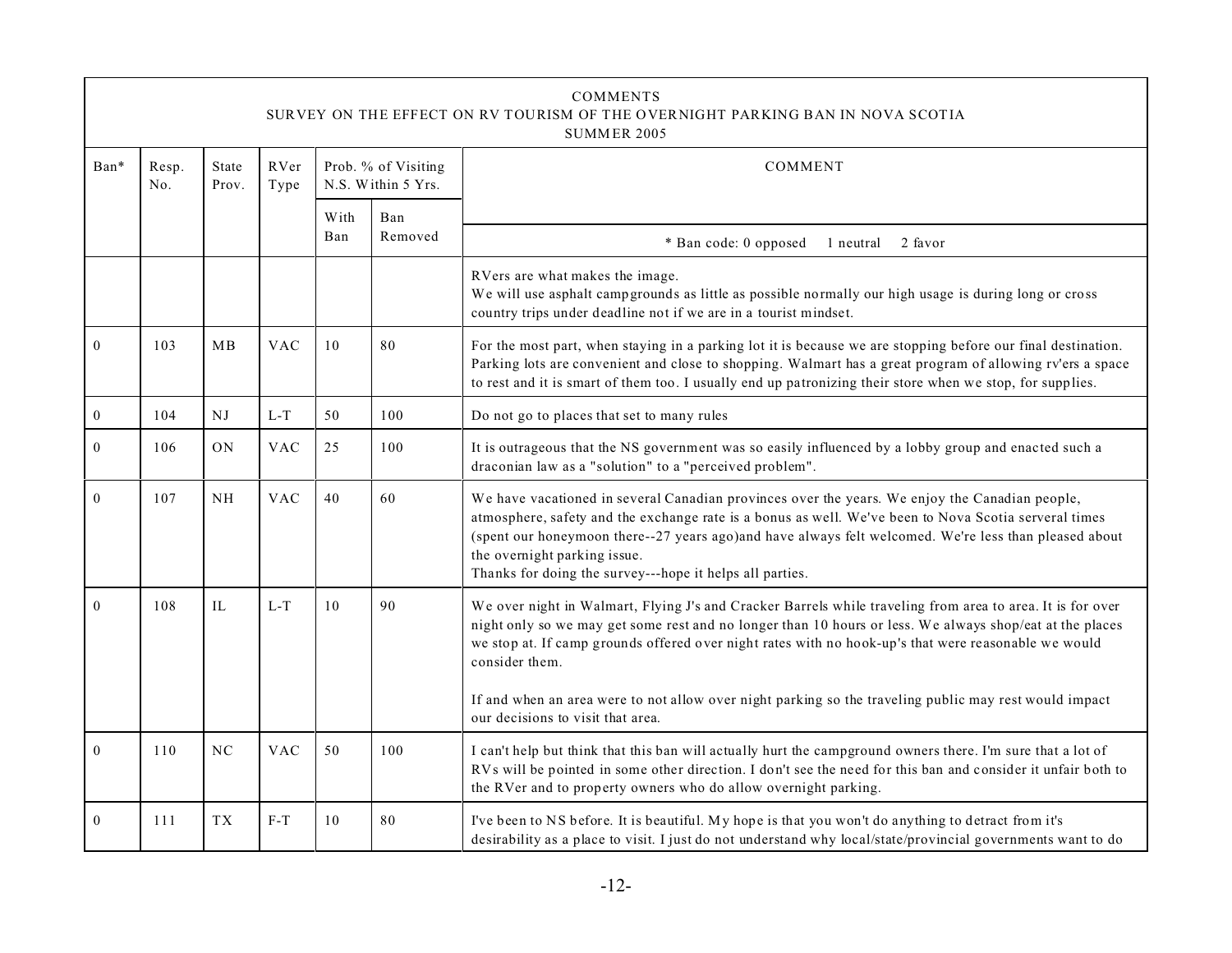|                  | <b>COMMENTS</b><br>SURVEY ON THE EFFECT ON RV TOURISM OF THE OVERNIGHT PARKING BAN IN NOVA SCOTIA<br><b>SUMMER 2005</b> |                |              |                                           |                           |                                                                                                                                                                                                                                                                                                                                                                                                                                                                                                                                                                                                                                                                                           |  |  |  |  |
|------------------|-------------------------------------------------------------------------------------------------------------------------|----------------|--------------|-------------------------------------------|---------------------------|-------------------------------------------------------------------------------------------------------------------------------------------------------------------------------------------------------------------------------------------------------------------------------------------------------------------------------------------------------------------------------------------------------------------------------------------------------------------------------------------------------------------------------------------------------------------------------------------------------------------------------------------------------------------------------------------|--|--|--|--|
| Ban*             | Resp.<br>No.                                                                                                            | State<br>Prov. | RVer<br>Type | Prob. % of Visiting<br>N.S. Within 5 Yrs. |                           | <b>COMMENT</b>                                                                                                                                                                                                                                                                                                                                                                                                                                                                                                                                                                                                                                                                            |  |  |  |  |
|                  |                                                                                                                         |                |              | With<br>Ban                               | $\mathbf{Ban}$<br>Removed |                                                                                                                                                                                                                                                                                                                                                                                                                                                                                                                                                                                                                                                                                           |  |  |  |  |
|                  |                                                                                                                         |                |              |                                           |                           | * Ban code: 0 opposed<br>1 neutral<br>2 favor                                                                                                                                                                                                                                                                                                                                                                                                                                                                                                                                                                                                                                             |  |  |  |  |
|                  |                                                                                                                         |                |              |                                           |                           | things that take away visitors from their area. But, in your infinite wisedom, you MUST have some reason<br>not fathonable to the common people.                                                                                                                                                                                                                                                                                                                                                                                                                                                                                                                                          |  |  |  |  |
| $\mathbf{0}$     | 113                                                                                                                     | CO             | $L-T$        | 100                                       | 100                       | When we stop at a parking lot it is useally around 10:00 pm. and we are gone by 9:00 am. We are going to<br>Maine and we are going to go through Canada and we will be useing campgrounds as it is part of our<br>destanation. When we leave home I plan to use 2 Wal-Mart lots as we want to travel long days so we have<br>more time to spend were we are going. The city I live has a ban on overnight parking and I make a point<br>not to buy in Fort Collins. They won't be collecting the sales tax on my next RV purchase. So from my<br>stand point it should make the local RV public more upset than the travelers as it is easy to avoid the<br>nonRV friendly places 7/22/05 |  |  |  |  |
| $\mathbf{0}$     | 114                                                                                                                     | <b>TX</b>      | $F-T$        | $\mathbf{0}$                              | 50                        | This is typical of a socialistic country. Regulate everything. The campground owners make a good living,<br>but want every nickel and dime. The only time we stay in a parking lot is when we are traveling through<br>and have no need for campground services.<br>I don't like it when these governmental morons think they are so smart that they know what is best for all<br>of us. 'Nuff said                                                                                                                                                                                                                                                                                       |  |  |  |  |
| $\mathbf{0}$     | 118                                                                                                                     | <b>TX</b>      | $F-T$        | $\mathbf{0}$                              | 100                       | As long as they have this ban. I will not visit. Too bad because I would like to.                                                                                                                                                                                                                                                                                                                                                                                                                                                                                                                                                                                                         |  |  |  |  |
| $\mathbf{0}$     | 122                                                                                                                     | <b>BC</b>      | $L-T$        | $\mathbf{0}$                              | 100                       | Go into an Rv park and ask for a site with no services and you pay dearly for nothing but a place to park.<br>Same think in wal-mart parking lot although its free.<br>We have a set amount of travel dollars, if we do not spend it on RV parks, we spend it in resturants. The<br>area still gets the money, just goes to a different pocket.                                                                                                                                                                                                                                                                                                                                           |  |  |  |  |
| $\boldsymbol{0}$ | 123                                                                                                                     | ON             | $L-T$        | $\boldsymbol{0}$                          | 100                       | I do not wish to use a WalMart but one never knows when a situation can arise and it bothers me to feel<br>that a parking lot could not be used in an emergency. My previous experience of Nova Scotia<br>Campgrounds was not good. The sites were small and we have a big rig.                                                                                                                                                                                                                                                                                                                                                                                                           |  |  |  |  |
| $\overline{0}$   | 124                                                                                                                     | <b>TX</b>      | $L-T$        | $\mathbf{0}$                              | 100                       | I travel in a RV because I like the freedom to what I want to, when I want to. If I want to park somewhere<br>besides a RV park, I do it. If a city, state or province says I cannot, then I WILL NOT travel there.                                                                                                                                                                                                                                                                                                                                                                                                                                                                       |  |  |  |  |
| $\mathbf{0}$     | 125                                                                                                                     | TX             | $L-T$        | 30                                        | 70                        | Remember, if I can not park there at my convenience, I will not spend money there. Would you rather I                                                                                                                                                                                                                                                                                                                                                                                                                                                                                                                                                                                     |  |  |  |  |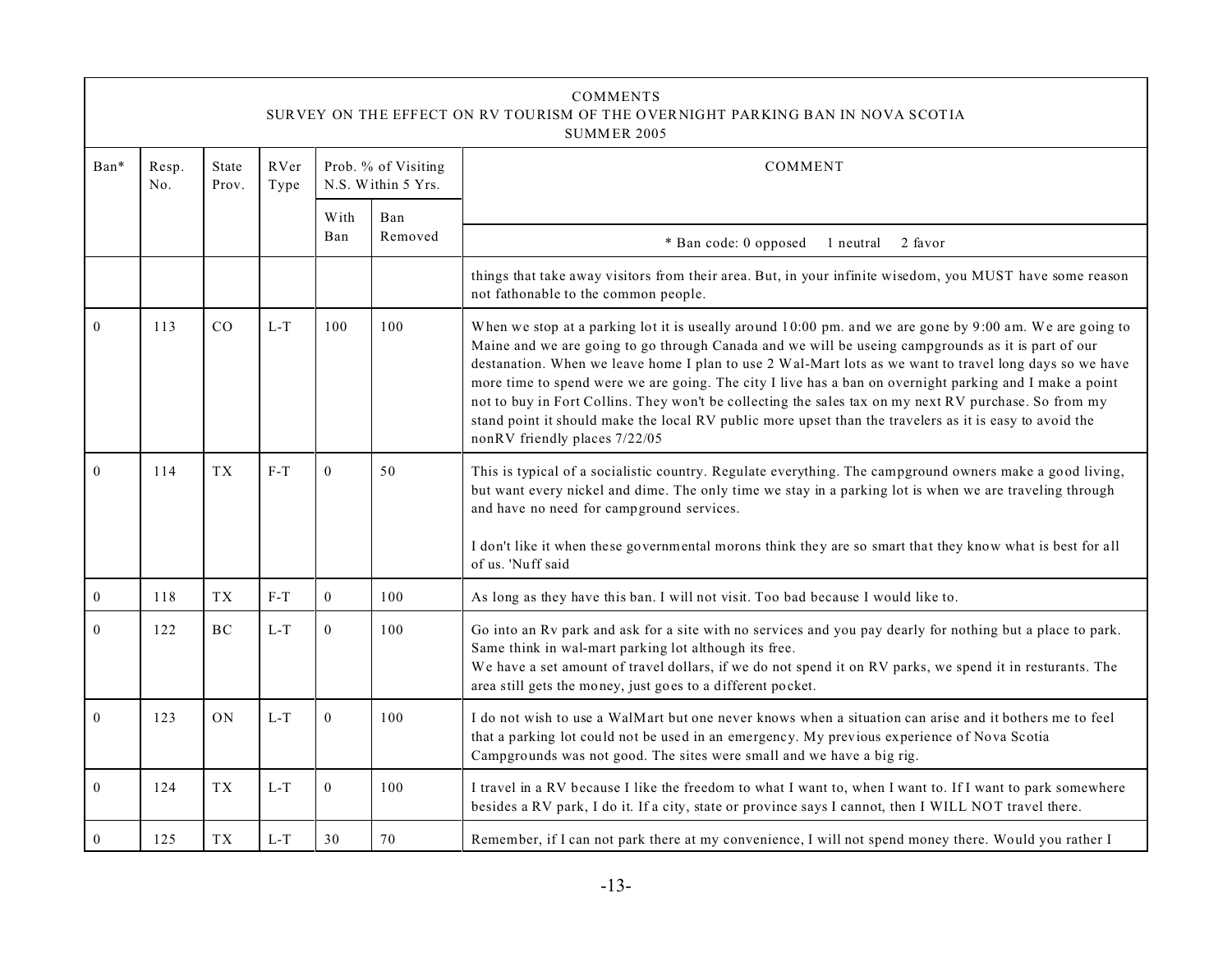|              | <b>COMMENTS</b><br>SURVEY ON THE EFFECT ON RV TOURISM OF THE OVERNIGHT PARKING BAN IN NOVA SCOTIA<br><b>SUMMER 2005</b> |                       |              |                                           |                |                                                                                                                                                                                                                                                                                                                                                                                                                                                                                                                                                                                                              |  |  |  |  |
|--------------|-------------------------------------------------------------------------------------------------------------------------|-----------------------|--------------|-------------------------------------------|----------------|--------------------------------------------------------------------------------------------------------------------------------------------------------------------------------------------------------------------------------------------------------------------------------------------------------------------------------------------------------------------------------------------------------------------------------------------------------------------------------------------------------------------------------------------------------------------------------------------------------------|--|--|--|--|
| Ban*         | Resp.<br>No.                                                                                                            | <b>State</b><br>Prov. | RVer<br>Type | Prob. % of Visiting<br>N.S. Within 5 Yrs. |                | <b>COMMENT</b>                                                                                                                                                                                                                                                                                                                                                                                                                                                                                                                                                                                               |  |  |  |  |
|              |                                                                                                                         |                       |              | With<br>Ban                               | Ban<br>Removed |                                                                                                                                                                                                                                                                                                                                                                                                                                                                                                                                                                                                              |  |  |  |  |
|              |                                                                                                                         |                       |              |                                           |                | * Ban code: 0 opposed<br>1 neutral<br>2 favor                                                                                                                                                                                                                                                                                                                                                                                                                                                                                                                                                                |  |  |  |  |
|              |                                                                                                                         |                       |              |                                           |                | spend \$25.00 at a campground I do not really need or \$100.00 for supplies and dinner at a "free" camp<br>spot?                                                                                                                                                                                                                                                                                                                                                                                                                                                                                             |  |  |  |  |
| $\theta$     | 129                                                                                                                     | FL                    | $F-T$        | 50                                        | 55             | We never plan to stay in a parking lot. However when traveling from the east coast to the west coast<br>(which we do annually) we often find it convient to pull into a parking lot for a quick overnight stay. We<br>always shop or have a meal in the owners establishment. We are apalled at the liberties we see some<br>RV'ers takeing of this convience offered for our benifit.<br>We were in Nova Scotia last fall for two weeks and stayed in campgrounds the entire time. We loved the<br>Province and with a little luck will return for another visit somtime.                                   |  |  |  |  |
| $\theta$     | 130                                                                                                                     | <b>ON</b>             | <b>VAC</b>   | 10                                        | 100            | When you have no other place to stop for the night and will be up early the next morning and on your way<br>I see nothing wrong with it. When we head south in Feb. we have no choice but to stop in a Flying J or<br>Wal-mart for at least one night. But if there is a camp ground available we would much rather stay in one<br>even if we do have to pay for the night.                                                                                                                                                                                                                                  |  |  |  |  |
| $\mathbf{0}$ | 133                                                                                                                     | IL                    | <b>VAC</b>   | 50                                        | 75             | We frequently overnight in Cracker Barrel restaurants when we are on the road late (1 - 3 AM) and plan<br>on continuing early in the morning. Much preferable to disturbing others in a campground with our large<br>diesel.                                                                                                                                                                                                                                                                                                                                                                                 |  |  |  |  |
| $\mathbf{0}$ | 135                                                                                                                     | <b>SD</b>             | <b>VAC</b>   | $\theta$                                  | 50             | I hope that this survey has an affect on Nova Scotia and other areas that may impose parking restrictions.                                                                                                                                                                                                                                                                                                                                                                                                                                                                                                   |  |  |  |  |
| $\theta$     | 136                                                                                                                     | AZ                    | $F-T$        | $\boldsymbol{0}$                          | 50             | I vote with my \$ and will not support any community, state or country that places restrictions on RV'ers<br>that are soley designed to increase the profits of campground owners. Placing restrictions on overnight<br>parking is exactly that in my opinion and experiance. It will not bother me a bit to completely exclude all<br>of Canada from our travels because of this. If I need to get a few hours of sleep to continue my journey<br>and be alert on the road I'll stop at a parking lot / truck stop to so so. I am not interested in spending<br>money just to sleep less than 7 or 8 hours. |  |  |  |  |
| $\mathbf{0}$ | 137                                                                                                                     | NM                    | $F-T$        | $\mathbf{0}$                              | 100            | It is absurd to ban overnight parking for one type of vehicle! A can of legal worms will be opened with<br>that kind of thinking!<br>EVERYWHERE any vehicles are allowed to park overnight are the same places RV's MUST be allowed                                                                                                                                                                                                                                                                                                                                                                          |  |  |  |  |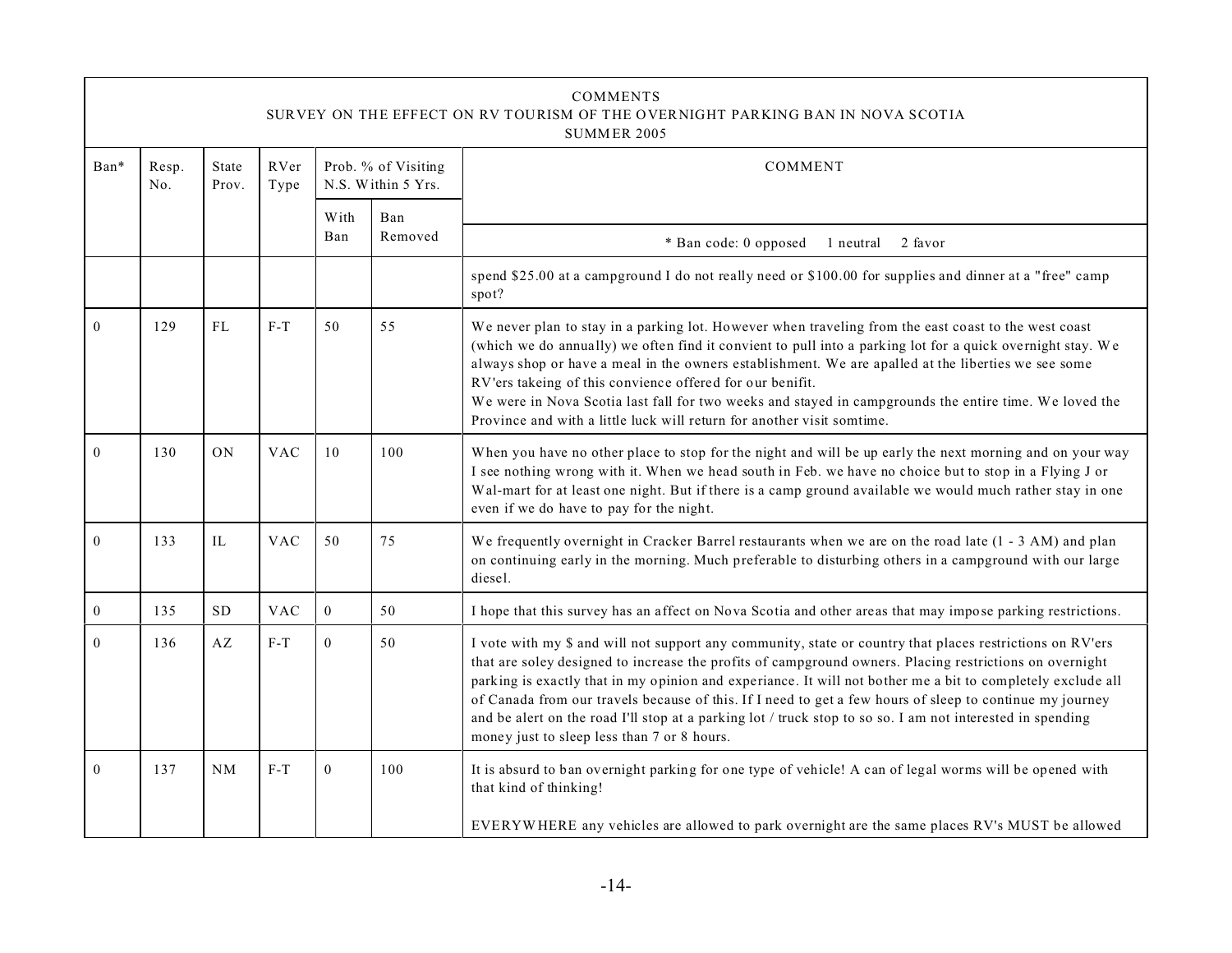|          | <b>COMMENTS</b><br>SURVEY ON THE EFFECT ON RV TOURISM OF THE OVERNIGHT PARKING BAN IN NOVA SCOTIA<br><b>SUMMER 2005</b> |                |              |                        |                                           |                                                                                                                                                                                                                                                                                                                                                                                                                                                                                                                                                                                                                                                                                                                                                                                                                                                                                                                                                                |  |  |  |  |
|----------|-------------------------------------------------------------------------------------------------------------------------|----------------|--------------|------------------------|-------------------------------------------|----------------------------------------------------------------------------------------------------------------------------------------------------------------------------------------------------------------------------------------------------------------------------------------------------------------------------------------------------------------------------------------------------------------------------------------------------------------------------------------------------------------------------------------------------------------------------------------------------------------------------------------------------------------------------------------------------------------------------------------------------------------------------------------------------------------------------------------------------------------------------------------------------------------------------------------------------------------|--|--|--|--|
| Ban*     | Resp.<br>No.                                                                                                            | State<br>Prov. | RVer<br>Type |                        | Prob. % of Visiting<br>N.S. Within 5 Yrs. | <b>COMMENT</b>                                                                                                                                                                                                                                                                                                                                                                                                                                                                                                                                                                                                                                                                                                                                                                                                                                                                                                                                                 |  |  |  |  |
|          |                                                                                                                         |                |              | With<br>$\mathbf{Ban}$ | Ban<br>Removed                            | * Ban code: 0 opposed<br>1 neutral<br>2 favor                                                                                                                                                                                                                                                                                                                                                                                                                                                                                                                                                                                                                                                                                                                                                                                                                                                                                                                  |  |  |  |  |
|          |                                                                                                                         |                |              |                        |                                           | overnight parking priveliges.<br>RV Park owners everywhere do too much whining. If they want more businesslower costs AND prices.<br>Also provide larger RV sites & fewer "amenities" like Rec Halls, swimming pools, exercise rooms,<br>planned activities RV'rs who want to stay overnight anywhere are looking for a quiet flat place to park &<br>rest overnightnot a place to stretch out, get involved in activities, & socialize!<br>RV parks with huge "Recreational" facilities & tiny spaces all crammed together have NO appeal at all for<br>me! Camping is NOT about listening to neighbors sneeze $\&$ /or argue all night long! Camping is NOT<br>about being crammed in between other RV's with nothing to look at but other RV's<br>For overnight parking I will drive extra miles to avoid costly, cramped, "convenient" RV Parks! Actively<br>banning areas that prohibit overnight RV parking has been my practice for more than 21 years! |  |  |  |  |
| $\theta$ | 138                                                                                                                     | UT             | $F-T$        | 25                     | 90                                        | We mainly spend the night in a Wal-Mart parking lot/truck stop/shopping center parking lot when we are<br>just going thru an area and just need to rest for the night. To us it is foolish to pay to stay in a campground<br>just for sleeping purposes.<br>If we are going to be in an area for two days or more then we find a campground and stay there.<br>We believe this is the reasoning used by many RVer's.                                                                                                                                                                                                                                                                                                                                                                                                                                                                                                                                           |  |  |  |  |
| $\theta$ | 139                                                                                                                     | ON             | <b>VAC</b>   | 100                    | 100                                       | I have too many relatives in Nova Scotia to be concerned about some campground owner who gets his say<br>at when it comes to parking by-laws, since there's usually a handfull of them wanting us to come "camp"<br>at in their yard.<br>First of all, there aren't really all that many campgrounds in Nova Scotia to start with, so unless there's<br>some sort of push on to build more (?) I don't see what the problem is.<br>Plus, there's a huge difference between stopping for an overnight on your way through, to "setting up<br>camp" at a mall or Wal-Mart. And, what kind of enjoyment is that anyway?<br>So, if there were a ban on parking for more than one night, then perhaps that would curb the urge for those<br>who want to stay and stay, but if the municipalities are going to rely on the RCMP to enfore a parking ban,                                                                                                             |  |  |  |  |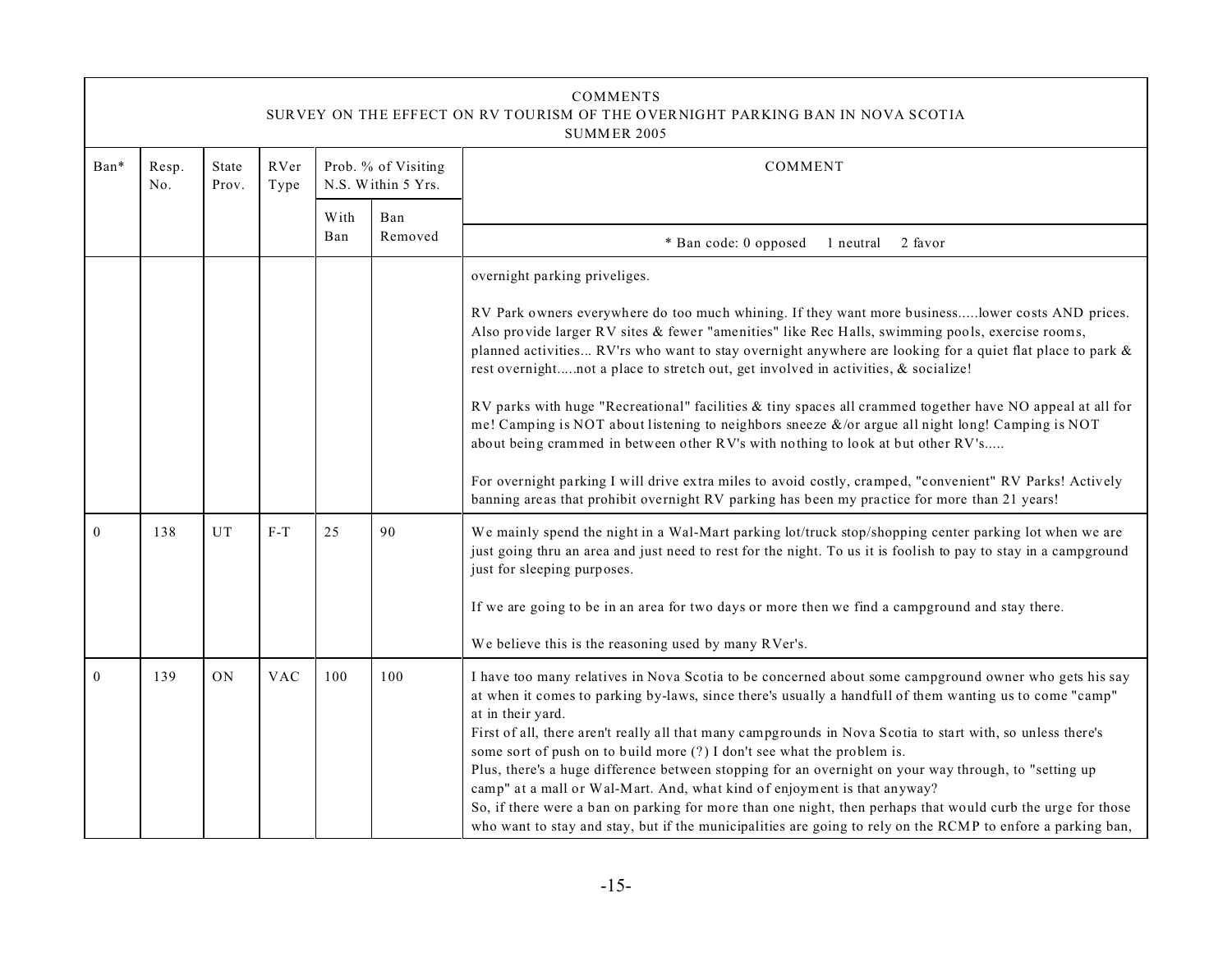|          | <b>COMMENTS</b><br>SURVEY ON THE EFFECT ON RV TOURISM OF THE OVERNIGHT PARKING BAN IN NOVA SCOTIA<br><b>SUMMER 2005</b> |            |              |                                           |                |                                                                                                                                                                                                                                                                                                                                                                                                                                                                                                                                                                                                                                                                                                             |  |  |  |  |  |
|----------|-------------------------------------------------------------------------------------------------------------------------|------------|--------------|-------------------------------------------|----------------|-------------------------------------------------------------------------------------------------------------------------------------------------------------------------------------------------------------------------------------------------------------------------------------------------------------------------------------------------------------------------------------------------------------------------------------------------------------------------------------------------------------------------------------------------------------------------------------------------------------------------------------------------------------------------------------------------------------|--|--|--|--|--|
| Ban*     | State<br>Resp.<br>No.<br>Prov.                                                                                          |            | RVer<br>Type | Prob. % of Visiting<br>N.S. Within 5 Yrs. |                | <b>COMMENT</b>                                                                                                                                                                                                                                                                                                                                                                                                                                                                                                                                                                                                                                                                                              |  |  |  |  |  |
|          |                                                                                                                         |            |              | With<br>Ban                               | Ban<br>Removed | * Ban code: 0 opposed<br>1 neutral 2 favor                                                                                                                                                                                                                                                                                                                                                                                                                                                                                                                                                                                                                                                                  |  |  |  |  |  |
|          |                                                                                                                         |            |              |                                           |                | then I say good luck, since they have other things to occupy their time.<br>Thanks for the survey.                                                                                                                                                                                                                                                                                                                                                                                                                                                                                                                                                                                                          |  |  |  |  |  |
| $\theta$ | 142                                                                                                                     | ${\rm SD}$ | $F-T$        | $\mathbf{0}$                              | 100            | Self-contained RVs pose no health or safety hazards whatsoever when properly maintained and used. The<br>need to simply "overnight" without camping is very important. Does NS govt actually want over-tired RV<br>drivers wandering the roads in search of licensed campsites? What about the loss of revenue to the<br>property owners at large stores and truck stops where RVers who are stopping overnight spend significant<br>amounts?                                                                                                                                                                                                                                                               |  |  |  |  |  |
|          |                                                                                                                         |            |              |                                           |                | Full-time and frequent traveling RVers are well organised and have excellent communication networks. A<br>boycott by them would not be a trivial matter and would harm both the licensed campgrounds, where they<br>spend the majority of their time as well as all other NS businesses.                                                                                                                                                                                                                                                                                                                                                                                                                    |  |  |  |  |  |
| $\theta$ | 150                                                                                                                     | <b>OH</b>  | $L-T$        | $\mathbf{0}$                              | 60             | Great survey Andrew. We just completed a trip out west (USA) and spent 4 nights in CGs 7 days visiting<br>relatives & 6 nights in FJs, rest areas (where permitted) & walmarts. Previously we went to Mardi Gras in<br>Lafayette LA & spent 2 nights on the road going in Flying Js & 2 nghts returning in FJs & one in Walmart<br>+ 10 days in a CG. Our money was spent along the way at restaurants & tourist places. CGs are usually off<br>the beaten track & we get in too late to try & stay in them. The last time we went to NS was 1970 & if the<br>ban remains it will be the last time too. Its too bad cause everyone loses on this deal, we don't want to shut<br>down early to get into a CG |  |  |  |  |  |
| $\theta$ | 152                                                                                                                     | <b>WA</b>  | $F-T$        | 50                                        | 50             | We nearly always camp in campgrounds, but we enjoy the freedom to stop in a parking lot when we're just<br>passing through on our way to a destination campground. Our "employment interest" in RV parks is that<br>we're workampers.                                                                                                                                                                                                                                                                                                                                                                                                                                                                       |  |  |  |  |  |
| $\theta$ | 153                                                                                                                     | <b>TX</b>  | $F-T$        | 50                                        | 90             | We are retired and travel on a pretty limited budget. We stop in a truck stop or parking lot no more than<br>one night in two, and that is to stretch the budget. There are areas that we can not afford to visit if we can<br>not spend some nights where there is no cost to stay. With fuel prices rising we, like many of the full-time<br>RV lifestyle, must find ways to stretch the budget, or limit the amount and the distance that we travel. We<br>always spend our visits in an RV park when we stop for several nights, but parking where it is free is the<br>way that we can afford to travel great distance.                                                                                |  |  |  |  |  |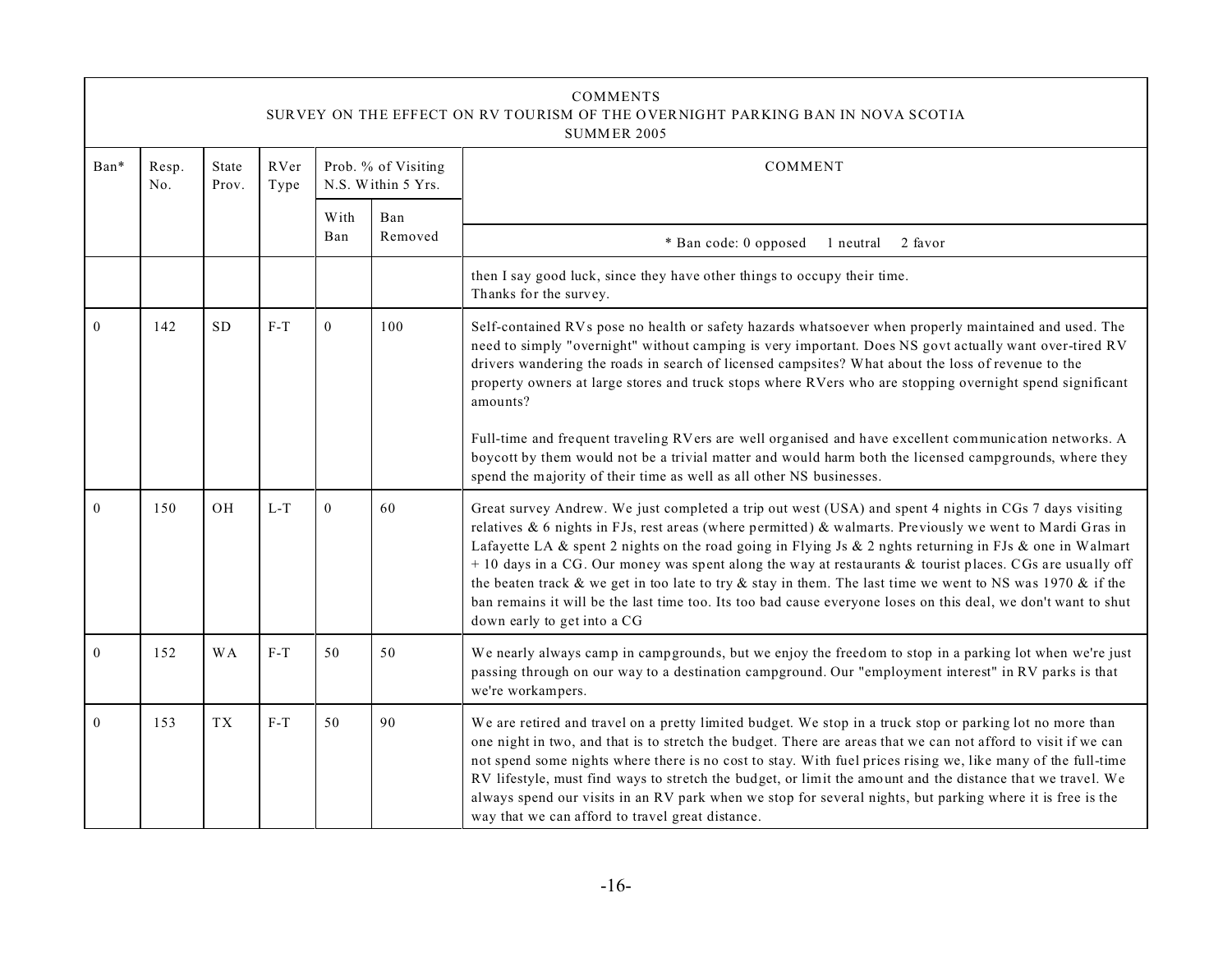|                  | <b>COMMENTS</b><br>SURVEY ON THE EFFECT ON RV TOURISM OF THE OVERNIGHT PARKING BAN IN NOVA SCOTIA<br><b>SUMMER 2005</b> |                |              |                  |                                           |                                                                                                                                                                                                                                                                                                                                                                                                                                                                                                                                                                                                                                                                                                                                                                                                                                                                                                                                                           |  |  |  |
|------------------|-------------------------------------------------------------------------------------------------------------------------|----------------|--------------|------------------|-------------------------------------------|-----------------------------------------------------------------------------------------------------------------------------------------------------------------------------------------------------------------------------------------------------------------------------------------------------------------------------------------------------------------------------------------------------------------------------------------------------------------------------------------------------------------------------------------------------------------------------------------------------------------------------------------------------------------------------------------------------------------------------------------------------------------------------------------------------------------------------------------------------------------------------------------------------------------------------------------------------------|--|--|--|
| Ban*             | Resp.<br>No.                                                                                                            | State<br>Prov. | RVer<br>Type |                  | Prob. % of Visiting<br>N.S. Within 5 Yrs. | <b>COMMENT</b>                                                                                                                                                                                                                                                                                                                                                                                                                                                                                                                                                                                                                                                                                                                                                                                                                                                                                                                                            |  |  |  |
|                  |                                                                                                                         |                |              | With<br>Ban      | Ban<br>Removed                            |                                                                                                                                                                                                                                                                                                                                                                                                                                                                                                                                                                                                                                                                                                                                                                                                                                                                                                                                                           |  |  |  |
|                  |                                                                                                                         |                |              |                  |                                           | * Ban code: 0 opposed<br>1 neutral 2 favor                                                                                                                                                                                                                                                                                                                                                                                                                                                                                                                                                                                                                                                                                                                                                                                                                                                                                                                |  |  |  |
| $\boldsymbol{0}$ | 154                                                                                                                     | IN             | $L-T$        | $\boldsymbol{0}$ | 50                                        | Allow o'nite parking(one night only) and police it. Stop the parking lot "campers" from week long stays,<br>trash scattering, etc. Good Luck.                                                                                                                                                                                                                                                                                                                                                                                                                                                                                                                                                                                                                                                                                                                                                                                                             |  |  |  |
| $\mathbf{0}$     | 163                                                                                                                     | IA             | <b>VAC</b>   | $\boldsymbol{0}$ | 10                                        | Have visited Nova Scotia in MH. Very enjoyable. Not real likely to do it again for some time. -- long<br>distance and other places to go that haven't seen.                                                                                                                                                                                                                                                                                                                                                                                                                                                                                                                                                                                                                                                                                                                                                                                               |  |  |  |
| $\boldsymbol{0}$ | 165                                                                                                                     | <b>VT</b>      | $F-T$        | $\boldsymbol{0}$ | 50                                        | I will not stay/visit/or spend money in any area or town that enforces restrictions on blacktop parking if<br>local businesses would otherwise permit it.                                                                                                                                                                                                                                                                                                                                                                                                                                                                                                                                                                                                                                                                                                                                                                                                 |  |  |  |
| $\mathbf{0}$     | 169                                                                                                                     | <b>TX</b>      | <b>VAC</b>   | $\boldsymbol{0}$ | 25                                        | Allowing overnight RV parking in commercial lots provides a needed safety net for RVers who have<br>traveled far, are tired, and just want to pull off the road safely and sleep. Why would such a person want or<br>need the amenities of a full hookup RV park in those circumstances? Parking bans are stupid, and hurt the<br>community far more than they help it.                                                                                                                                                                                                                                                                                                                                                                                                                                                                                                                                                                                   |  |  |  |
| $\theta$         | 173                                                                                                                     | <b>ON</b>      | <b>VAC</b>   | 100              | 100                                       | I think that overnight parking in lots has its merits. Although I haven't done it so far, I would not be at all<br>adverse to do so, only when in transit from Point A to Point B. Since we are still at the point in our lives<br>when vacation days are at a premium, we prefer to drive long days to get where we're going. I wouldn't<br>hesitate to pull into a parking lot at 9 or 10 pm, leaving the RV hooked to the truck, shop if necessary,<br>sleep and be on the road the next morning at 7 or 7:30.                                                                                                                                                                                                                                                                                                                                                                                                                                         |  |  |  |
| $\overline{0}$   | 177                                                                                                                     | FL             | $L-T$        | $\mathbf{0}$     | 100                                       | Had planned 5 - 10 days in Nova Scotia this fall as part of a NE swing spending time in New Hampshire,<br>Maine, New Brunswick, and Nova Scotia. Certainly won't be entering NS now! PS - we only use parking<br>lots when we are "running" between destinations, only with permission, and NEVER put down the jacks,<br>run out the slides, or run the generator. Generally such overnighters are Wal-Marts and we seldom leave<br>without dropping at least \$100 US in the store. If it is a truck stop, we fill up and that is well over \$150 US<br>these days! Compare that with \$20 - 30 for a site for a night (where we only connect electrics if we are<br>running). Maybe that is why Wal-Mart and truck stops are happy to have RVers. I can't believe the<br>campground owners in NS actually support this law and its enforcement. They are extremely short sighted<br>and costing themselves much more business than they will ever gain! |  |  |  |
| $\boldsymbol{0}$ | 178                                                                                                                     | ON             | <b>VAC</b>   | 100              | 100                                       | Overnighting in Parking Lots is an excellent alternative for those intermediate stops on a journey to a final<br>destination. We use this opportunity when it is a direct trip and we need to get off the road and grab a                                                                                                                                                                                                                                                                                                                                                                                                                                                                                                                                                                                                                                                                                                                                 |  |  |  |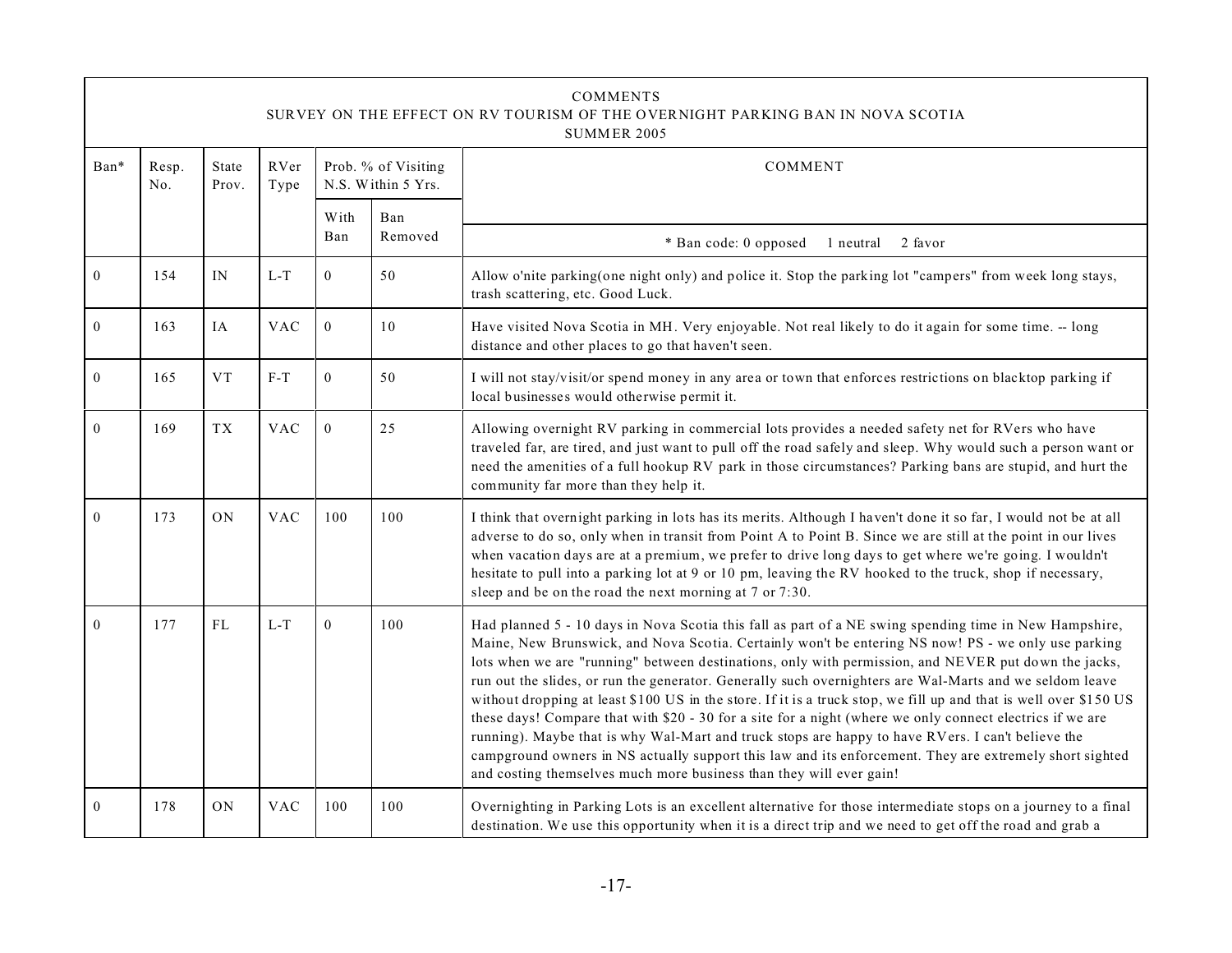|              | <b>COMMENTS</b><br>SURVEY ON THE EFFECT ON RV TOURISM OF THE OVERNIGHT PARKING BAN IN NOVA SCOTIA<br><b>SUMMER 2005</b> |                       |              |             |                                           |                                                                                                                                                                                                                                                                                                                                                                                                                                                                                                                                                                                                   |  |  |  |  |
|--------------|-------------------------------------------------------------------------------------------------------------------------|-----------------------|--------------|-------------|-------------------------------------------|---------------------------------------------------------------------------------------------------------------------------------------------------------------------------------------------------------------------------------------------------------------------------------------------------------------------------------------------------------------------------------------------------------------------------------------------------------------------------------------------------------------------------------------------------------------------------------------------------|--|--|--|--|
| Ban*         | Resp.<br>No.                                                                                                            | <b>State</b><br>Prov. | RVer<br>Type |             | Prob. % of Visiting<br>N.S. Within 5 Yrs. | <b>COMMENT</b>                                                                                                                                                                                                                                                                                                                                                                                                                                                                                                                                                                                    |  |  |  |  |
|              |                                                                                                                         |                       |              | With<br>Ban | Ban<br>Removed                            | * Ban code: 0 opposed<br>1 neutral<br>2 favor                                                                                                                                                                                                                                                                                                                                                                                                                                                                                                                                                     |  |  |  |  |
|              |                                                                                                                         |                       |              |             |                                           | safety shuteye. If campgrounds offered a cheap in and out convenient overflow type area I would be glad<br>to use their service but I resent paying full price just to nap and leave.<br>While we are leaving this week to go to the Maritime Provinces and while the ban or no ban will not have<br>an effect on the trip I still disagree with the restriction.                                                                                                                                                                                                                                 |  |  |  |  |
| $\mathbf{0}$ | 181                                                                                                                     | NC                    | $L-T$        | 100         | 100                                       | FYI-- Just got home from a month on the road-- New England states, New Brunswick, Nova Scotia and<br>Prince Edward Island.<br>One night in Truro, we decided to stay at the Wal-Mart since it was late. There were 3 units in the lot<br>when we got there. We spent the night, no one bothered us. Then the next morning I saw the "No Parking<br>Overnight" sign several spaces behind us.<br>The store was closed when we pulled into the lot so there was no one to ask.<br>Good luck with your survey.                                                                                       |  |  |  |  |
| $\mathbf{0}$ | 182                                                                                                                     | <b>VA</b>             | <b>VAC</b>   | 40          | 100                                       | I do not like the idea that the private campgrounds are able to dictate the law. Campgrounds can now<br>provide POOR service and increase their campimg fees. This will reduce or eliminate camping/spending<br>in those localilies that ban overnite stays on private lots and/or private non campground locations. A lot of<br>times all we need is a safe location to spend overnight and not the expense of having access to a lot of<br>campground recreation/activities!<br>PS. I don't have a vote in Novia Scotia and other location other than home but I DO VOTE WITH MY<br>WALLET!!!!! |  |  |  |  |
| $\mathbf{0}$ | 183                                                                                                                     | ${\bf NB}$            | $L-T$        | 100         | 100                                       | I do not believe that a ban on overnight parking in lots such as WalMart is in the best interests of either the<br>province/state nor the camping public. Though I do not use these facilities myself, having a Pop Up, I<br>firmly believe that anyone who can, should have the right to stay overnight so long as the parking lot<br>owners (i.e. WalMart) permit such parking. It is good for business and good for the public.                                                                                                                                                                |  |  |  |  |
| $\theta$     | 186                                                                                                                     | NB                    | <b>VAC</b>   | 10          | 100                                       | I use overnight parking when I am on the move. When I reach my destination, that is when I want to stay<br>in a camp ground and have the amenities. I think the campground associations are making far too much of<br>this and the lawmakers are making unenforceable rules. If anyone knocks on my fully curtained<br>campervan in the night, I will just remain silent. there is no way a policeman can tell if I am inside and I<br>doubt they would go to the trouble of getting a search permit and breaking in.                                                                             |  |  |  |  |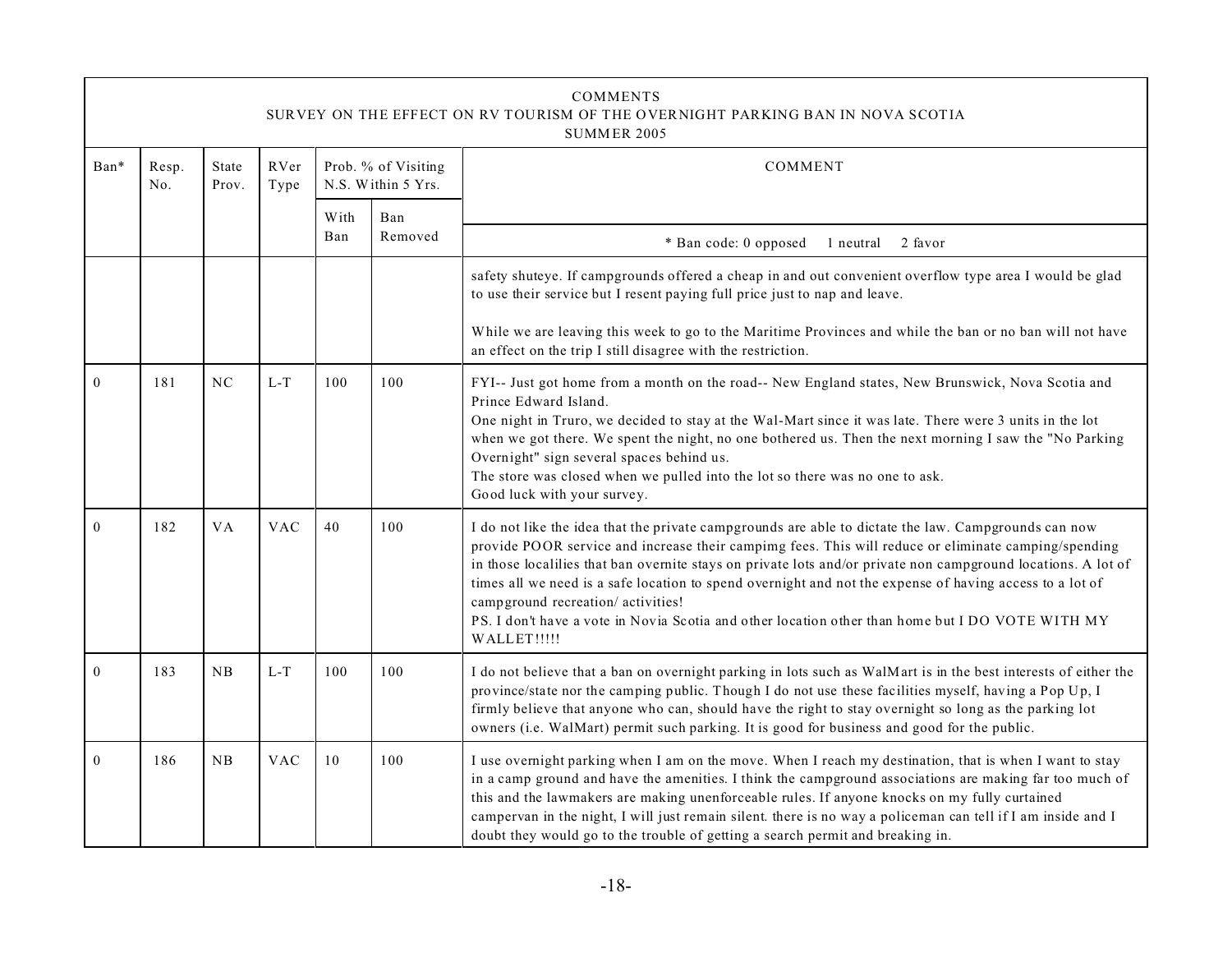|          | <b>COMMENTS</b><br>SURVEY ON THE EFFECT ON RV TOURISM OF THE OVERNIGHT PARKING BAN IN NOVA SCOTIA<br><b>SUMMER 2005</b> |                |              |                  |                                           |                                                                                                                                                                                                                                                                                                                                                                                                                                                                                                                                                                                                                                                                                                                                                                                                                                                                                                                                                                                                                                                                                                                                                                                                                       |  |  |  |  |
|----------|-------------------------------------------------------------------------------------------------------------------------|----------------|--------------|------------------|-------------------------------------------|-----------------------------------------------------------------------------------------------------------------------------------------------------------------------------------------------------------------------------------------------------------------------------------------------------------------------------------------------------------------------------------------------------------------------------------------------------------------------------------------------------------------------------------------------------------------------------------------------------------------------------------------------------------------------------------------------------------------------------------------------------------------------------------------------------------------------------------------------------------------------------------------------------------------------------------------------------------------------------------------------------------------------------------------------------------------------------------------------------------------------------------------------------------------------------------------------------------------------|--|--|--|--|
| Ban*     | Resp.<br>No.                                                                                                            | State<br>Prov. | RVer<br>Type |                  | Prob. % of Visiting<br>N.S. Within 5 Yrs. | <b>COMMENT</b>                                                                                                                                                                                                                                                                                                                                                                                                                                                                                                                                                                                                                                                                                                                                                                                                                                                                                                                                                                                                                                                                                                                                                                                                        |  |  |  |  |
|          |                                                                                                                         |                |              | With<br>Ban      | Ban<br>Removed                            |                                                                                                                                                                                                                                                                                                                                                                                                                                                                                                                                                                                                                                                                                                                                                                                                                                                                                                                                                                                                                                                                                                                                                                                                                       |  |  |  |  |
|          |                                                                                                                         |                |              |                  |                                           | * Ban code: 0 opposed<br>1 neutral<br>2 favor                                                                                                                                                                                                                                                                                                                                                                                                                                                                                                                                                                                                                                                                                                                                                                                                                                                                                                                                                                                                                                                                                                                                                                         |  |  |  |  |
|          |                                                                                                                         |                |              |                  |                                           | It is plain stupidity to force someone off a rest area when they are sleeping  if they later fell asleep at the<br>wheel they could sue the authorities! I think the reason the police do not enforce it is that they are sensible<br>human beings who see the results of people driving when tired all too often.                                                                                                                                                                                                                                                                                                                                                                                                                                                                                                                                                                                                                                                                                                                                                                                                                                                                                                    |  |  |  |  |
|          |                                                                                                                         |                |              |                  |                                           | I sympathise with the campground operators in NS. they have big expenses, licences to obtain, bylaws etc<br>to follow whereas it costs Walmart nothing to allow campers to stay.                                                                                                                                                                                                                                                                                                                                                                                                                                                                                                                                                                                                                                                                                                                                                                                                                                                                                                                                                                                                                                      |  |  |  |  |
|          |                                                                                                                         |                |              |                  |                                           | Instead of this ridiculous law that only reduces tourism (people will avoid states where these rules apply)<br>there should be a mandatory limit of 1 night's stay permitted. Overnighting for 1 night is not camping, it is<br>resting. BIG DIFFERENCE! Truck drivers rest in rest stops and so should anyone who needs to. This is<br>such a STUPID rule and that is why I suspect the police do not want to enforce it.                                                                                                                                                                                                                                                                                                                                                                                                                                                                                                                                                                                                                                                                                                                                                                                            |  |  |  |  |
| $\theta$ | 187                                                                                                                     | TN             | <b>VAC</b>   | 20               | 100                                       | In previous visits to Nova Scotia I have arrived very late and very tired and very glad to find a place to<br>stop driving. Most of the time it was near midnight since we had to travel on a tight schedule due to work<br>responsibilities. It is always good to just pull into a parking lot and clean up and go to bed after a long<br>tiring drive through Maine and New Brunswick. I have loved Nova Scotia in the past but find that due to<br>parking restrictions and hassles at the border crossings, that a trip there is very much less applealing for<br>me. I have just completed a 5 week trip to the Canadian Rockies from Tennessee with many overnight<br>stays at Flying J and Walmarts while in the US. I find that travel to Canada due to border crossing hassle<br>and bans such as Nova Scotia has implemented will no longer be worth the trouble and expense. I have<br>bought and paid for my self contained rig and for someone to enact a law that forebids me to use it as it<br>was intended, I find is just not acceptable to me. I will make a contcentrated effort to keep my tourist<br>dollars in the US if this is the attitude in Canada. It makes me sad that I must say that. |  |  |  |  |
| $\theta$ | 188                                                                                                                     | <b>CT</b>      | $L-T$        | $\boldsymbol{0}$ | $\boldsymbol{0}$                          | Andy, an interesting survey and although I have a LOT to say on the subject I'll keep my comments to<br>"ediquette": I see no reason to ask permission at a place that CLEARLY allows overnighting although if I<br>do see a security guard I'll mention that I would like to stay overnightI ALWAYS park out of the way<br>and in so doing I see no reason so as not to extend my slidesjacks are sometimes different, in hot<br>weather I don't extend jacks on to asphalt. Lawn chairs and awnings are an absolute NO. There is no doubt<br>in my mind from the idiot things that I see a minority of campers do, that we soon will ruin this generous<br>favor for ourselves.                                                                                                                                                                                                                                                                                                                                                                                                                                                                                                                                     |  |  |  |  |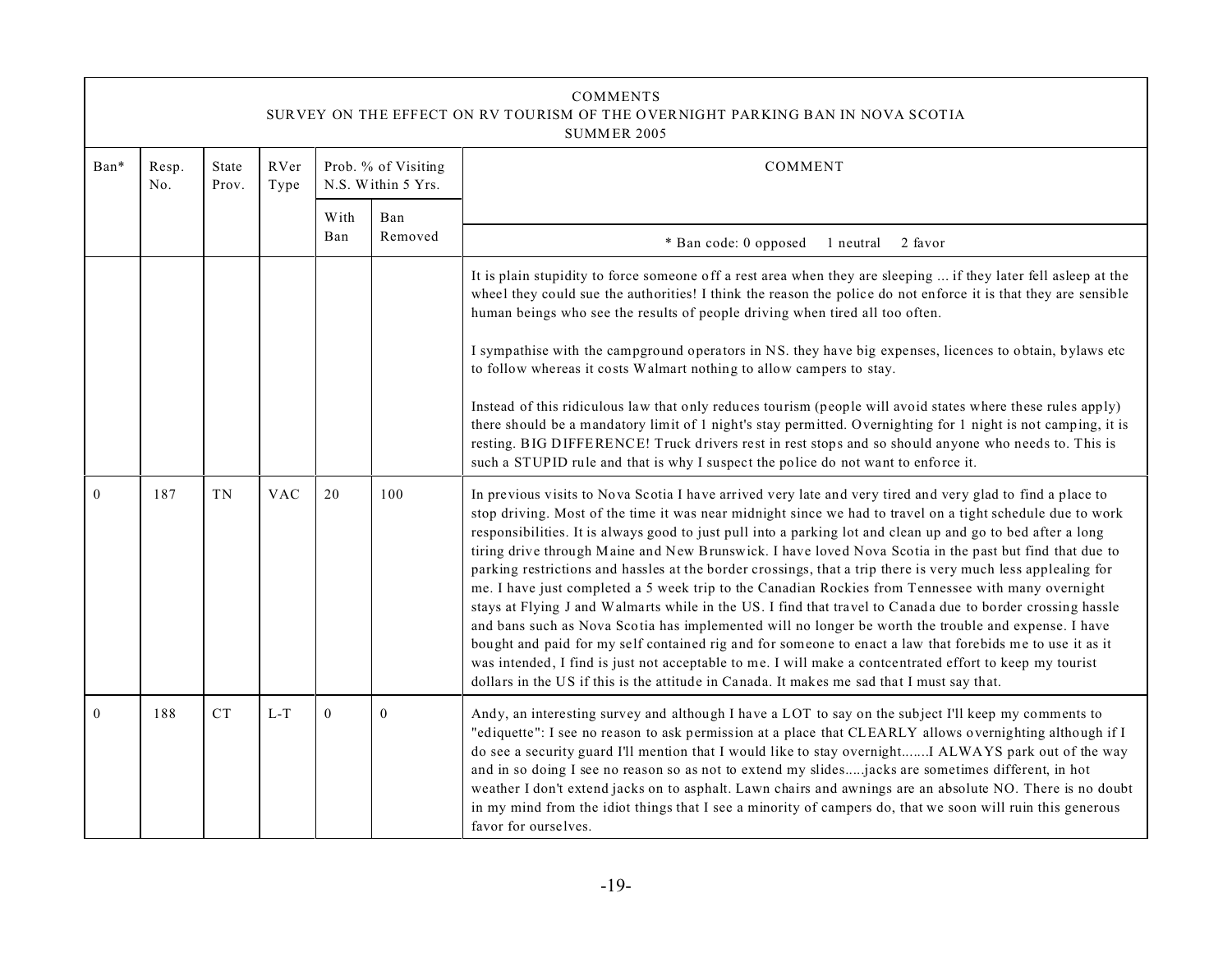|              | <b>COMMENTS</b><br>SURVEY ON THE EFFECT ON RV TOURISM OF THE OVERNIGHT PARKING BAN IN NOVA SCOTIA<br><b>SUMMER 2005</b> |                |              |              |                                           |                                                                                                                                                                                                                                                                                                                                                                                                                                                                                                                                                                                                                                                                                                                                                                                                                                                                                                                                                                   |  |  |  |  |
|--------------|-------------------------------------------------------------------------------------------------------------------------|----------------|--------------|--------------|-------------------------------------------|-------------------------------------------------------------------------------------------------------------------------------------------------------------------------------------------------------------------------------------------------------------------------------------------------------------------------------------------------------------------------------------------------------------------------------------------------------------------------------------------------------------------------------------------------------------------------------------------------------------------------------------------------------------------------------------------------------------------------------------------------------------------------------------------------------------------------------------------------------------------------------------------------------------------------------------------------------------------|--|--|--|--|
| Ban*         | Resp.<br>No.                                                                                                            | State<br>Prov. | RVer<br>Type |              | Prob. % of Visiting<br>N.S. Within 5 Yrs. | COMMENT                                                                                                                                                                                                                                                                                                                                                                                                                                                                                                                                                                                                                                                                                                                                                                                                                                                                                                                                                           |  |  |  |  |
|              |                                                                                                                         |                |              | With<br>Ban  | Ban<br>Removed                            |                                                                                                                                                                                                                                                                                                                                                                                                                                                                                                                                                                                                                                                                                                                                                                                                                                                                                                                                                                   |  |  |  |  |
|              |                                                                                                                         |                |              |              |                                           | * Ban code: 0 opposed<br>1 neutral<br>2 favor                                                                                                                                                                                                                                                                                                                                                                                                                                                                                                                                                                                                                                                                                                                                                                                                                                                                                                                     |  |  |  |  |
|              |                                                                                                                         |                |              |              |                                           | Briefly stated, if CG owners would offer a type of "express" brief stay, no hook-up (or power only)<br>camping where I stayed only a few nighttime hours and did not use their facilities, I wouldn't mind paying<br>a small reasonable amount.<br>Worst case senario is thispull into a KOA after 9PM, office closedI take a site posted on the door and                                                                                                                                                                                                                                                                                                                                                                                                                                                                                                                                                                                                         |  |  |  |  |
|              |                                                                                                                         |                |              |              |                                           | now I have to unhook my toad and back into a dark site. I then use a small amount of their electricty (for a<br>few hours I don't bother with the water hook-up and we always use our own bathroom anyway).<br>7:30 AMhook up the car and I want to leave, office not open until 9AMI waste an hour and a half<br>(about 75 miles) and then give the owner \$32.00. I'm fuming and he wonders why I prefer WalMart!!!!!!!!!                                                                                                                                                                                                                                                                                                                                                                                                                                                                                                                                       |  |  |  |  |
| $\theta$     | 197                                                                                                                     | OH             | $L-T$        | 50           | 100                                       | It is nice to know that a person could pull off the road and park someplace where they are welcome and<br>safe; should the need arise. We all get sick and tired at some point in our life and find the need to park it<br>until we can continue. Especially as we age, there are times we feel better if there is a medical facilities<br>nearby should we need it; perhaps we should pull over and wait a few hours. Perhaps something doesn't<br>sound or work right and it is after hours at the local fix it shop; rather than chancing a bigger problem we<br>need a safe place to wait till morning. Remember most of the RVs are bigger than a normal passenger<br>vehicle and size matters when it comes to getting in and getting out of places unlike a car. There will<br>always be people who abuse any situation and those whose misunderstand why someone would do that till<br>they are in that situation. Thanks for taking an interest in this. |  |  |  |  |
|              |                                                                                                                         |                |              |              |                                           | If in a situation that required an emergency stop the best place for advice is the local police often they may<br>let you park in their lot; if it is permissable.                                                                                                                                                                                                                                                                                                                                                                                                                                                                                                                                                                                                                                                                                                                                                                                                |  |  |  |  |
| $\mathbf{0}$ | 198                                                                                                                     | UT             | $L-T$        | 100          | 100                                       | I like Nova Scotia and will continue to visit there.                                                                                                                                                                                                                                                                                                                                                                                                                                                                                                                                                                                                                                                                                                                                                                                                                                                                                                              |  |  |  |  |
|              |                                                                                                                         |                |              |              |                                           | Having more free stops is good but not the main factor.                                                                                                                                                                                                                                                                                                                                                                                                                                                                                                                                                                                                                                                                                                                                                                                                                                                                                                           |  |  |  |  |
| $\mathbf{0}$ | 202                                                                                                                     | <b>WA</b>      | <b>VAC</b>   | $\mathbf{0}$ | 10                                        | if the government chooses to limit where folks can park<br>than they have an obligation to limit the expence,<br>assure the availabiliety and quality of the service.                                                                                                                                                                                                                                                                                                                                                                                                                                                                                                                                                                                                                                                                                                                                                                                             |  |  |  |  |
| $\mathbf{0}$ | 203                                                                                                                     | <b>TX</b>      | $L-T$        | 5            | 40                                        | rving is being free. baning rv parking sort of takes away some of that freedom. i probably will never go to                                                                                                                                                                                                                                                                                                                                                                                                                                                                                                                                                                                                                                                                                                                                                                                                                                                       |  |  |  |  |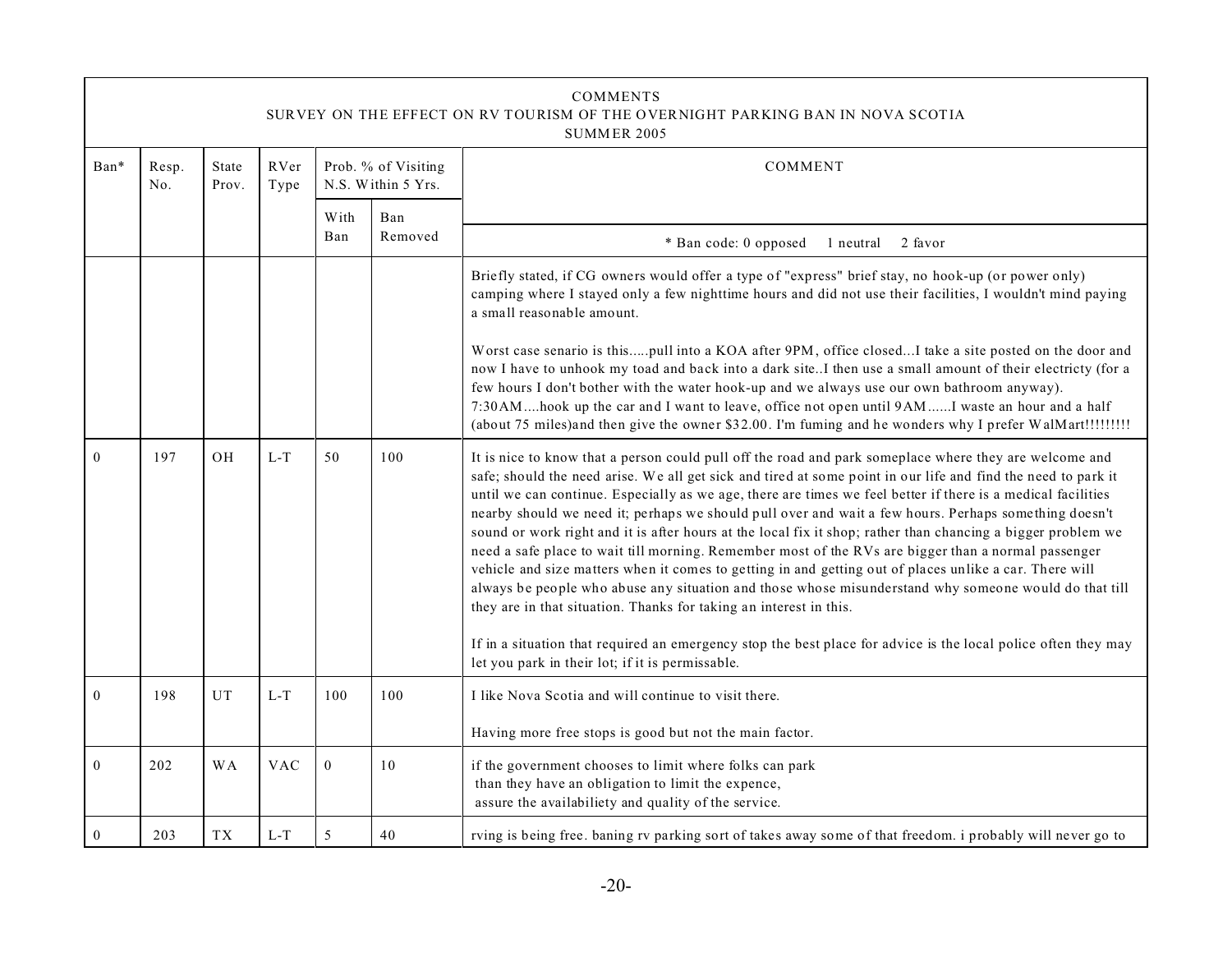|                | <b>COMMENTS</b><br>SURVEY ON THE EFFECT ON RV TOURISM OF THE OVERNIGHT PARKING BAN IN NOVA SCOTIA<br><b>SUMMER 2005</b> |                    |              |                                           |     |                                                                                                                                                                                                                                                                                                                                                                                                                                                                                                                                                                                                                                                                       |  |  |  |  |
|----------------|-------------------------------------------------------------------------------------------------------------------------|--------------------|--------------|-------------------------------------------|-----|-----------------------------------------------------------------------------------------------------------------------------------------------------------------------------------------------------------------------------------------------------------------------------------------------------------------------------------------------------------------------------------------------------------------------------------------------------------------------------------------------------------------------------------------------------------------------------------------------------------------------------------------------------------------------|--|--|--|--|
| Ban*           | Resp.<br>No.                                                                                                            | State<br>Prov.     | RVer<br>Type | Prob. % of Visiting<br>N.S. Within 5 Yrs. |     | <b>COMMENT</b>                                                                                                                                                                                                                                                                                                                                                                                                                                                                                                                                                                                                                                                        |  |  |  |  |
|                |                                                                                                                         | With<br>Ban<br>Ban | Removed      |                                           |     |                                                                                                                                                                                                                                                                                                                                                                                                                                                                                                                                                                                                                                                                       |  |  |  |  |
|                |                                                                                                                         |                    |              |                                           |     | * Ban code: 0 opposed<br>1 neutral<br>2 favor<br>nova scotia. i hear there are to many<br>rag heads<br>living there any way.<br>TEXAS - LAND OF THE FREE AND HOME OF THE BRAVE. WHERE DOES CANADA FIT INTO<br>THAT. I WAS BORN IN MANITOBA BUT I SURE HATE TO ADMIT IT.<br>I AM PLANNING A TRIP TO MANITOBA AND ONTARIO SUMMER OF 06.                                                                                                                                                                                                                                                                                                                                 |  |  |  |  |
| $\mathbf{0}$   | 204                                                                                                                     | TN                 | $L-T$        | 20                                        | 100 | In all the cases of banning overnight parking in public parking lots where parking has been allowed by the<br>owner or operator of the lot, the campground owners in the area have persuaded the local politicians to<br>pass ordinance against parking for the money that could be put into their pockets.                                                                                                                                                                                                                                                                                                                                                           |  |  |  |  |
| $\overline{0}$ | 205                                                                                                                     | <b>VA</b>          | <b>VAC</b>   | $\theta$                                  | 75  | Next time we visit friends in Oxford we will camp on the US side and drive over and stay with them.                                                                                                                                                                                                                                                                                                                                                                                                                                                                                                                                                                   |  |  |  |  |
| $\mathbf{0}$   | 208                                                                                                                     | AL                 | $L-T$        | 100                                       | 100 | We are planning trip to Nova Scotia and PEI in September. Until I read about the parking ban we were<br>going to stay mostly in Nova Scotia, but now I think we may stay on the Island. I was planning to visit the<br>light houses on the east coast and getting photos in the rising sun. To do this I would need to spend the<br>night close to the light house. A parking ban will make this function impossible and the trip will not be has<br>enjoyable.                                                                                                                                                                                                       |  |  |  |  |
| $\theta$       | 212                                                                                                                     | <b>NH</b>          | <b>VAC</b>   | $\Omega$                                  | 100 | 99 percent of the time when we use a parking lot, it is due to the fact that we are all self contained, do not<br>need any services, will arrive late in the afternoon and leave early in the am. If campground owners, had a<br>spot of these type of services, we would be more apt to stop. What in the world do I want to spend \$30.00<br>or better when I have everything I need. That's what we spend the big dollars for, so we can be self<br>contained. A lot of the parks aren't even updated to take a good size 5er or motor home. If we were staying<br>in a town for a few days, we would most certanly use a park, but a quick overnight, why bother. |  |  |  |  |
| $\mathbf{0}$   | 213                                                                                                                     | <b>MS</b>          | $L-T$        | 50                                        | 50  | It is better to see RVers in a truck stop, rest stop, or other place<br>than trying to find a campground when dog tired and still on road and not knowing where a (the)<br>campground is.                                                                                                                                                                                                                                                                                                                                                                                                                                                                             |  |  |  |  |
| $\theta$       | 214                                                                                                                     | MB                 | <b>VAC</b>   | $\theta$                                  | 60  | If the property owner is in agreement for and "overnight" stay than I believe it is within their rights to                                                                                                                                                                                                                                                                                                                                                                                                                                                                                                                                                            |  |  |  |  |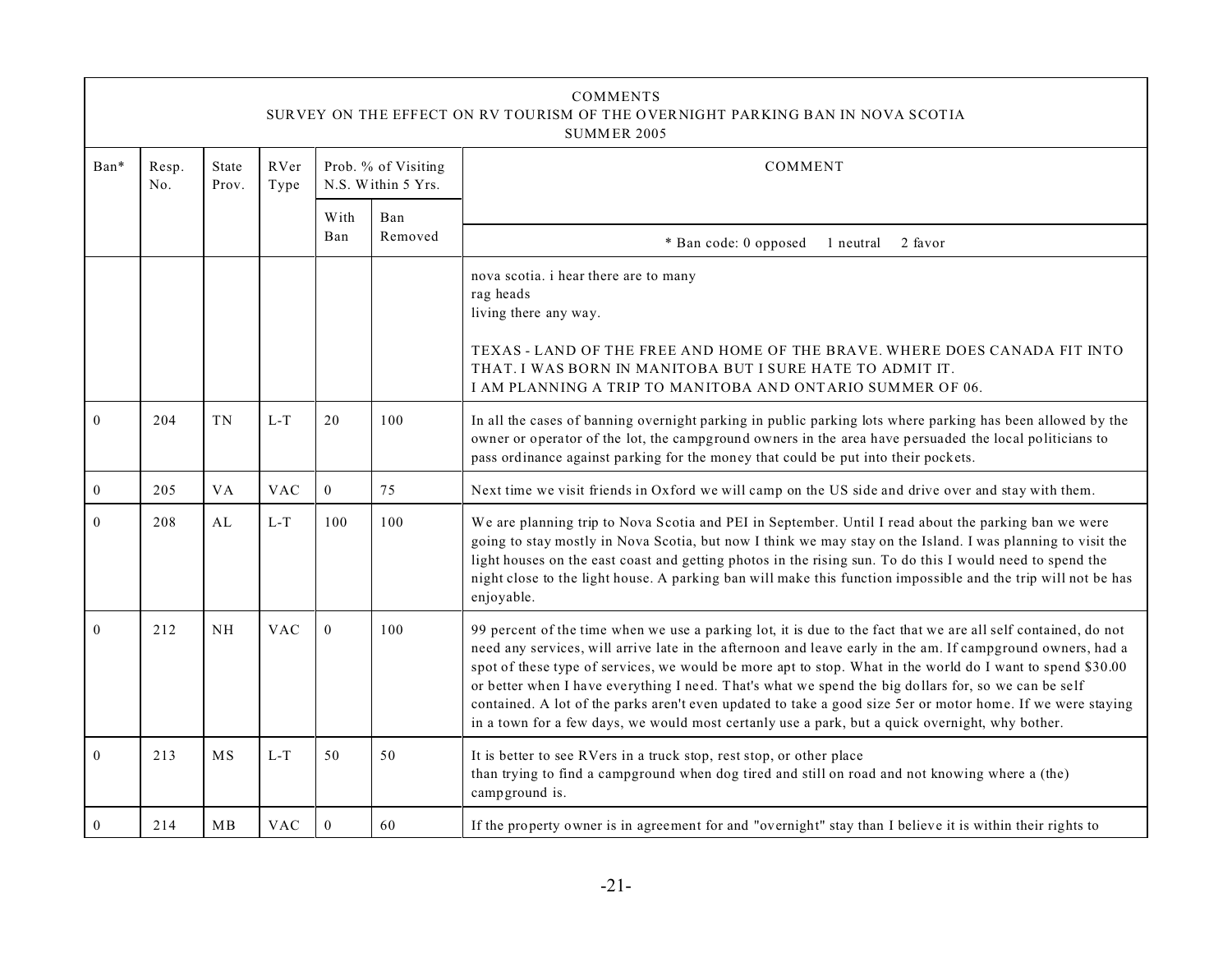|                  | <b>COMMENTS</b><br>SURVEY ON THE EFFECT ON RV TOURISM OF THE OVERNIGHT PARKING BAN IN NOVA SCOTIA<br><b>SUMMER 2005</b> |                  |              |                    |                                           |                                                                                                                                                                                                                                                                                                                                                                                                                                                                                                                                                                                                                                                                                                                                                                                                                                                                                                                                                                                                             |  |  |  |  |
|------------------|-------------------------------------------------------------------------------------------------------------------------|------------------|--------------|--------------------|-------------------------------------------|-------------------------------------------------------------------------------------------------------------------------------------------------------------------------------------------------------------------------------------------------------------------------------------------------------------------------------------------------------------------------------------------------------------------------------------------------------------------------------------------------------------------------------------------------------------------------------------------------------------------------------------------------------------------------------------------------------------------------------------------------------------------------------------------------------------------------------------------------------------------------------------------------------------------------------------------------------------------------------------------------------------|--|--|--|--|
| Ban*             | Resp.<br>No.                                                                                                            | State<br>Prov.   | RVer<br>Type |                    | Prob. % of Visiting<br>N.S. Within 5 Yrs. | <b>COMMENT</b>                                                                                                                                                                                                                                                                                                                                                                                                                                                                                                                                                                                                                                                                                                                                                                                                                                                                                                                                                                                              |  |  |  |  |
|                  |                                                                                                                         |                  |              | <b>With</b><br>Ban | Ban<br>Removed                            |                                                                                                                                                                                                                                                                                                                                                                                                                                                                                                                                                                                                                                                                                                                                                                                                                                                                                                                                                                                                             |  |  |  |  |
|                  |                                                                                                                         |                  |              |                    |                                           | * Ban code: 0 opposed<br>1 neutral 2 favor                                                                                                                                                                                                                                                                                                                                                                                                                                                                                                                                                                                                                                                                                                                                                                                                                                                                                                                                                                  |  |  |  |  |
|                  |                                                                                                                         |                  |              |                    |                                           | allow this. There is already too much government interference into what personal/commerical property<br>owners can and cannot do on "their" property. I do not feel that an organization such as a "Campgroung or<br>Rv park" have the right to dictate or inforce a law for their favor. I thought we lived in a "FREE<br>COUNTRY" and not seized by totalitarianism.                                                                                                                                                                                                                                                                                                                                                                                                                                                                                                                                                                                                                                      |  |  |  |  |
| $\boldsymbol{0}$ | 218                                                                                                                     | $\rm ON$         | $L-T$        | 25                 | 100                                       | I have written to the Premier of Nova Scotia about this situation.                                                                                                                                                                                                                                                                                                                                                                                                                                                                                                                                                                                                                                                                                                                                                                                                                                                                                                                                          |  |  |  |  |
| $\theta$         | 221                                                                                                                     | ${\rm T}{\rm X}$ | $L-T$        | $\boldsymbol{0}$   | 80                                        | Good survey. I know the few etiquette challenged among the RV community are trying to spoil it for the<br>majority These are the same folks who dump tanks on parking lots in the middle of the night, ruined CB<br>radio, and are, in general, trash! It annoys me that we always let the challenged FEW 'run the show' and<br>impact the MANY. Let's ignore them when possible; catch them and take them out of society when the<br>opportunity presents itself. Good RVers are a boon to any community, or region - challenged RVers are a<br>blight on us all                                                                                                                                                                                                                                                                                                                                                                                                                                           |  |  |  |  |
| $\theta$         | 226                                                                                                                     | ON               | $L-T$        | 60                 | 60                                        | Parking for a period of time in any parking lot, whether a retail outlet such as Wal-Mart, service centre<br>such as Flying J or eating outlet such as Cracker Barrel, whether only for the length of time neccessary to<br>shop, refuel and eat or just eat, should be left up to the individual.<br>In many cases, a simple rest stop to get some needed sleep, or to replenish supplies and also get some rest,<br>is the reason to stop at the particular location.<br>In the one case where we stayed at a Wal-Mart while travelling during the winter/spring season the area<br>through which we were travelling had no open campgrounds at that time of year and we absolutely had to<br>stop to rest. We arrived late afternoon and left very early the next morning. We were not totaly<br>comfortable in doing that given the negative feelings often expressed on this forum (RV.NET) but we<br>really had no alternative but to keep driving, which in my consideration would have been unsafe. |  |  |  |  |
|                  |                                                                                                                         |                  |              |                    |                                           | I also believe that if campground owners offered a limited fee site for overnight stays where facilities are<br>not requested or required such as electric and water and sewer, they would attract more campers to stay<br>there rather than at a parking lot. For example, if a traveller arrived after 5 or 6 pm and was to leave at say<br>7 or 8 am and simply just park, and not use the dumping facility then a nominal fee could be charged. (\$5<br>to 8\$ perhaps) The presence of the campground security may attract those travellers. I for one would take                                                                                                                                                                                                                                                                                                                                                                                                                                      |  |  |  |  |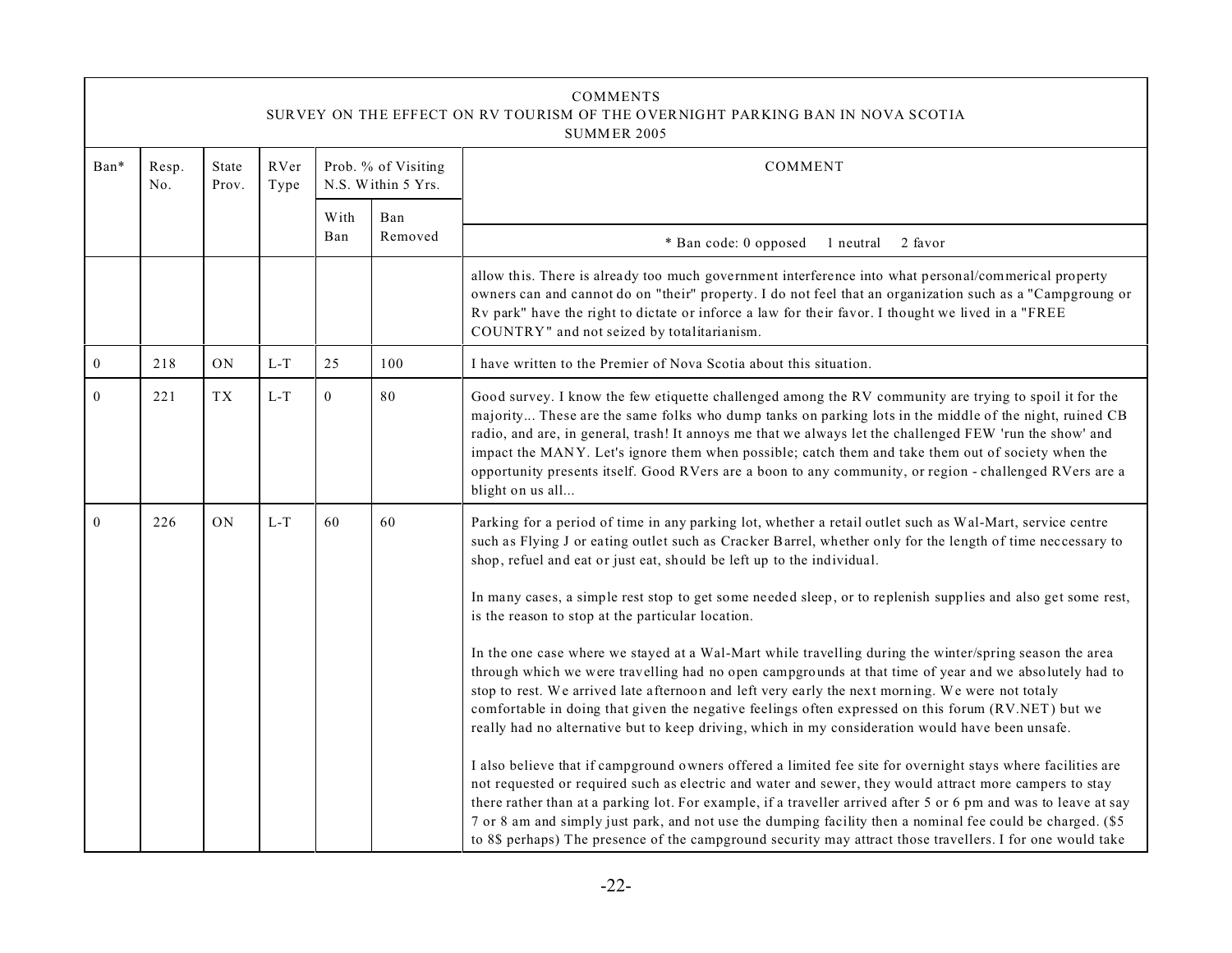|              | <b>COMMENTS</b><br>SURVEY ON THE EFFECT ON RV TOURISM OF THE OVERNIGHT PARKING BAN IN NOVA SCOTIA<br><b>SUMMER 2005</b> |                |              |              |                                           |                                                                                                                                                                                                                                                                                                                                                                                                                                                                                                                                                                                                                                                                                                                                                                                                                                                                                                                                                                                                                                                                                                                                                                                                                                                                                                                                                                                                                                                                                                                                                                                                                         |  |  |  |  |
|--------------|-------------------------------------------------------------------------------------------------------------------------|----------------|--------------|--------------|-------------------------------------------|-------------------------------------------------------------------------------------------------------------------------------------------------------------------------------------------------------------------------------------------------------------------------------------------------------------------------------------------------------------------------------------------------------------------------------------------------------------------------------------------------------------------------------------------------------------------------------------------------------------------------------------------------------------------------------------------------------------------------------------------------------------------------------------------------------------------------------------------------------------------------------------------------------------------------------------------------------------------------------------------------------------------------------------------------------------------------------------------------------------------------------------------------------------------------------------------------------------------------------------------------------------------------------------------------------------------------------------------------------------------------------------------------------------------------------------------------------------------------------------------------------------------------------------------------------------------------------------------------------------------------|--|--|--|--|
| Ban*         | Resp.<br>No.                                                                                                            | State<br>Prov. | RVer<br>Type |              | Prob. % of Visiting<br>N.S. Within 5 Yrs. | COMMENT                                                                                                                                                                                                                                                                                                                                                                                                                                                                                                                                                                                                                                                                                                                                                                                                                                                                                                                                                                                                                                                                                                                                                                                                                                                                                                                                                                                                                                                                                                                                                                                                                 |  |  |  |  |
|              |                                                                                                                         |                |              | With<br>Ban  | Ban<br>Removed                            |                                                                                                                                                                                                                                                                                                                                                                                                                                                                                                                                                                                                                                                                                                                                                                                                                                                                                                                                                                                                                                                                                                                                                                                                                                                                                                                                                                                                                                                                                                                                                                                                                         |  |  |  |  |
|              |                                                                                                                         |                |              |              |                                           | * Ban code: 0 opposed 1 neutral 2 favor                                                                                                                                                                                                                                                                                                                                                                                                                                                                                                                                                                                                                                                                                                                                                                                                                                                                                                                                                                                                                                                                                                                                                                                                                                                                                                                                                                                                                                                                                                                                                                                 |  |  |  |  |
|              |                                                                                                                         |                |              |              |                                           | advantage of it. Those campgrounds that offer that kind of service could advertise it in Woodall's or<br>Trailer Life or on a web site if one is available.                                                                                                                                                                                                                                                                                                                                                                                                                                                                                                                                                                                                                                                                                                                                                                                                                                                                                                                                                                                                                                                                                                                                                                                                                                                                                                                                                                                                                                                             |  |  |  |  |
| $\theta$     | 227                                                                                                                     | VA             | <b>VAC</b>   | 20           | 100                                       | We visited Nova Scotia a number of years ago by cruise ship, and very much want to come for an<br>extensive RV visit in next year or two. We use campgrounds whenever possible, but sometimes cannot get<br>space or find ourselves in a new area where there are no facilities. An unconditional ban subjects us to<br>legal prosecution for violating a law or regulation with which we have no reasonable ability to comply.<br>RV-based tourists like to explore new areas unknown to them. That is a major reason that we purchase<br>these relatively expensive vehicles. If you were traveling by RV in an unfamiliar place and could not find<br>commercial accomodation, what would you do? Driving about in circles all night seems an unwise, unsafe<br>option.<br>I suggest that parking after dark (with permission) to get a few hours sleep in an area where there are no<br>commercial accomodations available within an hour's drive should not constitute a criminal act.<br>Preventing "camping" in non-commercial campgrounds is easily defined and enforced. Maximum stays<br>could be limited for example to 8 hours and only after dark. Display of "camping" equipment such as<br>folding chairs, tables, cooking equipment, extension of awnings etc., can be prohibited.<br>It is unkind and unreasonable to make illegal this sometimes unavoidable act. If sleeping any place other<br>than commercial campgrounds is to be illegal, than local government enforcement agencies should be able<br>to refer travelers to available, legal accomodation within a defined accessible distance. |  |  |  |  |
|              |                                                                                                                         |                |              |              |                                           | My family wants to come and experience Nova Scotia. This would involve spending a fair amount of both<br>time and money. We are neither lepers nor street urchins. Please let us treat each other with respect and<br>mutual consideration.                                                                                                                                                                                                                                                                                                                                                                                                                                                                                                                                                                                                                                                                                                                                                                                                                                                                                                                                                                                                                                                                                                                                                                                                                                                                                                                                                                             |  |  |  |  |
| $\mathbf{0}$ | 231                                                                                                                     | CA             | <b>VAC</b>   | $\mathbf{0}$ | 75                                        | In my opinion the enactment of an outright ban on overnight parking for limited use, such as single-night<br>intransit stopovers, is indicative of an overall unfriendliness of an area, not only to RV-based travellers,<br>but to travellers in general. Regardless of intent it creates the impression that tourists and travellers are                                                                                                                                                                                                                                                                                                                                                                                                                                                                                                                                                                                                                                                                                                                                                                                                                                                                                                                                                                                                                                                                                                                                                                                                                                                                              |  |  |  |  |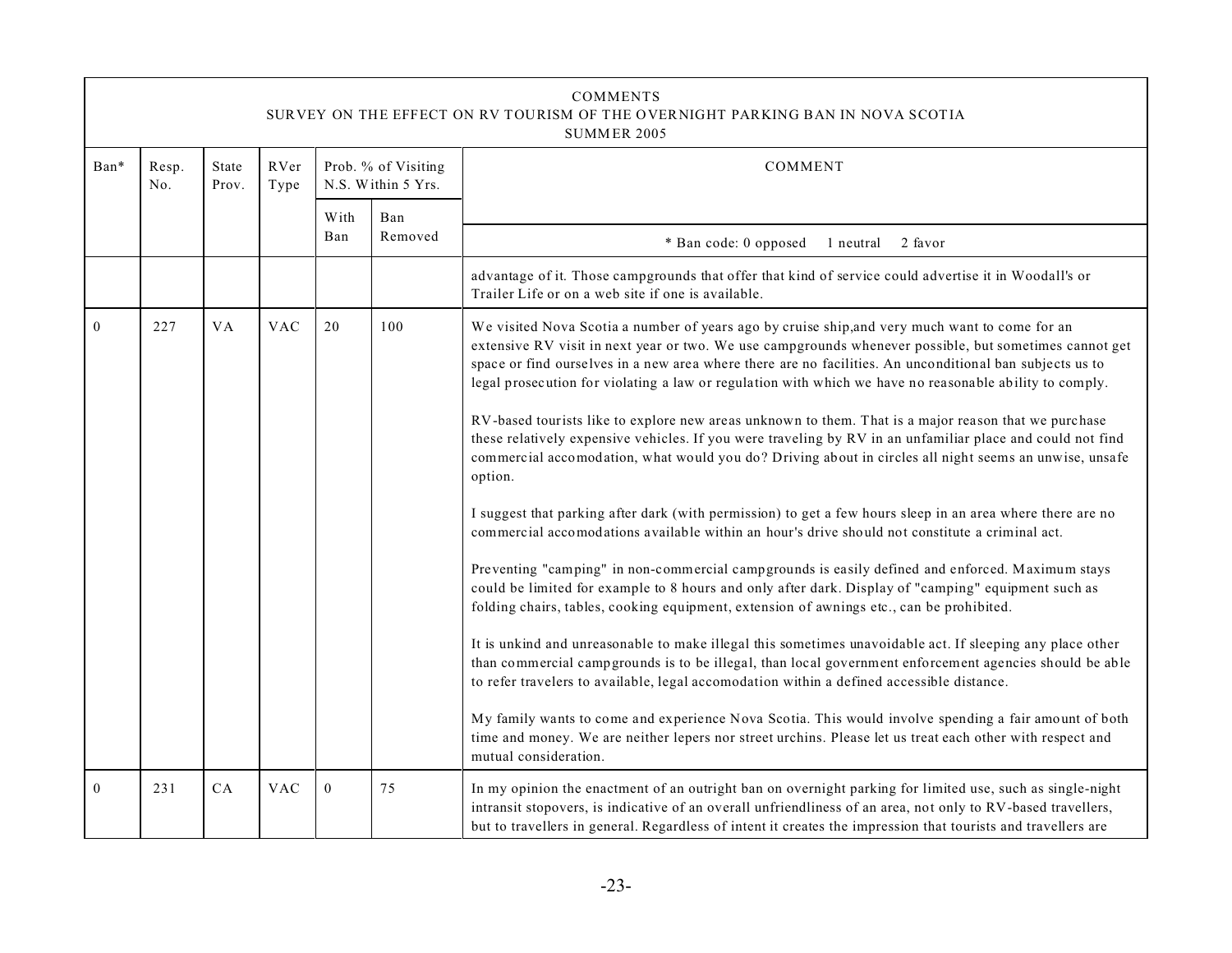|              | <b>COMMENTS</b><br>SURVEY ON THE EFFECT ON RV TOURISM OF THE OVERNIGHT PARKING BAN IN NOVA SCOTIA<br><b>SUMMER 2005</b> |                       |              |                                           |                |                                                                                                                                                                                                                                                                                                                                                                                                                                                                                                                                                                                                                                                                                                                                                                                                                                                                                                                                                                                                                                                                                                                                                                                        |  |  |  |  |
|--------------|-------------------------------------------------------------------------------------------------------------------------|-----------------------|--------------|-------------------------------------------|----------------|----------------------------------------------------------------------------------------------------------------------------------------------------------------------------------------------------------------------------------------------------------------------------------------------------------------------------------------------------------------------------------------------------------------------------------------------------------------------------------------------------------------------------------------------------------------------------------------------------------------------------------------------------------------------------------------------------------------------------------------------------------------------------------------------------------------------------------------------------------------------------------------------------------------------------------------------------------------------------------------------------------------------------------------------------------------------------------------------------------------------------------------------------------------------------------------|--|--|--|--|
| Ban*         | Resp.<br>No.                                                                                                            | <b>State</b><br>Prov. | RVer<br>Type | Prob. % of Visiting<br>N.S. Within 5 Yrs. |                | COMMENT                                                                                                                                                                                                                                                                                                                                                                                                                                                                                                                                                                                                                                                                                                                                                                                                                                                                                                                                                                                                                                                                                                                                                                                |  |  |  |  |
|              |                                                                                                                         |                       |              | With<br>Ban                               | Ban<br>Removed |                                                                                                                                                                                                                                                                                                                                                                                                                                                                                                                                                                                                                                                                                                                                                                                                                                                                                                                                                                                                                                                                                                                                                                                        |  |  |  |  |
|              |                                                                                                                         |                       |              |                                           |                | * Ban code: 0 opposed<br>1 neutral<br>2 favor                                                                                                                                                                                                                                                                                                                                                                                                                                                                                                                                                                                                                                                                                                                                                                                                                                                                                                                                                                                                                                                                                                                                          |  |  |  |  |
|              |                                                                                                                         |                       |              |                                           |                | unwelcome in the area.                                                                                                                                                                                                                                                                                                                                                                                                                                                                                                                                                                                                                                                                                                                                                                                                                                                                                                                                                                                                                                                                                                                                                                 |  |  |  |  |
| $\theta$     | 233                                                                                                                     | ON                    | $L-T$        | 100                                       | 100            | I believe that it is not within the mandate of government to force the use of a commercial business (in this<br>case campgrounds) by restricting the freedom of individuals to camp elsewhere.                                                                                                                                                                                                                                                                                                                                                                                                                                                                                                                                                                                                                                                                                                                                                                                                                                                                                                                                                                                         |  |  |  |  |
|              |                                                                                                                         |                       |              |                                           |                | Think of it another way: The government is saying "because a person is selling a product (or service) no<br>one else may give it away."                                                                                                                                                                                                                                                                                                                                                                                                                                                                                                                                                                                                                                                                                                                                                                                                                                                                                                                                                                                                                                                |  |  |  |  |
|              |                                                                                                                         |                       |              |                                           |                | I will always travel to Nova Scotia because it is a beautiful province but this latest action is very<br>disturbing.                                                                                                                                                                                                                                                                                                                                                                                                                                                                                                                                                                                                                                                                                                                                                                                                                                                                                                                                                                                                                                                                   |  |  |  |  |
| $\mathbf{0}$ | 234                                                                                                                     | FL                    | $L-T$        | 75                                        | 100            | I feel it is wrong for the government to tell someone who may or may not park on his private property.<br>This also may cause a loss of revenue to the business. The few times I have overnighted in a parking lot I<br>made it a point to take advantage of the close proximity of the store that allowed me to use the parking lot.<br>I also remember the places that do not allow this. I shop in R/V friendly stores whenever possible.                                                                                                                                                                                                                                                                                                                                                                                                                                                                                                                                                                                                                                                                                                                                           |  |  |  |  |
| $\theta$     | 237                                                                                                                     | <b>BC</b>             | <b>VAC</b>   | $\mathbf{1}$                              | 80             | We've pulled into rest stops for home cooked meals or a few hours sleep during longer trips. We've also<br>overnighted on the property of relatives or friends. We've NEVER overnighted at Walmart, or any other<br>shopping centre parking lot, and likely won't in the future, however, I don't believe that there should be a<br>prohibition in that regard. The only criteria that should have any bearing is whether the owner of the<br>property is willing to make it available, and if travellers are willing to stay.<br>We have, on several occasions, decided to cancel a planned stop of several days at a nearby campground<br>(Lake Havasu and Flagstaff recently), deciding instead to keep on travelling when we noticed signs<br>prohibiting overnighting, during supply stops at shopping centres. I will go to great lengths to avoid<br>leaving my money in any jurisdiction with such prohibitions.<br>The practice is no more unfair to campground owners than cooking facilities in RVs (or residences, for<br>that matter) are unfair to restaurant owners, carrying tools is unfair to repair facilities or having a partner is<br>unfair to escort agencies. |  |  |  |  |
| $\mathbf{0}$ | 239                                                                                                                     | ON                    | $L-T$        | $\boldsymbol{0}$                          | 100            | I usually only use Walmart if I arrive late or i'm lost or don't feel I shoould be driving for any reason.<br>I usually find a campground if only for the conveniences proved.<br>I sympathise somewhat for the Campground ownwers but hate to have a gun put to my head. If the same                                                                                                                                                                                                                                                                                                                                                                                                                                                                                                                                                                                                                                                                                                                                                                                                                                                                                                  |  |  |  |  |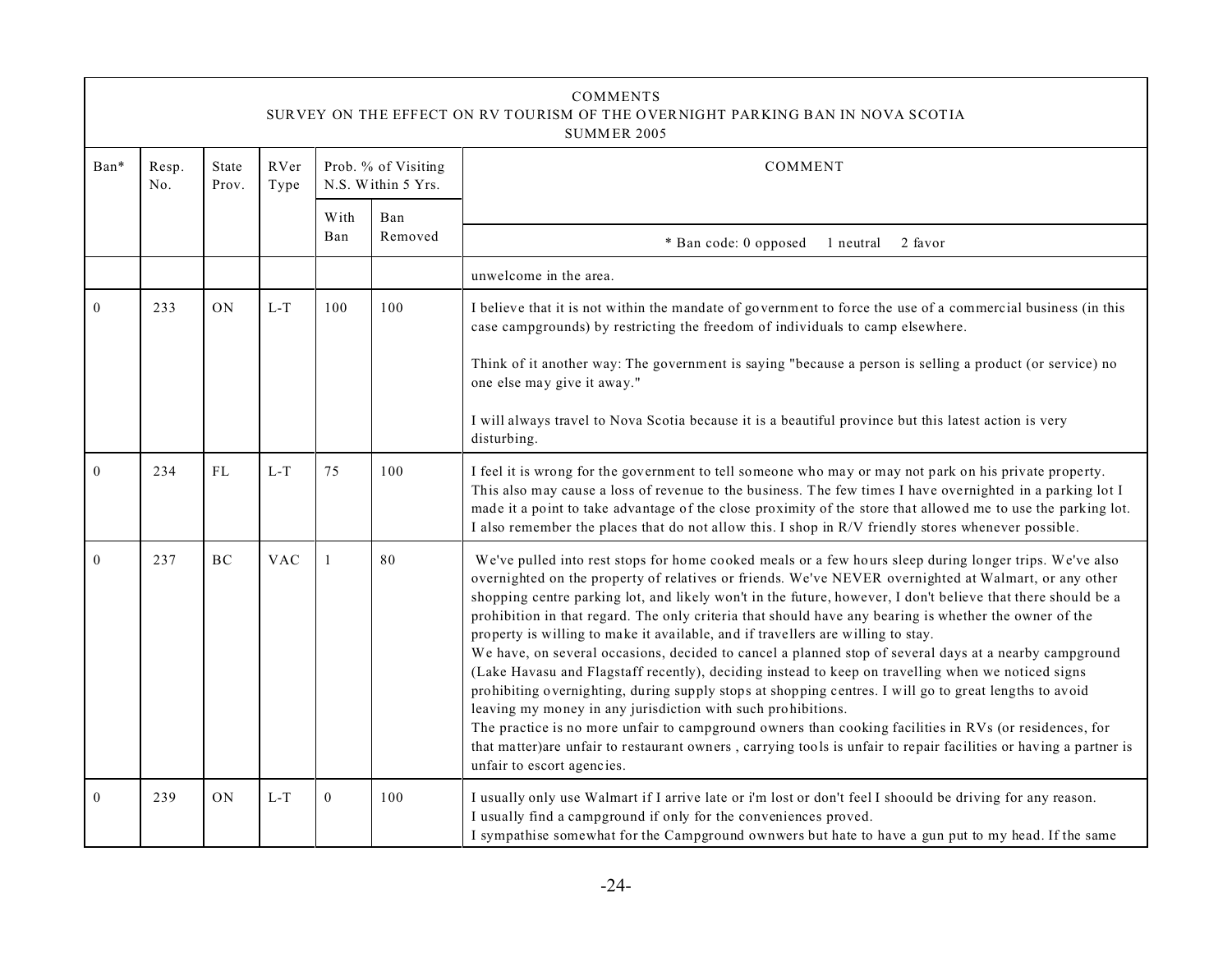|              | <b>COMMENTS</b><br>SURVEY ON THE EFFECT ON RV TOURISM OF THE OVERNIGHT PARKING BAN IN NOVA SCOTIA<br><b>SUMMER 2005</b> |                       |              |              |                                           |                                                                                                                                                                                                                                                                                                                                                                                                                                                                                                                                                                                                                                                                                           |  |  |  |  |
|--------------|-------------------------------------------------------------------------------------------------------------------------|-----------------------|--------------|--------------|-------------------------------------------|-------------------------------------------------------------------------------------------------------------------------------------------------------------------------------------------------------------------------------------------------------------------------------------------------------------------------------------------------------------------------------------------------------------------------------------------------------------------------------------------------------------------------------------------------------------------------------------------------------------------------------------------------------------------------------------------|--|--|--|--|
| Ban*         | Resp.<br>No.                                                                                                            | <b>State</b><br>Prov. | RVer<br>Type |              | Prob. % of Visiting<br>N.S. Within 5 Yrs. | <b>COMMENT</b>                                                                                                                                                                                                                                                                                                                                                                                                                                                                                                                                                                                                                                                                            |  |  |  |  |
|              |                                                                                                                         |                       |              | With<br>Ban  | Ban<br>Removed                            |                                                                                                                                                                                                                                                                                                                                                                                                                                                                                                                                                                                                                                                                                           |  |  |  |  |
|              |                                                                                                                         |                       |              |              |                                           | * Ban code: 0 opposed<br>1 neutral<br>2 favor                                                                                                                                                                                                                                                                                                                                                                                                                                                                                                                                                                                                                                             |  |  |  |  |
|              |                                                                                                                         |                       |              |              |                                           | was done to ALL vehicles visiting the province no matter where they originated, you would soon here<br>moans and wails from the local bussinesses. Discrimination?                                                                                                                                                                                                                                                                                                                                                                                                                                                                                                                        |  |  |  |  |
| $\mathbf{0}$ | 241                                                                                                                     | NC                    | <b>VAC</b>   | $\mathbf{0}$ | 50                                        | As a retired bachelor with about \$50K US in a class B van, I consider myself much more of a 'tourer' than<br>a camper. I rarely need the services of a CG, just every 4-6 days for dumping and laundry; when I do, I<br>find that I have little in common with my camping 'neighbors', and their dogs, kids & music are likely to<br>be an annoyance.                                                                                                                                                                                                                                                                                                                                    |  |  |  |  |
|              |                                                                                                                         |                       |              |              |                                           | While I might briefly visit a destination with a parking lot ban, I would avoid spending any more money<br>there than essential, and I certainly wouldn't linger. I'd get in, see whatever had attracted me to the area,<br>and get out. I'd likely bring in food, or eat cheap, and buy gas outside the area.                                                                                                                                                                                                                                                                                                                                                                            |  |  |  |  |
| $\mathbf{0}$ | 243                                                                                                                     | M A                   | $L-T$        | $\theta$     | 90                                        | I purchased an RV and paid good money to NOT need hookups and do not WANT the other facilities<br>offered by RV parks. I highly resent being forced to PAY for being some place I do not want to be in the<br>first place                                                                                                                                                                                                                                                                                                                                                                                                                                                                 |  |  |  |  |
|              |                                                                                                                         |                       |              |              |                                           | I go where I have a choice to be in places I want to be into pay for services I want and leave the rest. It's<br>no fun for me to be TOLD I must go a certain place. We were caught in Durango CO that way at the end<br>of a day's run last fallno place to park overnight legally but in a campground. We left early the next<br>morning and will never go back there.                                                                                                                                                                                                                                                                                                                  |  |  |  |  |
| $\mathbf{0}$ | 244                                                                                                                     | CA                    | $L-T$        | $\mathbf{0}$ | 100                                       | Many times when we travel from point A to point B we like to stop where we can grab a few hours sleep<br>without having to unhook our car and back into a camping spot. If we need groceries, etc. it is very<br>convenient to stop on a large parking lot, do our necessary shopping, visit a restaurant within walking<br>distance, get some sleep and head to the area we want to spend time in the next morning. If this is<br>unavailable to us in the whole province, state, etc. we will not travel to that area. We found that the limits<br>imposed in Quebec and Montreal meant that we were unable to even have a meal in the area and didn't do<br>any shopping there either. |  |  |  |  |
| $\mathbf{0}$ | 246                                                                                                                     | FL                    | $L-T$        | $\mathbf{0}$ | 75                                        | We actually boycot cities (areas) where Campground owners petition the government to make laws<br>forcing RV's to spend the night with them.                                                                                                                                                                                                                                                                                                                                                                                                                                                                                                                                              |  |  |  |  |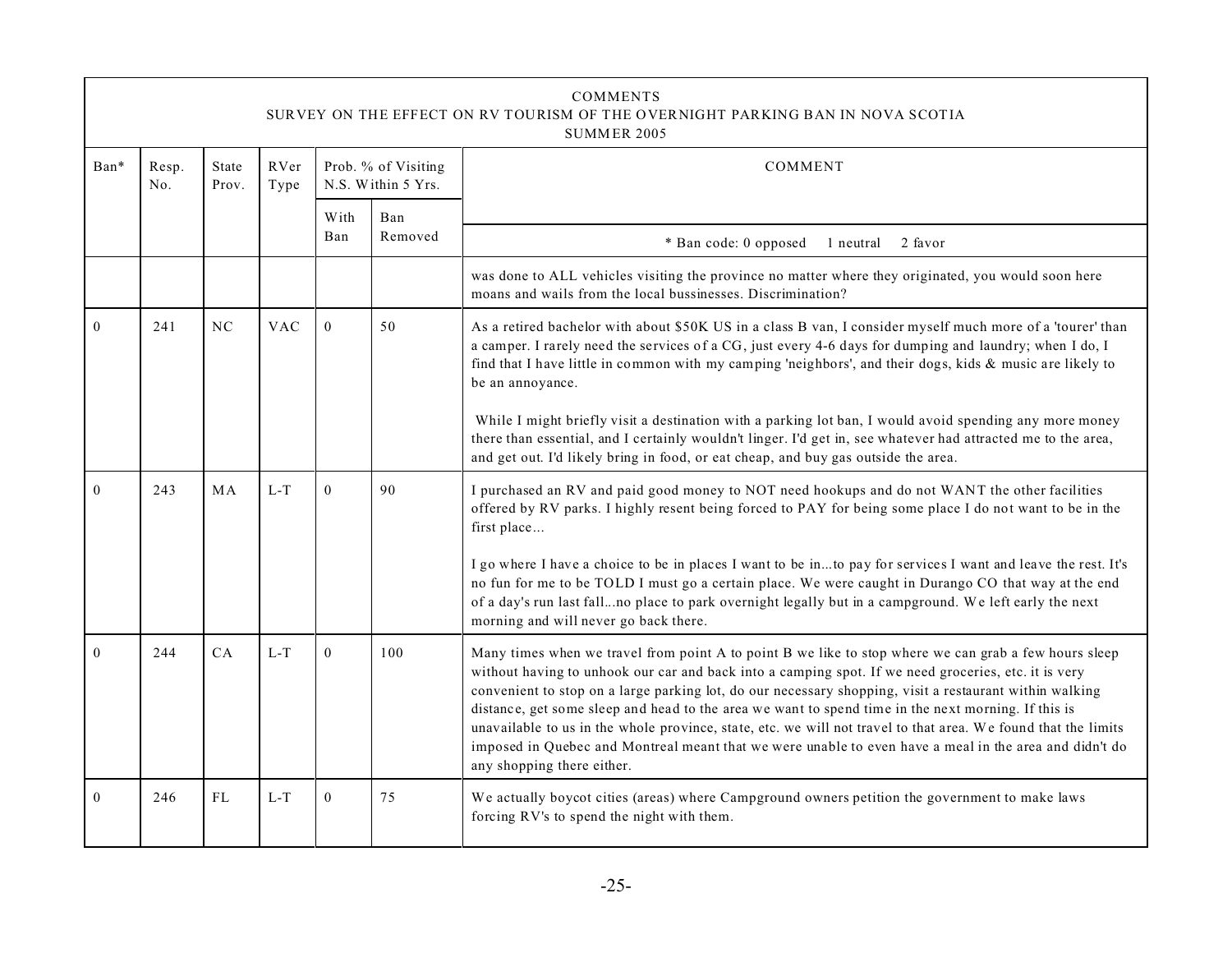|              | <b>COMMENTS</b><br>SURVEY ON THE EFFECT ON RV TOURISM OF THE OVERNIGHT PARKING BAN IN NOVA SCOTIA<br><b>SUMMER 2005</b> |                    |              |                                         |                                           |                                                                                                                                                                                                                                                                                                                                                                                                                                                                                                                  |  |  |  |  |  |
|--------------|-------------------------------------------------------------------------------------------------------------------------|--------------------|--------------|-----------------------------------------|-------------------------------------------|------------------------------------------------------------------------------------------------------------------------------------------------------------------------------------------------------------------------------------------------------------------------------------------------------------------------------------------------------------------------------------------------------------------------------------------------------------------------------------------------------------------|--|--|--|--|--|
| Ban*         | Resp.<br>No.                                                                                                            | State<br>Prov.     | RVer<br>Type |                                         | Prob. % of Visiting<br>N.S. Within 5 Yrs. | <b>COMMENT</b>                                                                                                                                                                                                                                                                                                                                                                                                                                                                                                   |  |  |  |  |  |
|              |                                                                                                                         | With<br>Ban<br>Ban | Removed      |                                         |                                           |                                                                                                                                                                                                                                                                                                                                                                                                                                                                                                                  |  |  |  |  |  |
|              |                                                                                                                         |                    |              | * Ban code: 0 opposed 1 neutral 2 favor |                                           |                                                                                                                                                                                                                                                                                                                                                                                                                                                                                                                  |  |  |  |  |  |
|              |                                                                                                                         |                    |              |                                         |                                           | If individual businesses prohibit overnighting that is just fine and I respect that position. We live in Florida<br>and businesses literally have to prohibit overnighting in their parking lots. There are snowbirds that will<br>spend the entire winter in a parking lot if they are allowed to. Businesses in tourist destinations sometimes<br>have to prohibit overnighting because too many RV'ers will "vacation" in their parking lot.                                                                  |  |  |  |  |  |
|              |                                                                                                                         |                    |              |                                         |                                           | When visiting Nova Scotia we would most likely spend every night in a campground but would boycot<br>Nova Scotia entirely if a law says we HAVE to stay in a private campground.                                                                                                                                                                                                                                                                                                                                 |  |  |  |  |  |
| $\mathbf{0}$ | 248                                                                                                                     | WI                 | <b>VAC</b>   | $\boldsymbol{0}$                        | 70                                        | When traveling time is short we drive many times overnight stopping when it is no longer safe to drive<br>staying less than 6 hours. The ban would cause us to drive a heavy vehicle in an unsafe manor at a time<br>when we are planning on enjoying ourselves. Staying days or more those people should be ticketed.                                                                                                                                                                                           |  |  |  |  |  |
| $\Omega$     | 249                                                                                                                     | FL                 | $L-T$        | 75                                      | 75                                        | Although my travel patterns and personal preferences put me into campgrounds the vast majority of the<br>time, I believe there are occasions where it is almost necessary to stay in a parking lot overnight.                                                                                                                                                                                                                                                                                                    |  |  |  |  |  |
|              |                                                                                                                         |                    |              |                                         |                                           | We visited Nova Scotia during the summer of 2004 and enjoyed every minute of it. We stayed in<br>campgrounds by choice, although we encountered a slight difficulty in obtaining a space on one occasion<br>(near Halifax). We found the people of Nova Scotia delightful, and are looking forward to another visit<br>when we will spend more time in the province.                                                                                                                                             |  |  |  |  |  |
| $\Omega$     | 252                                                                                                                     | PA                 | <b>VAC</b>   | $\theta$                                | 80                                        | My primary reason for using a parking lot is to sleep for 5-8 hours when traveling from point "A" to point<br>"B". Points A&B are the destination campgrounds where I stay for 1-4 weeks typically. It is pointless to<br>try and find/register/maneuver-into a commercial campground late at night, only to leave early the next<br>morning - the office is generally not open, and the noise would annoy other campers. Not permitting a<br>tired traveler to stop for some sleep will also promote accidents. |  |  |  |  |  |
| $\theta$     | 256                                                                                                                     | NC                 | <b>VAC</b>   | 5                                       | 25                                        | With most of my destinations being 800 to 1200 miles from Homebase the ability to do 600 miles days<br>with as many stops as necessary to maintain a safe and aware driving state is the main reason I stay in<br>truck stop or other parking lots. In one area I visit the nearest "campground" is 55 miles there I park at the<br>local Co-op feed store for three or four nights, in the other areas I use a local "campground" during my<br>stay.                                                            |  |  |  |  |  |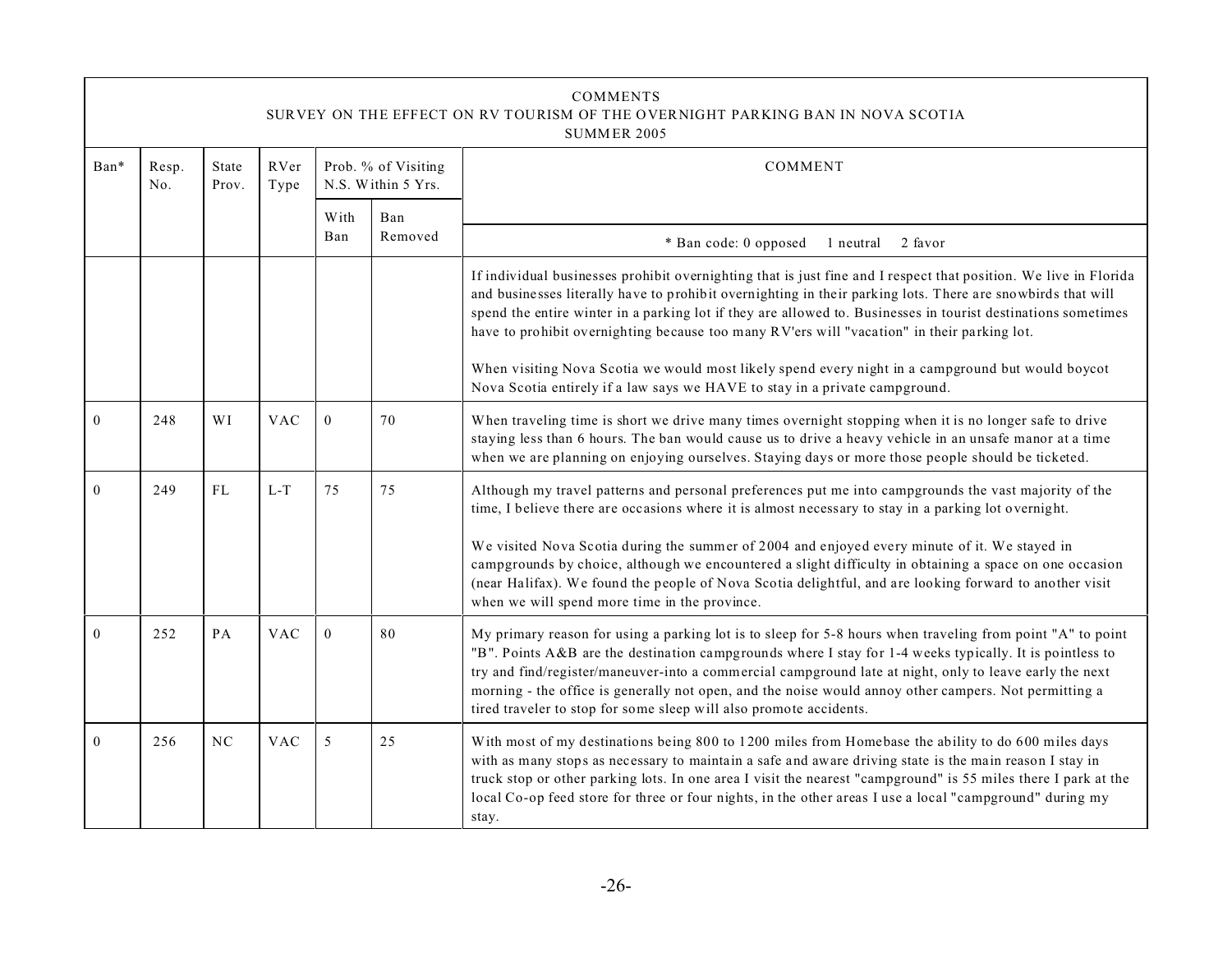|              | <b>COMMENTS</b><br>SURVEY ON THE EFFECT ON RV TOURISM OF THE OVERNIGHT PARKING BAN IN NOVA SCOTIA<br><b>SUMMER 2005</b> |                |              |              |                                           |                                                                                                                                                                                                                                                                                                                                                                                                                                                                                                                                                                                                                                                                                                                                                                                                                                                                                                                                                                                                                                                                                                                                                                                                                                                                        |  |  |  |  |
|--------------|-------------------------------------------------------------------------------------------------------------------------|----------------|--------------|--------------|-------------------------------------------|------------------------------------------------------------------------------------------------------------------------------------------------------------------------------------------------------------------------------------------------------------------------------------------------------------------------------------------------------------------------------------------------------------------------------------------------------------------------------------------------------------------------------------------------------------------------------------------------------------------------------------------------------------------------------------------------------------------------------------------------------------------------------------------------------------------------------------------------------------------------------------------------------------------------------------------------------------------------------------------------------------------------------------------------------------------------------------------------------------------------------------------------------------------------------------------------------------------------------------------------------------------------|--|--|--|--|
| Ban*         | Resp.<br>No.                                                                                                            | State<br>Prov. | RVer<br>Type |              | Prob. % of Visiting<br>N.S. Within 5 Yrs. | <b>COMMENT</b>                                                                                                                                                                                                                                                                                                                                                                                                                                                                                                                                                                                                                                                                                                                                                                                                                                                                                                                                                                                                                                                                                                                                                                                                                                                         |  |  |  |  |
|              |                                                                                                                         |                |              | With<br>Ban  | Ban<br>Removed                            | * Ban code: 0 opposed<br>1 neutral 2 favor                                                                                                                                                                                                                                                                                                                                                                                                                                                                                                                                                                                                                                                                                                                                                                                                                                                                                                                                                                                                                                                                                                                                                                                                                             |  |  |  |  |
| $\mathbf{0}$ | 258                                                                                                                     | <b>BC</b>      | $L-T$        | 25           | 50                                        | I use parking lots only when travelling between destinations. At my destination, I gladly pay for<br>campgrounds. When Oregon banned parking lot parking, I timed my trip so would not have to stop there.                                                                                                                                                                                                                                                                                                                                                                                                                                                                                                                                                                                                                                                                                                                                                                                                                                                                                                                                                                                                                                                             |  |  |  |  |
| $\theta$     | 259                                                                                                                     | <b>TX</b>      | $L-T$        | $\mathbf{0}$ | 100                                       | While I have no say (and rightly so) in what any town or area does with regard to allowing or prohibiting<br>RV parking the key word is VEHICLE which means mobile and since the title is in my name and the keys<br>in my pocket I do have considerable say in where my RV and my money go.<br>That said we have a firm policy that we (and our money) don t go were we are not welcome. Likewise we<br>make a point to patronize those areas that make the effort to see that we are welcome.<br>It has been my experience that parking bands are pushed by folk with an economic interest in the<br>prohibitation. The issues raised to support a prohibitation are issues that are typically more than<br>adequately address by other ordnances.<br>Now for back ground, I'm an early retired engineer and my wife is a semi retired graphic artist. We have a<br>winter home in Texas Hill country and a seasonal home in western NC mountains. We travel by RV up to<br>six months per year. During the summer we have ourselves (2 adults) and my grand kids ages 2 to 16 plus<br>their parents. On average we have 2-4 adults and 2 to 6 grand kids traveling with us.<br>We have two RVs, one Class A diesel with most all the options and a smaller Class C. |  |  |  |  |
| $\mathbf{0}$ | 260                                                                                                                     | TN             | <b>VAC</b>   | $\mathbf{0}$ | 30                                        | You left out the most important option in $G(1)$ and that is: "it is none of the government's business what<br>arrangements property owners have with their guests.<br>----------                                                                                                                                                                                                                                                                                                                                                                                                                                                                                                                                                                                                                                                                                                                                                                                                                                                                                                                                                                                                                                                                                      |  |  |  |  |
| $\mathbf{0}$ | 261                                                                                                                     | WI             | <b>VAC</b>   | 10           | 75                                        | We rarely stay overnight in a parking lot. When we do it is because of an emergency or because we are<br>enroute to our destination and simply need a spot to pull over and sleep before leaving again first thing.<br>Although the quantity of times we do stay in a parking lot is very limited, they are very important to us,<br>and the inability to spend a night in a parking lot seriously detracts from our desire to visit that area.                                                                                                                                                                                                                                                                                                                                                                                                                                                                                                                                                                                                                                                                                                                                                                                                                        |  |  |  |  |
| $\theta$     | 262                                                                                                                     | N <sub>J</sub> | <b>VAC</b>   | $\bf{0}$     | 25                                        | Sounds like the campground owners bought the politicians.                                                                                                                                                                                                                                                                                                                                                                                                                                                                                                                                                                                                                                                                                                                                                                                                                                                                                                                                                                                                                                                                                                                                                                                                              |  |  |  |  |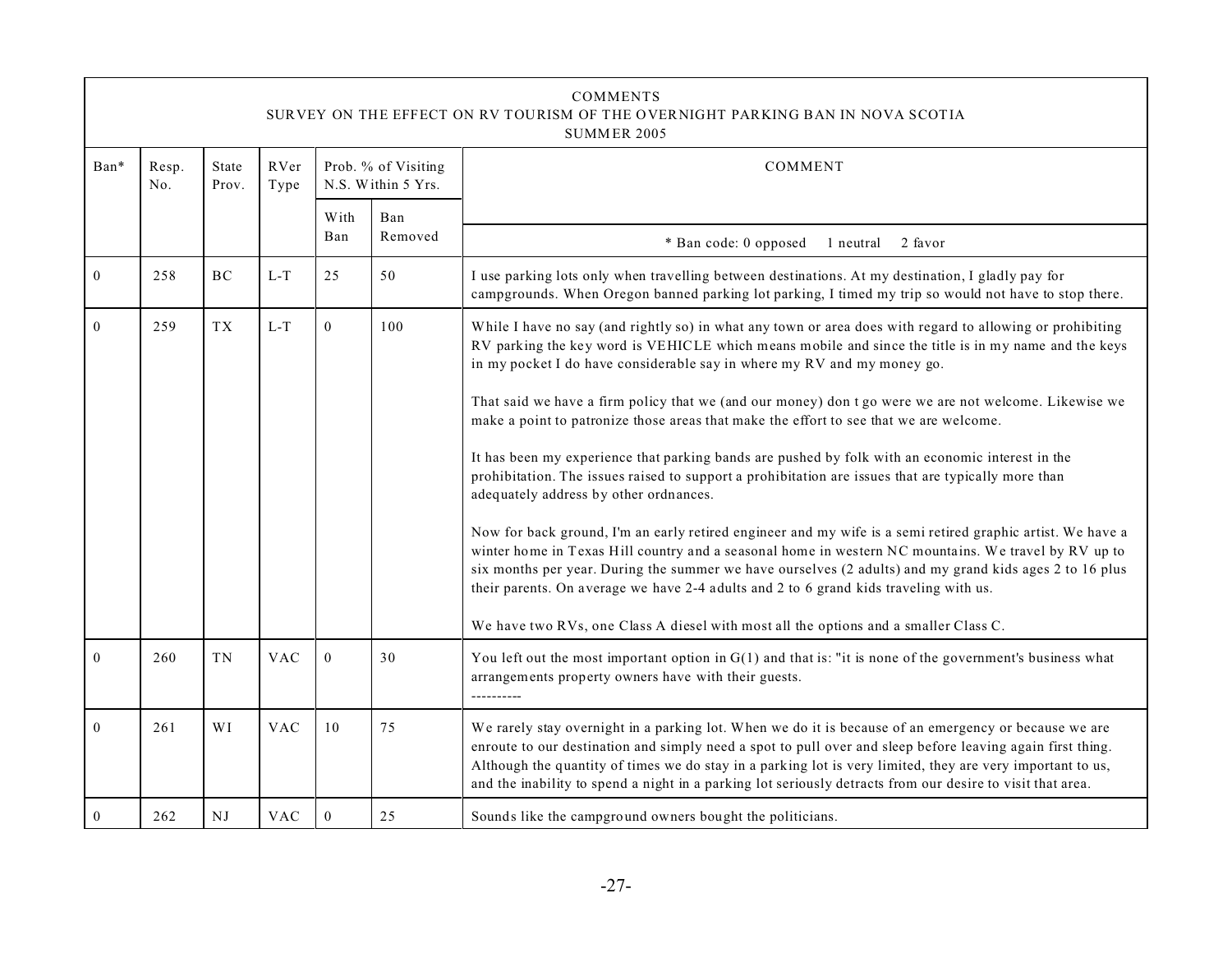|              | <b>COMMENTS</b><br>SURVEY ON THE EFFECT ON RV TOURISM OF THE OVERNIGHT PARKING BAN IN NOVA SCOTIA<br><b>SUMMER 2005</b> |                |              |                  |                                           |                                                                                                                                                                                                                                                                                                                                                                                                                                                                                                                                                                               |  |  |  |  |
|--------------|-------------------------------------------------------------------------------------------------------------------------|----------------|--------------|------------------|-------------------------------------------|-------------------------------------------------------------------------------------------------------------------------------------------------------------------------------------------------------------------------------------------------------------------------------------------------------------------------------------------------------------------------------------------------------------------------------------------------------------------------------------------------------------------------------------------------------------------------------|--|--|--|--|
| Ban*         | Resp.<br>No.                                                                                                            | State<br>Prov. | RVer<br>Type |                  | Prob. % of Visiting<br>N.S. Within 5 Yrs. | <b>COMMENT</b>                                                                                                                                                                                                                                                                                                                                                                                                                                                                                                                                                                |  |  |  |  |
|              |                                                                                                                         |                |              | With             | Ban<br>Removed                            |                                                                                                                                                                                                                                                                                                                                                                                                                                                                                                                                                                               |  |  |  |  |
|              |                                                                                                                         |                |              | Ban              |                                           | * Ban code: 0 opposed<br>1 neutral 2 favor                                                                                                                                                                                                                                                                                                                                                                                                                                                                                                                                    |  |  |  |  |
| $\theta$     | 263                                                                                                                     | PA             | <b>VAC</b>   | $\overline{0}$   | 10                                        | We have visited 49 States and most Canadian Provinces, have always been treated courtously.<br>Increasingly officious attitudes by border personnel, and unjustified meddling by nitwit bureaucrats makes<br>us feel unwelcome in recent times - and being compelled to use "for pay" facilities when we don't need<br>them simply crosses NS off our list of possible sites to visit.                                                                                                                                                                                        |  |  |  |  |
| $\theta$     | 265                                                                                                                     | FL.            | $L-T$        | $\theta$         | 10                                        | If I would stay say at Wal Mart, or Flying J or the many numerous places including rest stops it would not<br>be as a destination but more to get some sleep and hit the road the next day. I cannot accept people<br>camping/staying in these type places just to save money. If I stop it generally is for a few hours and back<br>on the road. It helps me be a safer driver instead of pushing it to get to the destination.                                                                                                                                              |  |  |  |  |
| $\mathbf{0}$ | 266                                                                                                                     | NY             | $L-T$        | 30               | 100                                       | I generally try to avoid areas that prohibit overnight parking in private parking lots as a general rule. In the<br>case of a town or county I just go down the road to another area. I wish to spend my money where they try<br>to earn it rather than legislate where I have to spend it. We turned down a trip to NS this year  partly due<br>to the ban.                                                                                                                                                                                                                  |  |  |  |  |
| $\theta$     | 269                                                                                                                     | TX             | <b>VAC</b>   | $\boldsymbol{0}$ | $\boldsymbol{0}$                          | The last time we stayed at a WalMart, it was as a last resort. We called a few RV parks after hours.<br>Haven't these people heard of an answering machine? They could at least record a message giving late<br>arrival instructions. I pulled in to one place. No late arrival instructions or map posted at the office, so I<br>pulled in and ended up on a dead end lane looking at a dumpster. I was mad about having to back out and<br>decided to not give them my business and pushed on down the road. We ended up pulling in to a 24 hr.<br>WalMart around midnight. |  |  |  |  |
| $\mathbf{0}$ | 271                                                                                                                     | BC             | $F-T$        | $\theta$         | 100                                       | In my opinion Nova Scotia is hurting their tourist industry by having the ban. Most of my overnight stays<br>in my motorhome are done in campgrounds [95%]. There are times however when it is just plain not<br>feasable.                                                                                                                                                                                                                                                                                                                                                    |  |  |  |  |
| $\theta$     | 274                                                                                                                     | <b>ON</b>      | $F-T$        | 25               | 100                                       | I was shocked to learn about this ban                                                                                                                                                                                                                                                                                                                                                                                                                                                                                                                                         |  |  |  |  |
|              |                                                                                                                         |                |              |                  |                                           | I have parked in nova scotia many times and now wonder if the good folks that have allowed it might be<br>fines. I know they will be embarrased about such a rule.                                                                                                                                                                                                                                                                                                                                                                                                            |  |  |  |  |
| $\theta$     | 276                                                                                                                     | <b>WA</b>      | $F-T$        | $\overline{0}$   | $\mathbf{0}$                              | We have personal reasons for not visiting Nova Scotia. However, a ban on overnight parking in parking                                                                                                                                                                                                                                                                                                                                                                                                                                                                         |  |  |  |  |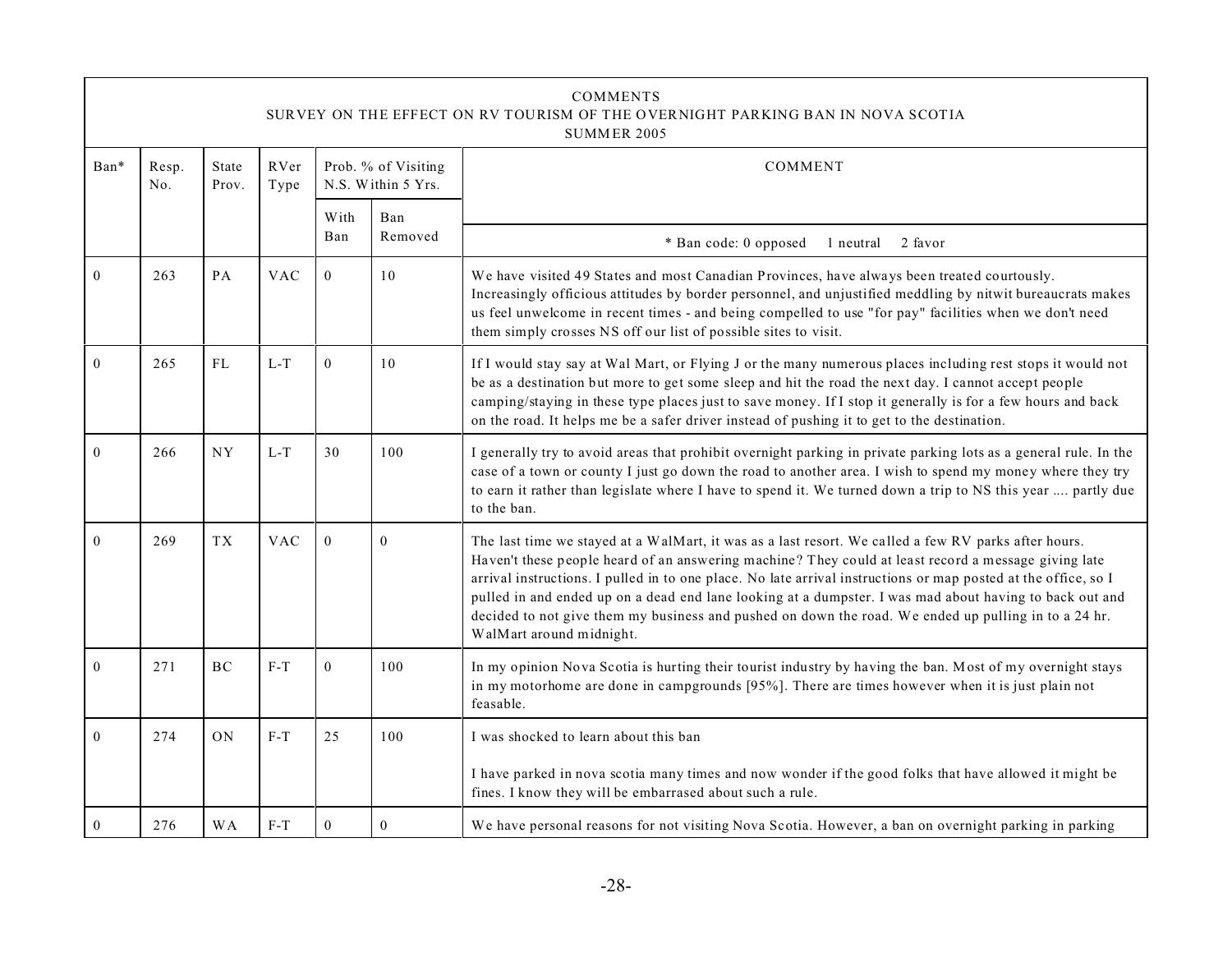|              | COMMENTS<br>SURVEY ON THE EFFECT ON RV TOURISM OF THE OVERNIGHT PARKING BAN IN NOVA SCOTIA<br><b>SUMMER 2005</b> |                |                                |                                           |                |                                                                                                                                                                                                                                                                                                                                                                                                                                                                                                                                                                                                                                                                                                                                                                                                                                                                                                                                                                                                                                                                                                                                                                                                                                                                                                                                |  |  |  |  |
|--------------|------------------------------------------------------------------------------------------------------------------|----------------|--------------------------------|-------------------------------------------|----------------|--------------------------------------------------------------------------------------------------------------------------------------------------------------------------------------------------------------------------------------------------------------------------------------------------------------------------------------------------------------------------------------------------------------------------------------------------------------------------------------------------------------------------------------------------------------------------------------------------------------------------------------------------------------------------------------------------------------------------------------------------------------------------------------------------------------------------------------------------------------------------------------------------------------------------------------------------------------------------------------------------------------------------------------------------------------------------------------------------------------------------------------------------------------------------------------------------------------------------------------------------------------------------------------------------------------------------------|--|--|--|--|
| Ban*         | Resp.<br>No.                                                                                                     | State<br>Prov. | RVer<br>Type                   | Prob. % of Visiting<br>N.S. Within 5 Yrs. |                | <b>COMMENT</b>                                                                                                                                                                                                                                                                                                                                                                                                                                                                                                                                                                                                                                                                                                                                                                                                                                                                                                                                                                                                                                                                                                                                                                                                                                                                                                                 |  |  |  |  |
|              |                                                                                                                  |                |                                | With                                      | Ban<br>Removed |                                                                                                                                                                                                                                                                                                                                                                                                                                                                                                                                                                                                                                                                                                                                                                                                                                                                                                                                                                                                                                                                                                                                                                                                                                                                                                                                |  |  |  |  |
|              |                                                                                                                  |                |                                | Ban                                       |                | * Ban code: 0 opposed 1 neutral 2 favor                                                                                                                                                                                                                                                                                                                                                                                                                                                                                                                                                                                                                                                                                                                                                                                                                                                                                                                                                                                                                                                                                                                                                                                                                                                                                        |  |  |  |  |
|              |                                                                                                                  |                |                                |                                           |                | lots in ANY state or province would convince us to avoid that area.                                                                                                                                                                                                                                                                                                                                                                                                                                                                                                                                                                                                                                                                                                                                                                                                                                                                                                                                                                                                                                                                                                                                                                                                                                                            |  |  |  |  |
| $\mathbf{0}$ | 278                                                                                                              | <b>ON</b>      | $\mathbf{L}\text{-}\mathbf{T}$ | 70                                        | 100            | Unfortunately your survey fails to make a clear enough distinction between legitimate truck stops / truck<br>parking areas and other parking lots (i.e., Wal-Mart; shopping centres).<br>In general we do not agree with or support the overnighting of RVs in Wal-Mart, or other, parking lots,<br>even if allowed by the lot owner(s) and/or local bylaws. In our opinion, it is not a positive image for<br>RVers in general. There will inevitably be some RVers who will fail to comply with even the most basic<br>of necessary RV etiquette in such cases. There are also potentially significant safety $\&$ security issues<br>involved.<br>That said, there are numerous campground owners & operators who do deserve to have RVers openly<br>choose to overnight in a legal parking lot, Vs. patronizing some of their run down facilities.<br>As we all generally spend more on our RVs over time, our minimum expectations of the traditional<br>'campground' will continue to increase. Often, a legal parking lot or truckstop is an attractive alternative.<br>Until more campground owners 'get with the program', the option to occasionally be able to overnight our<br>rigs in selected parking lots should not be legislated away.                                                                        |  |  |  |  |
| $\theta$     | 279                                                                                                              | ${\rm FL}$     | $L-T$                          | $\boldsymbol{0}$                          | 50             | I work in sales from my RV in the US. And my travels take me to northern states in the winter where most<br>campgrounds are closed. I use commercial parking lots, truck stops, and rest areas for catching a few<br>hours of sleep while in transit to my destinations. I'm parking and resting much like an over the road<br>driver. I'm certainly not on vacation and camping. If I'm discriminated against, in a particular area, simply<br>because I make my living traveling and use a RV in the process, then, I don't need to be there. I won't<br>bring my innovative ideas, or the latest technological advances of my industry to the business community.<br>That ultimately translates into a stagnant tax base for local government. Nor will I spend my money or my<br>company's money in the area. When government highly restricts the actions of business owners and/or a<br>specific customer base in order to pad government coffers or enhance the profits of a relatively few<br>businesses, that's discriminatory. Especially when there are no other options. Time limits are reasonable.<br>Outright bans are rediculous. North America is so vast, that I don't have to be bothered with such<br>nonsense. Good luck Nova Scotia. When you arrive into the 21st Century and become business friendly, |  |  |  |  |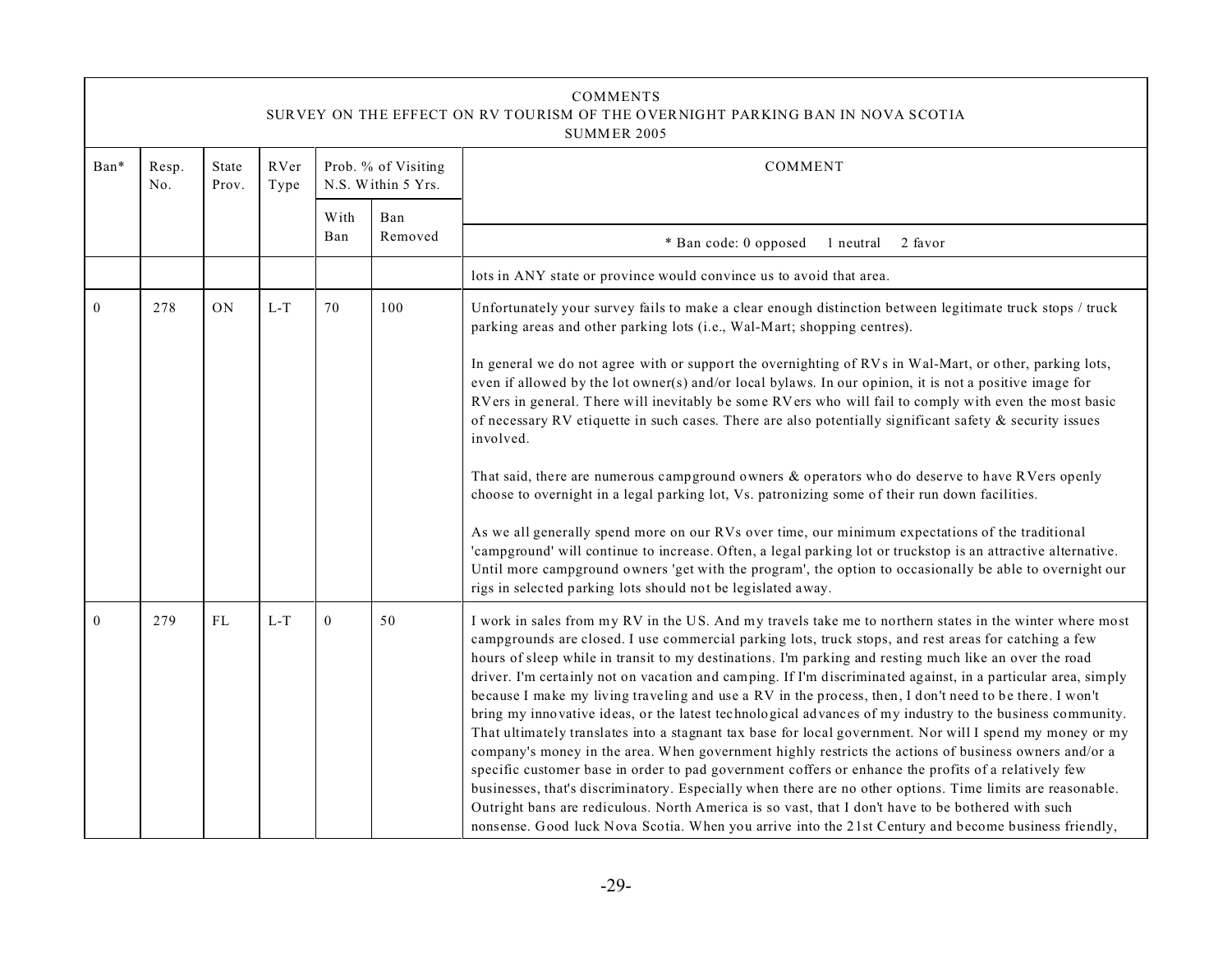|              | <b>COMMENTS</b><br>SURVEY ON THE EFFECT ON RV TOURISM OF THE OVERNIGHT PARKING BAN IN NOVA SCOTIA<br><b>SUMMER 2005</b> |                |              |             |                                           |                                                                                                                                                                                                                                                                                                                                                                                                                                                                                                                                                                                                                                                                                                                                                                                                                                                                                                                                                                                                                                                                                               |  |  |  |  |  |
|--------------|-------------------------------------------------------------------------------------------------------------------------|----------------|--------------|-------------|-------------------------------------------|-----------------------------------------------------------------------------------------------------------------------------------------------------------------------------------------------------------------------------------------------------------------------------------------------------------------------------------------------------------------------------------------------------------------------------------------------------------------------------------------------------------------------------------------------------------------------------------------------------------------------------------------------------------------------------------------------------------------------------------------------------------------------------------------------------------------------------------------------------------------------------------------------------------------------------------------------------------------------------------------------------------------------------------------------------------------------------------------------|--|--|--|--|--|
| Ban*         | Resp.<br>No.                                                                                                            | State<br>Prov. | RVer<br>Type |             | Prob. % of Visiting<br>N.S. Within 5 Yrs. | COMMENT                                                                                                                                                                                                                                                                                                                                                                                                                                                                                                                                                                                                                                                                                                                                                                                                                                                                                                                                                                                                                                                                                       |  |  |  |  |  |
|              |                                                                                                                         |                |              | With<br>Ban | Ban<br>Removed                            |                                                                                                                                                                                                                                                                                                                                                                                                                                                                                                                                                                                                                                                                                                                                                                                                                                                                                                                                                                                                                                                                                               |  |  |  |  |  |
|              |                                                                                                                         |                |              |             |                                           | * Ban code: 0 opposed<br>1 neutral 2 favor                                                                                                                                                                                                                                                                                                                                                                                                                                                                                                                                                                                                                                                                                                                                                                                                                                                                                                                                                                                                                                                    |  |  |  |  |  |
|              |                                                                                                                         |                |              |             |                                           | take out an ad in the USA Today and let me know.                                                                                                                                                                                                                                                                                                                                                                                                                                                                                                                                                                                                                                                                                                                                                                                                                                                                                                                                                                                                                                              |  |  |  |  |  |
| $\theta$     | 283                                                                                                                     | $\rm{B}\rm{C}$ | $L-T$        | 25          | 80                                        | We spent many nights in Campgrounds in Nova Scotia in 2004 on our trip across Canada and only a 2-3<br>in parking lots. While we were in Dartmouth we stayed 1 night at the Wal-mart as our reservations at<br>Shubie RV park (the ONLY rv park in the area) did not begin until the following day and they could not<br>accommodate us a day early. During this time the local civic government passed a bylaw prohibiting<br>overnighting in parking lots. With no local alternative this left a very bad taste in our mouths! Until RV<br>park owners begin offering simple overnight "no frills" spots for a reasonable price we will limit our stay<br>in your wonderful province and explore the other, friendlier, eastern provinces and eastern states more<br>extensively.<br>Thank-you for the opportunity to respond to the Overnight Parking Ban issue,<br>p.s.--among the many areas we camped in Full Service Parks were:<br>Cape Breton, Fort Louisberg area, Digby, Lunenberg, and Dartmouth.                                                                                 |  |  |  |  |  |
| $\mathbf{0}$ | 286                                                                                                                     | MA             | <b>VAC</b>   | 10          | 40                                        | We will usually stay in a parking lot whan simply on our way to a destination. Not interested in a<br>hookup/amenities as we are only there for a relatively short time.                                                                                                                                                                                                                                                                                                                                                                                                                                                                                                                                                                                                                                                                                                                                                                                                                                                                                                                      |  |  |  |  |  |
| $\mathbf{0}$ | 287                                                                                                                     | MD             | <b>VAC</b>   | 100         | 100                                       | We take many trips within the Middle Atlantic region of the United States. With one trip of a week and<br>many weekends it does not take long to rack up 20 to 30 days a year.<br>We have not had the opportunity, YET, to do a two day leg to our final destination. There is just a whole<br>lot to do here within a day's drive - which I define as about 7 hours of actual driving.<br>In three weeks we will be leaving for our first RV vacation to Florida (have always tent camped before).<br>We are planning on do our first Walmart on the way down, stopping in South Carolina at an all night<br>Walmart.<br>I see many RVs parked in rest stops along with the over-the-road truckers and that does not seem to be a<br>problem here.<br>A big issue is that - in season - most camp grounds in this part of the US are pretty well booked so you<br>have to book a reservation for an overnight stop or 'take your chances'.<br>Too bad the campground owners want a monopoly. That is kind of the opposite of what RV ing is all<br>about. Go where you want - when you want. |  |  |  |  |  |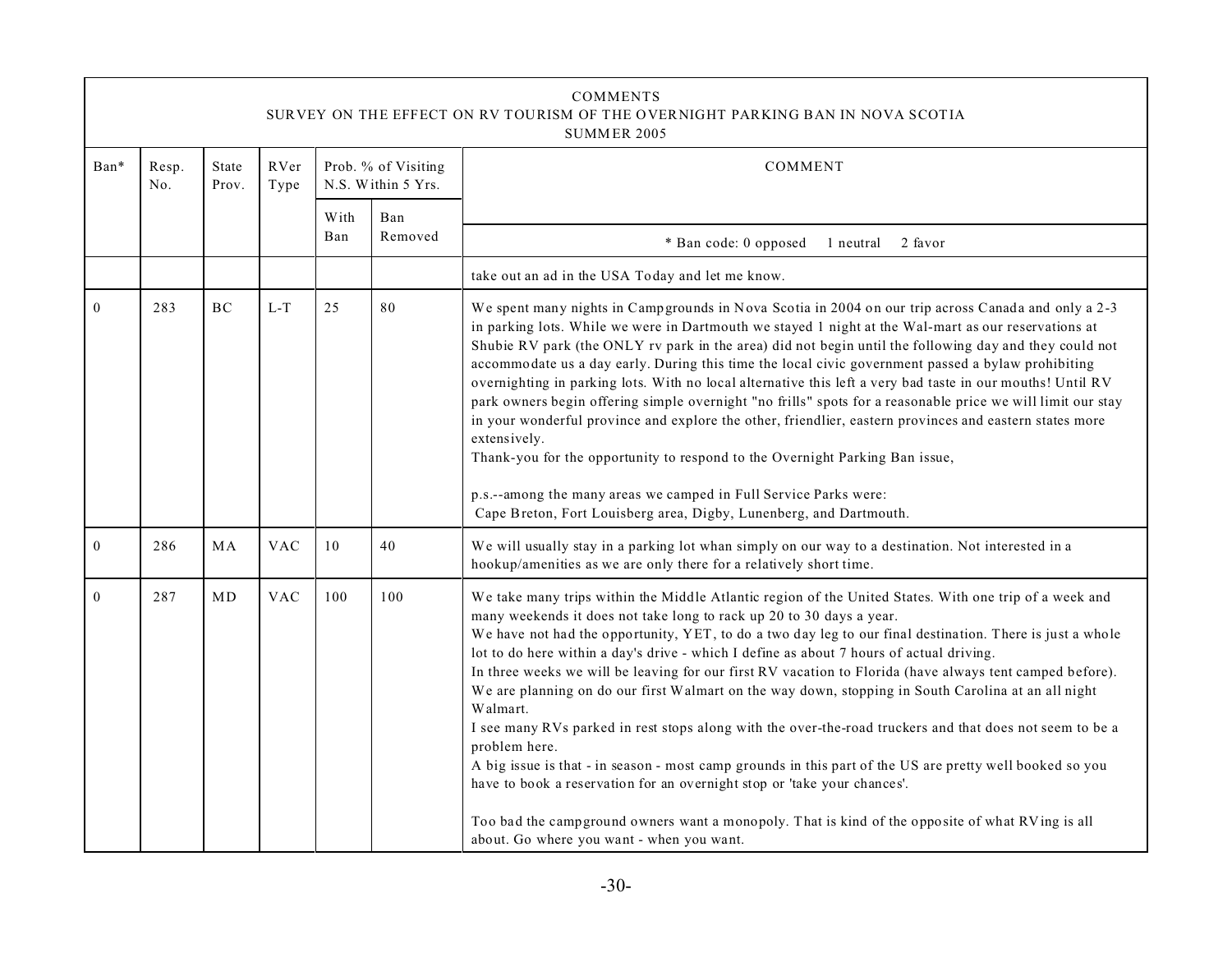|                | <b>COMMENTS</b><br>SURVEY ON THE EFFECT ON RV TOURISM OF THE OVERNIGHT PARKING BAN IN NOVA SCOTIA<br><b>SUMMER 2005</b> |                |              |                                           |                |                                                                                                                                                                                                                                                                                                                                                                                                                                                                                                                                                                                                                                                                                                                                                                                                                                                                                                                                                                                                                                                                                                                                                                                                                                                                     |  |  |  |  |
|----------------|-------------------------------------------------------------------------------------------------------------------------|----------------|--------------|-------------------------------------------|----------------|---------------------------------------------------------------------------------------------------------------------------------------------------------------------------------------------------------------------------------------------------------------------------------------------------------------------------------------------------------------------------------------------------------------------------------------------------------------------------------------------------------------------------------------------------------------------------------------------------------------------------------------------------------------------------------------------------------------------------------------------------------------------------------------------------------------------------------------------------------------------------------------------------------------------------------------------------------------------------------------------------------------------------------------------------------------------------------------------------------------------------------------------------------------------------------------------------------------------------------------------------------------------|--|--|--|--|
| Ban*           | Resp.<br>No.                                                                                                            | State<br>Prov. | RVer<br>Type | Prob. % of Visiting<br>N.S. Within 5 Yrs. |                | <b>COMMENT</b>                                                                                                                                                                                                                                                                                                                                                                                                                                                                                                                                                                                                                                                                                                                                                                                                                                                                                                                                                                                                                                                                                                                                                                                                                                                      |  |  |  |  |
|                |                                                                                                                         |                |              | With<br>Ban                               | Ban<br>Removed | * Ban code: 0 opposed<br>1 neutral 2 favor                                                                                                                                                                                                                                                                                                                                                                                                                                                                                                                                                                                                                                                                                                                                                                                                                                                                                                                                                                                                                                                                                                                                                                                                                          |  |  |  |  |
|                |                                                                                                                         |                |              |                                           |                | I will visit Nova Scotia within a couple of years. The parking ban will not stop me from making a first trip<br>- but could be a significant decision factor when planning a second trip.<br>Good luck with your survey.                                                                                                                                                                                                                                                                                                                                                                                                                                                                                                                                                                                                                                                                                                                                                                                                                                                                                                                                                                                                                                            |  |  |  |  |
| $\overline{0}$ | 289                                                                                                                     | CA             | $F-T$        | 25                                        | 75             | Nova Scotia is on our list for a visit. We have heard it is beautiful and the people are very welcoming<br>there. We would look for a campground for the stay there, but if we could not stay overnight in an area to<br>give us a chance to find the campground we want to stay in, or to rest until morning when we moved on.<br>We would not stay in a campground for the few hours we would need to rest, so that is not a factor.<br>We would be more apt to rest in a well lit parking lot overnight, then find a campground in the morning.<br>We have crossed some towns in the U.S. off our list to visit because of restrictive parking practices.<br>My suggestion is that towns welcome travelers by setting, perhaps, a time of no more than 2 nights in a<br>parking lot if the travelers follow the common rules of courtesy.<br>We are in a campground for a month because the nearby WalMart gave us this time to find a place. We do<br>all of our shopping in whatever store lot we utilize overnight, and in our case, for the month we visit this<br>area.<br>Thank you for asking.                                                                                                                                                            |  |  |  |  |
| $\Omega$       | 290                                                                                                                     | <b>VA</b>      | <b>VAC</b>   | 100                                       | 100            | I use overnights in parking lots as a way to make quick sleep stops when I am traveling long distances. I<br>do not think that parking lots are or should be a substitute for going to a campground at a destination area.<br>However, I do not believe that the added time and expense of a campground is necessary when the only<br>purpose is to stop for a sleepover and move on. Too many governments believe that campgrounds should<br>be protected from competition from other businesses that serve a similar purpose instead of forcing them<br>to adapt to the competition. For example, campgrounds could prepare low-price sleep-over sites with no<br>services as a way to offer the same convience as the parking lot. Further, governments should not be<br>banning overnights by RVs if the same lot is being used for long-distance trucks as a stopover. The owner<br>of the property, particularly if that property is not near housing areas, is the best judge of how to use his<br>lot. Whats next, a ban on dumpstations because that allows an RV to avoid paying a service charge, or full<br>overnight fee, to a campground?<br>On the issue of Nova Scotia's ban, I will be coming to Nova Scotia in a few years because there are some |  |  |  |  |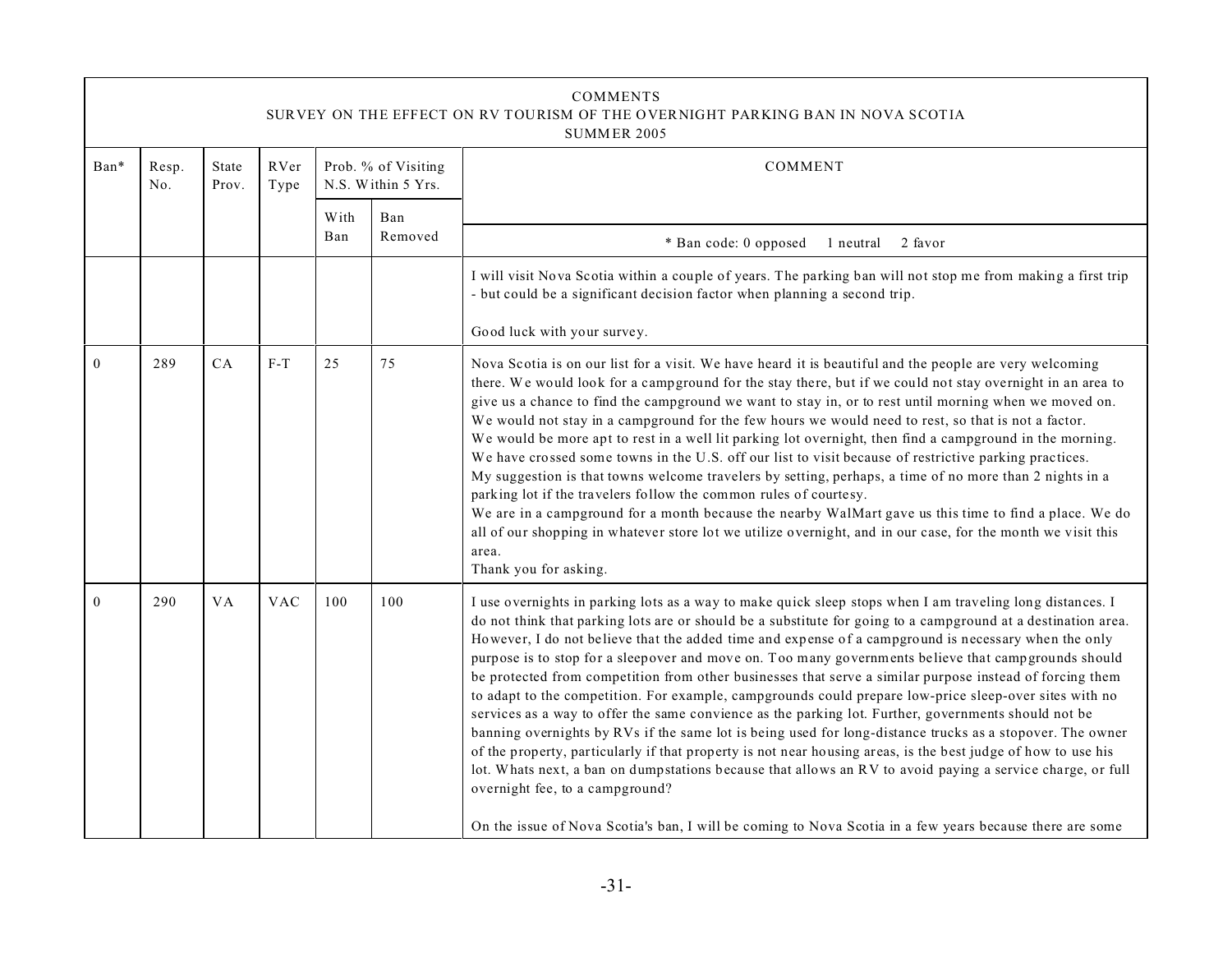|                  | <b>COMMENTS</b><br>SURVEY ON THE EFFECT ON RV TOURISM OF THE OVERNIGHT PARKING BAN IN NOVA SCOTIA<br><b>SUMMER 2005</b> |                       |              |                  |                                           |                                                                                                                                                                                                                                                                                                                                                                                                                                                                                                                                                                                                                                                                                                                                                                                                                                                                                                                                     |  |  |  |  |
|------------------|-------------------------------------------------------------------------------------------------------------------------|-----------------------|--------------|------------------|-------------------------------------------|-------------------------------------------------------------------------------------------------------------------------------------------------------------------------------------------------------------------------------------------------------------------------------------------------------------------------------------------------------------------------------------------------------------------------------------------------------------------------------------------------------------------------------------------------------------------------------------------------------------------------------------------------------------------------------------------------------------------------------------------------------------------------------------------------------------------------------------------------------------------------------------------------------------------------------------|--|--|--|--|
| Ban*             | Resp.<br>No.                                                                                                            | <b>State</b><br>Prov. | RVer<br>Type |                  | Prob. % of Visiting<br>N.S. Within 5 Yrs. | <b>COMMENT</b>                                                                                                                                                                                                                                                                                                                                                                                                                                                                                                                                                                                                                                                                                                                                                                                                                                                                                                                      |  |  |  |  |
|                  | With<br>Ban                                                                                                             | Ban<br>Removed        |              |                  |                                           |                                                                                                                                                                                                                                                                                                                                                                                                                                                                                                                                                                                                                                                                                                                                                                                                                                                                                                                                     |  |  |  |  |
|                  |                                                                                                                         |                       |              |                  |                                           | * Ban code: 0 opposed<br>1 neutral 2 favor                                                                                                                                                                                                                                                                                                                                                                                                                                                                                                                                                                                                                                                                                                                                                                                                                                                                                          |  |  |  |  |
|                  |                                                                                                                         |                       |              |                  |                                           | sights to see. On the other hand, if I am somewhere with the alternative of only a second-rate campground<br>because the Wal-Mart is not allowed to accomodate me, I will certainly be very dissatisfied with my<br>experience in that province.<br>By the way, on the etiquette question, I do bring out my camp chairs and such to sit in the parking lot area.<br>I also do this if I am waiting while my wife shops at the discount outlet malls that populate many popular<br>tourist sites.                                                                                                                                                                                                                                                                                                                                                                                                                                   |  |  |  |  |
| $\theta$         | 292                                                                                                                     | <b>WA</b>             | <b>VAC</b>   | $\theta$         | $\theta$                                  | I only stay at a parking lot when I am passing through the area. I find it much more convienent to just pull<br>in (usually late at night) and spend a short night. I will get gas, food, or other supplies at the business to<br>which I parked at.<br>Wal Marts are popular because they have thousands of locations that are off the beaten path and it is a<br>great place to stock up on supplies. You never have to worry about what you may find at Wal Mart like<br>some campgrounds. They are well light, lots of room, and many have on site security.<br>I am against any city, state, or province that regulates private businesses from offering a basic level of<br>hospitality.                                                                                                                                                                                                                                      |  |  |  |  |
| $\boldsymbol{0}$ | 296                                                                                                                     | TN                    | $L-T$        | $\boldsymbol{0}$ | $\boldsymbol{0}$                          | We overnight in parking lots while traveling. We CAMP in campgrounds, usually Public ones, we rarely<br>stay in privately owned campgrounds.                                                                                                                                                                                                                                                                                                                                                                                                                                                                                                                                                                                                                                                                                                                                                                                        |  |  |  |  |
| $\theta$         | 297                                                                                                                     | <b>BC</b>             | $L-T$        | 100              | 100                                       | My experience is that the reason for staying in a parking lot is that due to arriving late, campground is<br>closed for the night, and a person is only trying to get a few hours rest before hitting the road first thing in<br>the morning. This should be prefered to having tired drivers on the 100 series highways in Nova Scotia<br>save the 102, which are demanding to drive an RV even when the driver is in peak form.<br>Area's such as Halifax, which have very few camping opportunities anywhere near town. From my<br>knowledge and experience, I believe Shubie has the closest then Hammonds plains Rd, then Mt Uniacke.<br>It will prevent people from coming to town if they can't stay anywhere.<br>I will be spending time in Nova Scotia, with or without the ban. It is a necessity of my work.<br>Campground cost is prohibitive should someone wish to just get a nights sleep. Area's should be provided |  |  |  |  |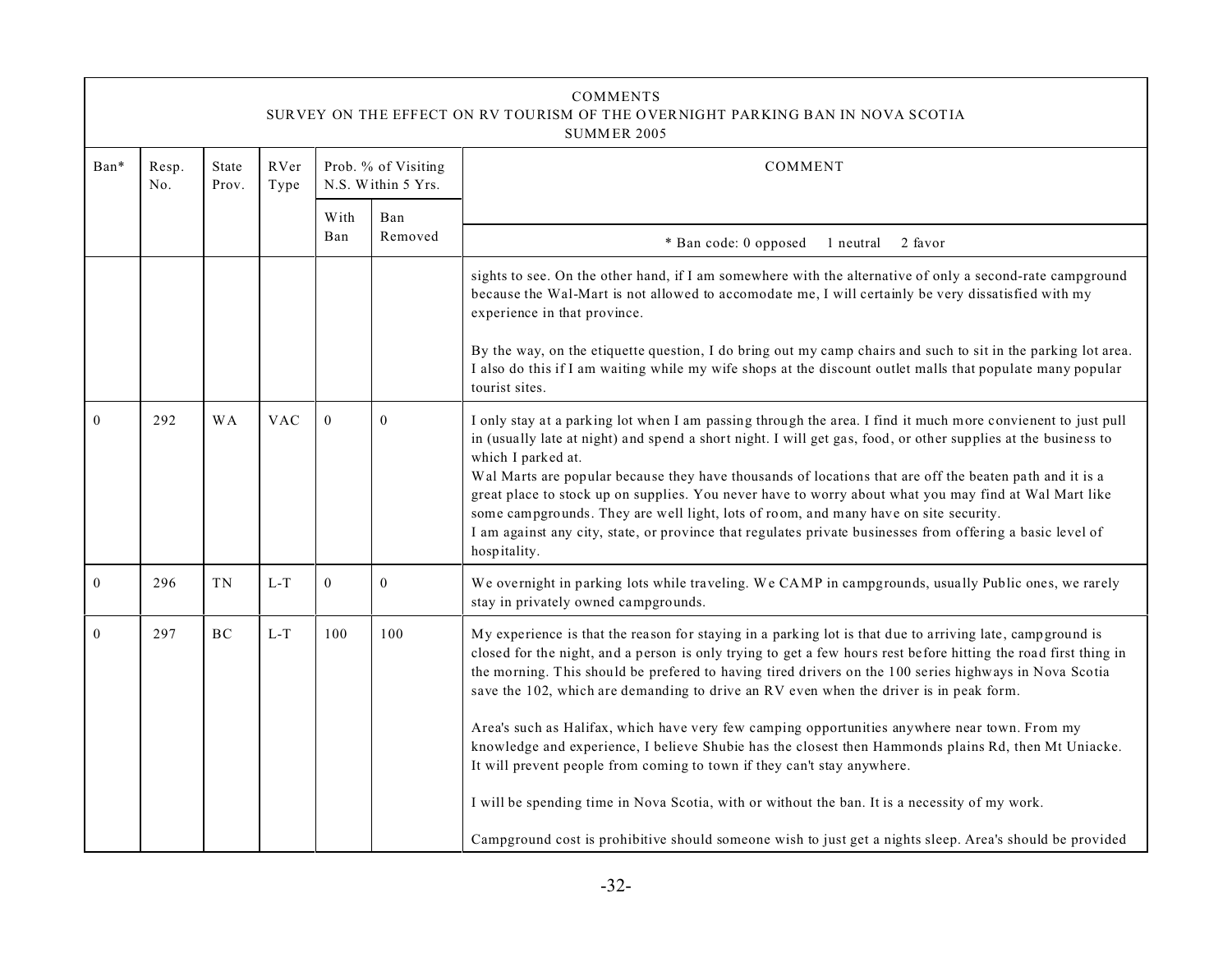|              | <b>COMMENTS</b><br>SURVEY ON THE EFFECT ON RV TOURISM OF THE OVERNIGHT PARKING BAN IN NOVA SCOTIA<br><b>SUMMER 2005</b> |                |                                |                                           |                  |                                                                                                                                                                                                                                                                                                                                                                                                                                                                                                                                                                                                                                                                                                                                                                                                                                                                                                                                                                                                                                                                                                                                                                                                       |  |  |  |  |
|--------------|-------------------------------------------------------------------------------------------------------------------------|----------------|--------------------------------|-------------------------------------------|------------------|-------------------------------------------------------------------------------------------------------------------------------------------------------------------------------------------------------------------------------------------------------------------------------------------------------------------------------------------------------------------------------------------------------------------------------------------------------------------------------------------------------------------------------------------------------------------------------------------------------------------------------------------------------------------------------------------------------------------------------------------------------------------------------------------------------------------------------------------------------------------------------------------------------------------------------------------------------------------------------------------------------------------------------------------------------------------------------------------------------------------------------------------------------------------------------------------------------|--|--|--|--|
| Ban*         | Resp.<br>No.                                                                                                            | State<br>Prov. | RVer<br>Type                   | Prob. % of Visiting<br>N.S. Within 5 Yrs. |                  | COMMENT                                                                                                                                                                                                                                                                                                                                                                                                                                                                                                                                                                                                                                                                                                                                                                                                                                                                                                                                                                                                                                                                                                                                                                                               |  |  |  |  |
|              |                                                                                                                         |                |                                | With<br>Ban                               | Ban<br>Removed   |                                                                                                                                                                                                                                                                                                                                                                                                                                                                                                                                                                                                                                                                                                                                                                                                                                                                                                                                                                                                                                                                                                                                                                                                       |  |  |  |  |
|              |                                                                                                                         |                |                                |                                           |                  | * Ban code: 0 opposed<br>1 neutral<br>2 favor                                                                                                                                                                                                                                                                                                                                                                                                                                                                                                                                                                                                                                                                                                                                                                                                                                                                                                                                                                                                                                                                                                                                                         |  |  |  |  |
|              |                                                                                                                         |                |                                |                                           |                  | for RV boondocking in privately owned areas for low cost, this would bring people in.                                                                                                                                                                                                                                                                                                                                                                                                                                                                                                                                                                                                                                                                                                                                                                                                                                                                                                                                                                                                                                                                                                                 |  |  |  |  |
|              |                                                                                                                         |                |                                |                                           |                  | Things I have seen in my travels include municipal owned area's for boondocking ranging from cheap to<br>free. This helps bring people into a downtown area, and gives them money to spend.                                                                                                                                                                                                                                                                                                                                                                                                                                                                                                                                                                                                                                                                                                                                                                                                                                                                                                                                                                                                           |  |  |  |  |
|              |                                                                                                                         |                |                                |                                           |                  | Personal beef-Halifax area RV dealerships are useless gougers that make it preferential to drive to<br>Bridgewater for repairs. It also leaves travelers with a bad taste.                                                                                                                                                                                                                                                                                                                                                                                                                                                                                                                                                                                                                                                                                                                                                                                                                                                                                                                                                                                                                            |  |  |  |  |
| $\mathbf{0}$ | 300                                                                                                                     | <b>SK</b>      | $L-T$                          | $\overline{0}$                            | 100              | Campgrounds are like being in Florida in Januaryjust because it is January, we do not have to put on<br>snow tires. I do not need campgrounds, I am self sufficient but will use them *IF* I'll be in the area for<br>more than two days.                                                                                                                                                                                                                                                                                                                                                                                                                                                                                                                                                                                                                                                                                                                                                                                                                                                                                                                                                             |  |  |  |  |
| $\mathbf{0}$ | 301                                                                                                                     | <b>ON</b>      | $L-T$                          | 10                                        | 50               | The CG operators have the ear of the politiciansnow that there is a ban in place, watch the rates soar, the<br>quality drop and the complaints start to gather                                                                                                                                                                                                                                                                                                                                                                                                                                                                                                                                                                                                                                                                                                                                                                                                                                                                                                                                                                                                                                        |  |  |  |  |
| $\mathbf{0}$ | 302                                                                                                                     | ON             | $\mathbf{L}\text{-}\mathbf{T}$ | $\boldsymbol{0}$                          | $\boldsymbol{0}$ | I do not often stay over night in parking lots but I would like to have the right to do so if I chose to do so.<br>Especially before or after the season that campgrounds are closed.                                                                                                                                                                                                                                                                                                                                                                                                                                                                                                                                                                                                                                                                                                                                                                                                                                                                                                                                                                                                                 |  |  |  |  |
| $\mathbf{0}$ | 303                                                                                                                     | $\rm ON$       | <b>VAC</b>                     | 10                                        | 100              | Some campgrounds in nova scotia are over priced and run down. These parks will not get my RV monies.<br>Maybe thats why parking lots are so popular??                                                                                                                                                                                                                                                                                                                                                                                                                                                                                                                                                                                                                                                                                                                                                                                                                                                                                                                                                                                                                                                 |  |  |  |  |
| $\mathbf{0}$ | 304                                                                                                                     | MS             | <b>VAC</b>                     | $\boldsymbol{0}$                          | 50               | We normally stay in campgrounds once in a while we are tired and just passing through just need to sleep<br>a few hours. Campgrounds are usually out of the way Full on weekends or overpriced when you just want<br>to sleep and not use facilities. We will stap sleep the move on. We always make a point to patronize any<br>business if possible whose parking lot we use. We will buy deli, ice, groceries etc where we stop. We<br>visited New Brunswick and Nova Scotia 5 years ago and planned to go back this summer bt took our<br>business elsewhere ie to NM Colordo. We both teach so we travel for 2 months each summer if we can't<br>occasional stop in a Walmart etc in a pinch we will not travel thwe area. Since we can't park in parking lot<br>single nights 4 or 5 times in a summer than can lose the other 50 days of our campground fees. We only<br>parking lotted it 2 time in the whole month of June but we had the option. A big problem is Holiday<br>weekends local campgrounds usually fill up wit reservations an travellers have to find what they can often<br>parking lots. We prefer campgrounds and state and national parks but need the option in a pinch. |  |  |  |  |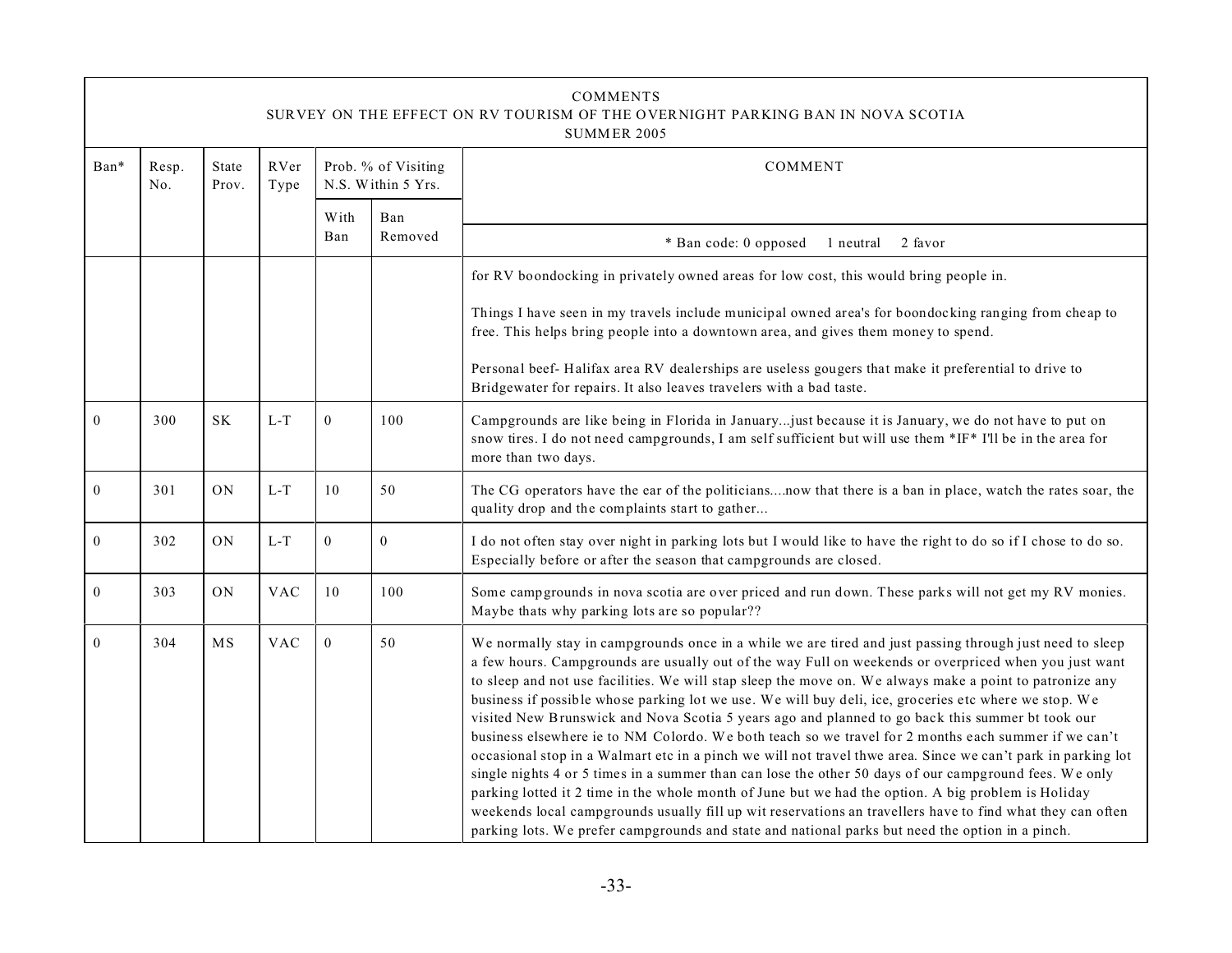|                  | <b>COMMENTS</b><br>SURVEY ON THE EFFECT ON RV TOURISM OF THE OVERNIGHT PARKING BAN IN NOVA SCOTIA<br><b>SUMMER 2005</b> |                |                                |                                           |                |                                                                                                                                                                                                                                                                                                                                                                                                                                      |  |  |  |
|------------------|-------------------------------------------------------------------------------------------------------------------------|----------------|--------------------------------|-------------------------------------------|----------------|--------------------------------------------------------------------------------------------------------------------------------------------------------------------------------------------------------------------------------------------------------------------------------------------------------------------------------------------------------------------------------------------------------------------------------------|--|--|--|
| Ban*             | Resp.<br>No.                                                                                                            | State<br>Prov. | RVer<br>Type                   | Prob. % of Visiting<br>N.S. Within 5 Yrs. |                | COMMENT                                                                                                                                                                                                                                                                                                                                                                                                                              |  |  |  |
|                  |                                                                                                                         |                |                                | With<br>Ban                               | Ban<br>Removed | * Ban code: 0 opposed<br>1 neutral                                                                                                                                                                                                                                                                                                                                                                                                   |  |  |  |
| $\mathbf{0}$     | 306                                                                                                                     | N <sub>C</sub> | $\mathbf{L}\text{-}\mathbf{T}$ | 50                                        | 100            | 2 favor<br>We were planning on spending most of next Summer touring Nova Scotia. We have already ordered and<br>received information.                                                                                                                                                                                                                                                                                                |  |  |  |
|                  |                                                                                                                         |                |                                |                                           |                | We will probably still visit, but perhaps not until this subject is straightened out, and not for as long as<br>previously mentioned.                                                                                                                                                                                                                                                                                                |  |  |  |
| $\theta$         | 307                                                                                                                     | OH             | $L-T$                          | 10                                        | 50             | We have been to Nova Scotia and absolutely loved it! It would be a shame for NS to take such an action<br>so unfriendly to RVers. When travelling as quickly as possible from point A to point B, camp grounds and<br>RV parks are rediculously expensive; being allowed to park for free in a reasonably safe environment<br>(such as WalMart lots) makes certain trips far more likely.                                            |  |  |  |
| $\overline{0}$   | 309                                                                                                                     | <b>SD</b>      | $F-T$                          | 50                                        | 65             | Parking bans are kinda stupid, IMO. What's the difference between catching a few hours of sleep or rest<br>during the day vs. at night? And we all know how dangerous tired drivers are on the road. And often there<br>are no open CG's in areas where we travel, we don't stick to the "on season" times and places!                                                                                                               |  |  |  |
| $\mathbf{0}$     | 312                                                                                                                     | NB             | $L-T$                          | $\boldsymbol{0}$                          | 75             | The idea that stopping for a quick nights sleep while enroute to a destination requires a stop at a<br>campground is ludicrousLet the campgrounds come up with a "short stay" pricein at 8 pm and out by 8<br>AM something like that at a significantly reduced priceotherwise let us be                                                                                                                                             |  |  |  |
| $\mathbf{0}$     | 314                                                                                                                     | ON             | $L-T$                          | 40                                        | 60             | We do not overnight often but certainly appreciate the opportunity to do so.<br>If the owner of the property allows (encourages) it, then the government should stay out of it.<br>The government gets involved on too many things it shoudn't $\&$ doesn't do a good job in the things it<br>should be involved in.                                                                                                                 |  |  |  |
| $\boldsymbol{0}$ | 317                                                                                                                     | CT             | $\mathbf{L}\text{-}\mathbf{T}$ | 60                                        | 100            | If campgrounds are full or cannot fit large rv then we must have somewhere to stay over night.                                                                                                                                                                                                                                                                                                                                       |  |  |  |
| $\boldsymbol{0}$ | 318                                                                                                                     | <b>BC</b>      | $\mathbf{L}\text{-}\mathbf{T}$ | $\overline{0}$                            | 50             | We visited Nova Scotia two years ago. Will visit again, but not if parking ban is there!                                                                                                                                                                                                                                                                                                                                             |  |  |  |
| $\mathbf{0}$     | 320                                                                                                                     | $\rm ID$       | $\mathbf{L}\text{-}\mathbf{T}$ | 20                                        | 100            | Seems to be just another encroachment by government on the freedom of the individual, ie, the owner of<br>the property, allowing rv's to use their property. It also just "feels" restrictive to me personally. I think<br>most of like to make decisions regarding where we spend our time rather than having government make<br>them for us. Campgrounds are for camping. I use them often. Walmarts and similar are for traveling |  |  |  |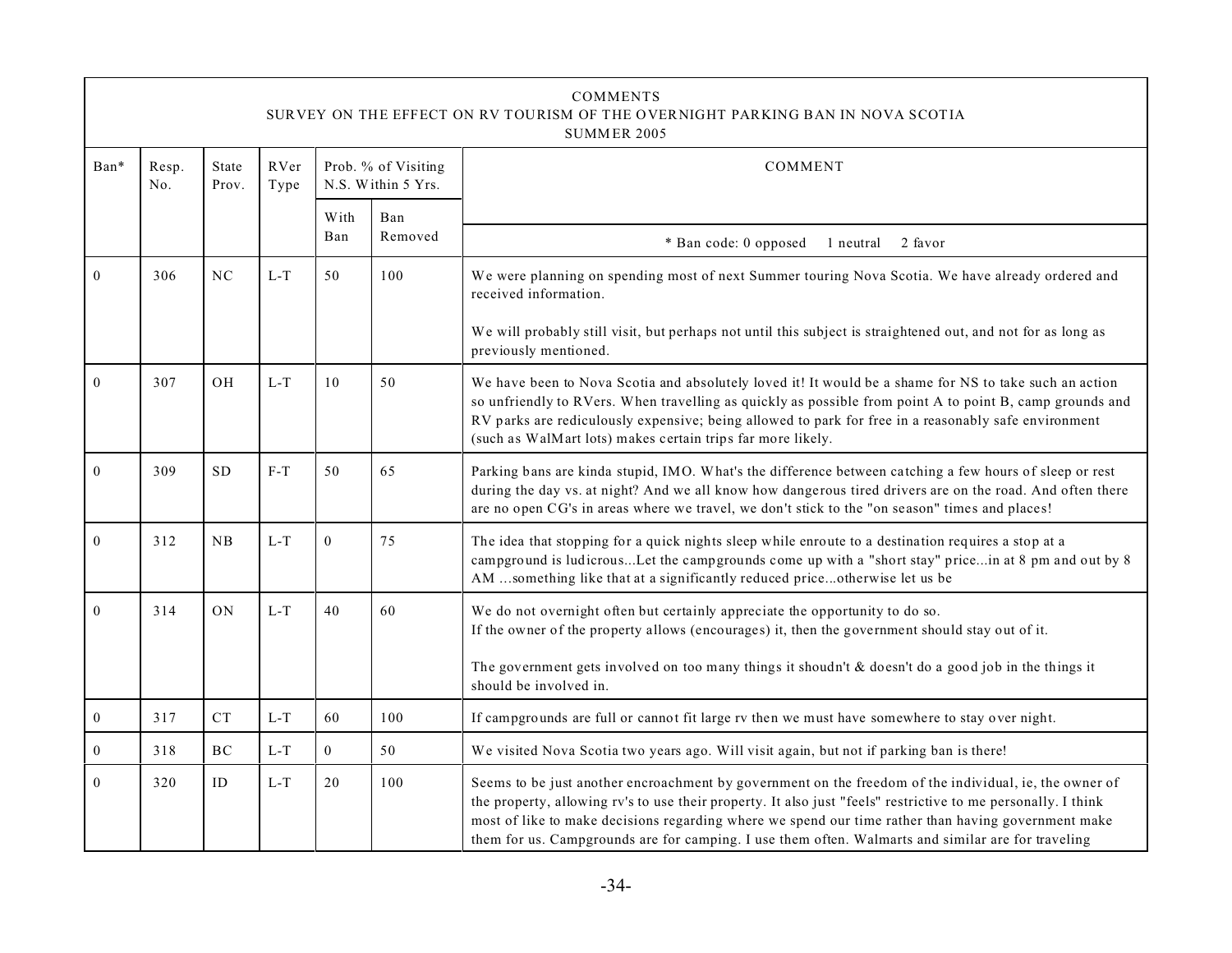|              | COMMENTS<br>SURVEY ON THE EFFECT ON RV TOURISM OF THE OVERNIGHT PARKING BAN IN NOVA SCOTIA<br><b>SUMMER 2005</b> |                |              |                  |                                           |                                                                                                                                                                                                                                                                                                                                                                                                                                                                                                                                                                                                                                                                                                                                                                                                                                                                                                                                                                                                                                                                                                                                                                                                               |  |  |  |  |
|--------------|------------------------------------------------------------------------------------------------------------------|----------------|--------------|------------------|-------------------------------------------|---------------------------------------------------------------------------------------------------------------------------------------------------------------------------------------------------------------------------------------------------------------------------------------------------------------------------------------------------------------------------------------------------------------------------------------------------------------------------------------------------------------------------------------------------------------------------------------------------------------------------------------------------------------------------------------------------------------------------------------------------------------------------------------------------------------------------------------------------------------------------------------------------------------------------------------------------------------------------------------------------------------------------------------------------------------------------------------------------------------------------------------------------------------------------------------------------------------|--|--|--|--|
| Ban*         | Resp.<br>No.                                                                                                     | State<br>Prov. | RVer<br>Type |                  | Prob. % of Visiting<br>N.S. Within 5 Yrs. | <b>COMMENT</b>                                                                                                                                                                                                                                                                                                                                                                                                                                                                                                                                                                                                                                                                                                                                                                                                                                                                                                                                                                                                                                                                                                                                                                                                |  |  |  |  |
|              |                                                                                                                  |                |              | With<br>Ban      | Ban<br>Removed                            | 1 neutral<br>2 favor                                                                                                                                                                                                                                                                                                                                                                                                                                                                                                                                                                                                                                                                                                                                                                                                                                                                                                                                                                                                                                                                                                                                                                                          |  |  |  |  |
|              |                                                                                                                  |                |              |                  |                                           | * Ban code: 0 opposed<br>through. Walmart definately benefits from me when I use their facility. Every time. I'm thankful to them.                                                                                                                                                                                                                                                                                                                                                                                                                                                                                                                                                                                                                                                                                                                                                                                                                                                                                                                                                                                                                                                                            |  |  |  |  |
|              |                                                                                                                  |                |              |                  |                                           | They make it possible for folks on marginal incomes to travel and see their country (or another, like<br>Canada), and even make it to "pay campgrounds" that might not otherwise see these folks. Stupid rule.<br>----------                                                                                                                                                                                                                                                                                                                                                                                                                                                                                                                                                                                                                                                                                                                                                                                                                                                                                                                                                                                  |  |  |  |  |
| $\mathbf{0}$ | 321                                                                                                              | <b>WA</b>      | $L-T$        | $\boldsymbol{0}$ | 80                                        | We just completed a 14 day hotel/bus tour of Nova Scotia and New Brunswick and would like to return<br>and spend a longer period of time visiting with our RV. The main disadvantage of our visit was having to<br>make advance (hotel) reservations for our overnight stays, then having to conform to the pre-concieved<br>timetable regardless of whether we desired to spend more or less time visiting a particular area. That is the<br>greatest advantage to RV travel - the ability to modify your itinerary at will - and this advantage is<br>nullified if the RVer is allowed to stay only in approved campgrounds. Occasionally logistics will cause us<br>to stay overnight in a parking lot (with the owner's permission) because it is easier than making last minute<br>reservations. Often we have found that the local campground is full, and staying overnight in a parking lot<br>has kept us from driving while tired to a more distant campground.<br>We would be very leery of visiting an area that would make us drive to a more distant campground while<br>tired from a full day of sightseeing and other activities instead of letting us rest in a more convenient<br>location. |  |  |  |  |
| $\theta$     | 323                                                                                                              | <b>TX</b>      | $F-T$        | 50               | 50                                        | We have been full timers for one year. Our goal is not to find Wal marts to stay in cause my husband like<br>to be in a campground. But if we should have to get from one side of the country to the other due to<br>sickness in the family, in a hurry, I would like the opportunity to stay wherever it would be convient for us.<br>I would prefer the idea of a walmart over a flying J, just because it probably has a fast quality restauaunt in<br>the neighborhood,. I can go grocery shoppping at Walmart and I would make sure I spent \$20.00 or more.<br>And also it would be a safe place to walk around and get some excercise.                                                                                                                                                                                                                                                                                                                                                                                                                                                                                                                                                                 |  |  |  |  |
| $\theta$     | 324                                                                                                              | FL             | $L-T$        | $\boldsymbol{0}$ | 100                                       | This is good information that I did not know. We retire in Nov and for 3 years have been planning to take<br>the rv on East coast and spend 3 months NS and even Newfoundland. If this is really enforced we will<br>change plans and just go to Alaska. Thanks again.                                                                                                                                                                                                                                                                                                                                                                                                                                                                                                                                                                                                                                                                                                                                                                                                                                                                                                                                        |  |  |  |  |
| $\bf{0}$     | 325                                                                                                              | MO             | <b>VAC</b>   | 50               | 100                                       | We have a truck camper that is very inconspicuous. We like to boondock in remote locations, not<br>organized campgrounds. We stay at Walmarts only if driving through a locale and need a place to catch                                                                                                                                                                                                                                                                                                                                                                                                                                                                                                                                                                                                                                                                                                                                                                                                                                                                                                                                                                                                      |  |  |  |  |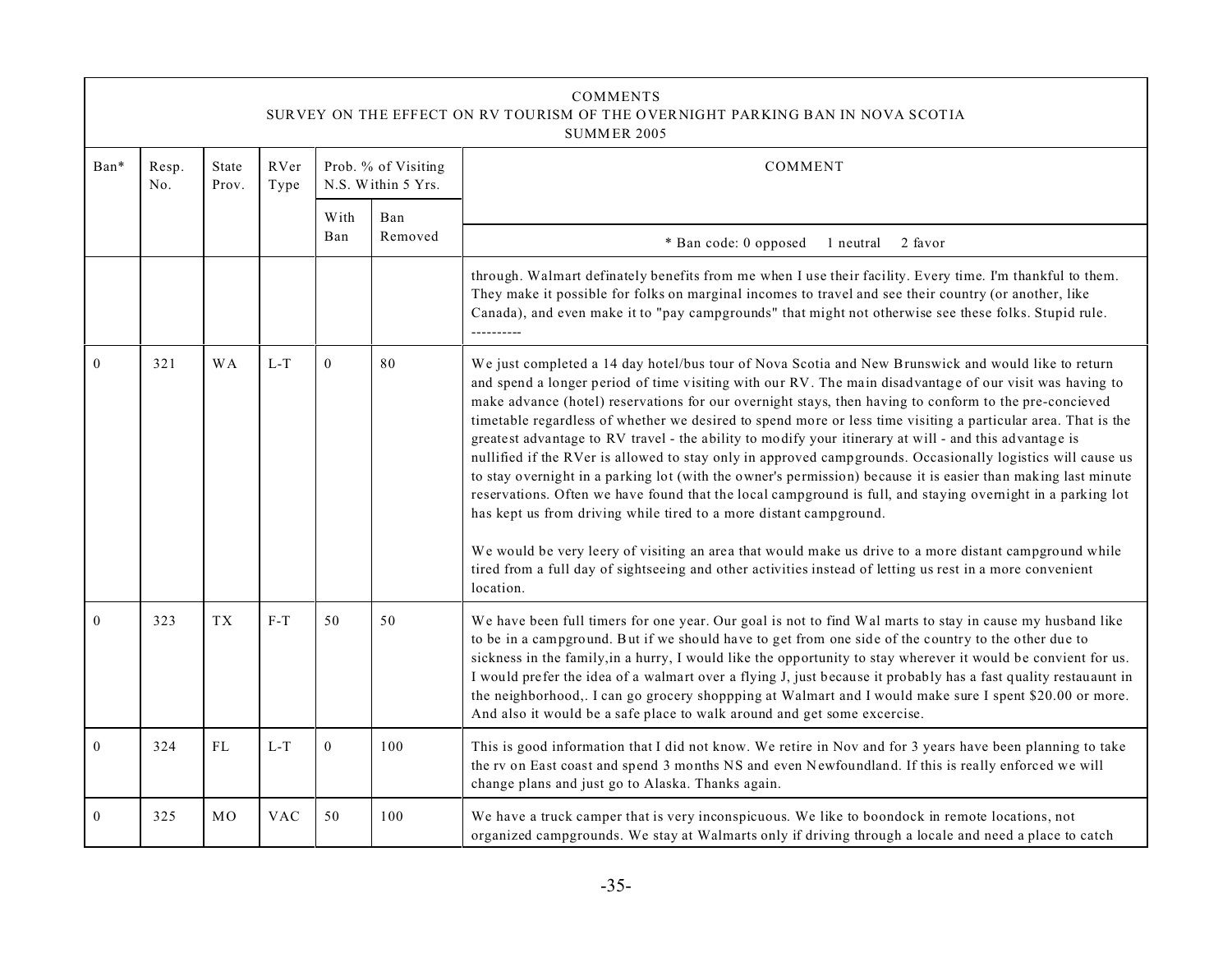|              | <b>COMMENTS</b><br>SURVEY ON THE EFFECT ON RV TOURISM OF THE OVERNIGHT PARKING BAN IN NOVA SCOTIA<br><b>SUMMER 2005</b> |                |              |                                           |                |                                                                                                                                                                                                                                                                                                                                                                        |  |  |  |
|--------------|-------------------------------------------------------------------------------------------------------------------------|----------------|--------------|-------------------------------------------|----------------|------------------------------------------------------------------------------------------------------------------------------------------------------------------------------------------------------------------------------------------------------------------------------------------------------------------------------------------------------------------------|--|--|--|
| Ban*         | Resp.<br>No.                                                                                                            | State<br>Prov. | RVer<br>Type | Prob. % of Visiting<br>N.S. Within 5 Yrs. |                | COMMENT                                                                                                                                                                                                                                                                                                                                                                |  |  |  |
|              |                                                                                                                         |                |              | With<br>Ban                               | Ban<br>Removed |                                                                                                                                                                                                                                                                                                                                                                        |  |  |  |
|              |                                                                                                                         |                |              |                                           |                | * Ban code: 0 opposed<br>1 neutral<br>2 favor                                                                                                                                                                                                                                                                                                                          |  |  |  |
|              |                                                                                                                         |                |              |                                           |                | some sleep for a few hours. Does this ban include boondocking in remote locations?                                                                                                                                                                                                                                                                                     |  |  |  |
| $\mathbf{0}$ | 327                                                                                                                     | <b>ON</b>      | $L-T$        | 50                                        | 50             | Parking lot "camping" is a convenience that is most useful when more conventional options are not<br>available for whatever reason. An outright ban is counter-productive. Police the abusers, leave the rest<br>alone.                                                                                                                                                |  |  |  |
| $\theta$     | 328                                                                                                                     | MN             | $F-T$        | 30                                        | 60             | Visited NS about 10 years ago and loved it. Spent a couple night in parking lots during travel time and<br>spend about a week in campgrounds at destinations.<br>Kind of corks me when special interest groups want to infringe on my movements. Bad enough to put up                                                                                                  |  |  |  |
|              |                                                                                                                         |                |              |                                           |                | with fuel prices without having someone else also trying to get in my pocketbook for no reason.<br>The states down here that have tried this, such as IL and OH have backed down and recinded their rules.                                                                                                                                                             |  |  |  |
|              |                                                                                                                         |                |              |                                           |                | This will end up being a short term solution for campground owners. Once the general RVing public finds<br>out about this, lawmakers will go into hiding to avoid irate folks.                                                                                                                                                                                         |  |  |  |
| $\theta$     | 329                                                                                                                     | <b>ON</b>      | <b>VAC</b>   | 100                                       | 100            | I have no issue whatsoever with RV's parking in a Walmart parking lot or somewhere that the OWNER<br>specifically states they are fine with it.                                                                                                                                                                                                                        |  |  |  |
|              |                                                                                                                         |                |              |                                           |                | I find RVers getting out tables, grills, lawn chairs etc. to be offensive and detracts from a positive image of<br>RVers as a whole. I think if NS is short sighted, they will end up being hurt by it.                                                                                                                                                                |  |  |  |
|              |                                                                                                                         |                |              |                                           |                | THAT SAID! I think that of all the provinces from Ontario to the Atlantic, NS has the nicest government<br>sites around. They are very inexpensive and the people are very friendly. \$12 to spend a nite is not out of<br>line. I can't understand why anyone in their right mind wouldn't rather spend a couple of dollars to stay at<br>a NS Provincial Campground. |  |  |  |
|              |                                                                                                                         |                |              |                                           |                | New Brunswick's provincial sites are few and far between. That's another story altogether!                                                                                                                                                                                                                                                                             |  |  |  |
| $\mathbf{0}$ | 330                                                                                                                     | AB             | $L-T$        | $\mathbf{0}$                              | 100            | Our camping group (31 members) has removed Nova Scotia from any travel plans until this is resolved.<br>We will either travel through (we all have large fuel tanks that don't force us to stop in NS) or around                                                                                                                                                       |  |  |  |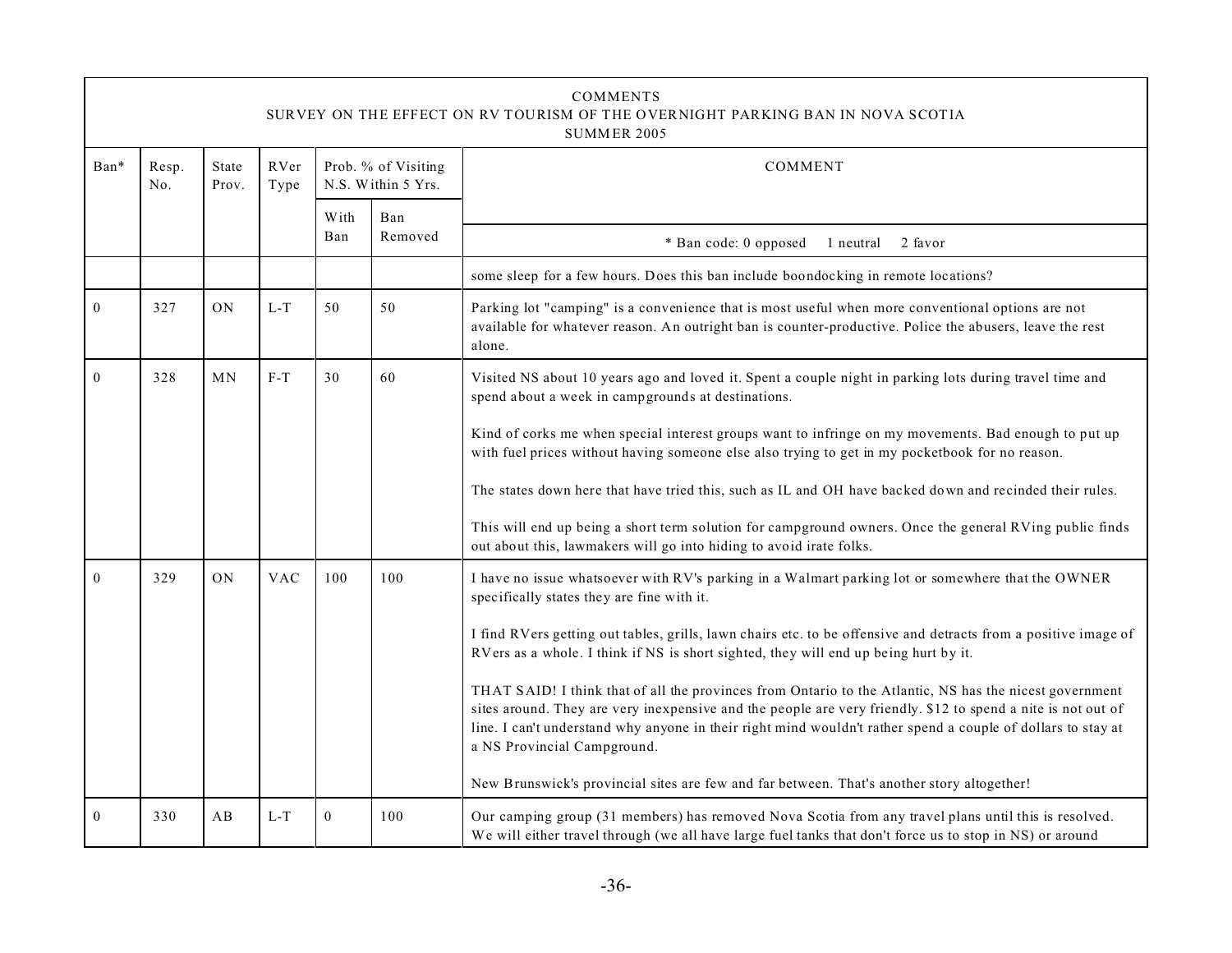|              | <b>COMMENTS</b><br>SURVEY ON THE EFFECT ON RV TOURISM OF THE OVERNIGHT PARKING BAN IN NOVA SCOTIA<br><b>SUMMER 2005</b> |                        |              |                                           |                |                                                                                                                                                                                                                                                                                                                                                                                                                                                                                                                                                                                                                                                                                                      |  |  |
|--------------|-------------------------------------------------------------------------------------------------------------------------|------------------------|--------------|-------------------------------------------|----------------|------------------------------------------------------------------------------------------------------------------------------------------------------------------------------------------------------------------------------------------------------------------------------------------------------------------------------------------------------------------------------------------------------------------------------------------------------------------------------------------------------------------------------------------------------------------------------------------------------------------------------------------------------------------------------------------------------|--|--|
| Ban*         | Resp.<br>No.                                                                                                            | State<br>Prov.         | RVer<br>Type | Prob. % of Visiting<br>N.S. Within 5 Yrs. |                | <b>COMMENT</b>                                                                                                                                                                                                                                                                                                                                                                                                                                                                                                                                                                                                                                                                                       |  |  |
|              |                                                                                                                         |                        |              | With<br>Ban                               | Ban<br>Removed |                                                                                                                                                                                                                                                                                                                                                                                                                                                                                                                                                                                                                                                                                                      |  |  |
|              |                                                                                                                         |                        |              |                                           |                | * Ban code: 0 opposed<br>1 neutral<br>2 favor                                                                                                                                                                                                                                                                                                                                                                                                                                                                                                                                                                                                                                                        |  |  |
|              |                                                                                                                         |                        |              |                                           |                | Nova Scotia. Here's the kicker, when we used to travel in Nova Scotia we almost always stayed in<br>campgrounds with only a few of the larger rigs utilizing parking lots as most NS camp grounds are<br>outdated. We are simply not interested in being forced into anything. Lots of other places to see. Nova<br>Scotia is now a large highlited area on our club "no zone" map.<br>Good luck.                                                                                                                                                                                                                                                                                                    |  |  |
| $\mathbf{0}$ | 331                                                                                                                     | ${\rm T}{\rm X}$       | $L-T$        | 20                                        | 60             | overnight stay is fine<br>camping is dumb and should be regulated/prohibited.                                                                                                                                                                                                                                                                                                                                                                                                                                                                                                                                                                                                                        |  |  |
| 1            | 24                                                                                                                      | $\mathbf{A}\mathbf{K}$ | $L-T$        | 30                                        | 30             | I've never understood the attraction to a parking lot unless it was an emergency. Often times the parking<br>lot is empty overnight, but by early morning it is overcrowded. Which to me is not fair to the average<br>customers. Yes, we're customers too, but not average.                                                                                                                                                                                                                                                                                                                                                                                                                         |  |  |
| $\mathbf{1}$ | 59                                                                                                                      | GA                     | <b>VAC</b>   | $\mathbf{0}$                              | $\Omega$       | parking lot etiquette<br>l. Never run generator during normal quiet hours!!!                                                                                                                                                                                                                                                                                                                                                                                                                                                                                                                                                                                                                         |  |  |
|              |                                                                                                                         |                        |              |                                           |                | 2. Park away from othe rv's when possible. (No need to circle the wagoms!)                                                                                                                                                                                                                                                                                                                                                                                                                                                                                                                                                                                                                           |  |  |
| -1           | 72                                                                                                                      | <b>WA</b>              | $F-T$        | 60                                        | 75             | We spent July, August and September in New Brunswick and Nova Scotia last summer and absolutely<br>loved it! We did not stay anywhere but in official campgrounds, although they were not always located<br>near where we wanted to be, nor were they designed for large rigs (especially the public campgrounds).<br>But everybody was friendly. We did not even attempt to take our 31 foot fifth wheel around Cape Breton,<br>having been warned about the road conditions. We were visiting during a slower tourist season and did not<br>have difficulties getting reservations, although some spots were really crowded. We hope to return in a<br>few years and include Newfoundland and PEI. |  |  |
| 1            | 143                                                                                                                     | MA                     | $L-T$        | 100                                       | 100            | Campgrounds chg extra in USA for a popup pulled behind MH an its just a sleeper not full service<br>camper, in Canada was never chg for it, have travel across Can.                                                                                                                                                                                                                                                                                                                                                                                                                                                                                                                                  |  |  |
| $\mathbf{1}$ | 164                                                                                                                     | <b>TX</b>              | $F-T$        | 100                                       | 100            | Would appreciate if RV parks offered no hook up sites for quick overnite stay. Especially since we would<br>not be using any services other than space.                                                                                                                                                                                                                                                                                                                                                                                                                                                                                                                                              |  |  |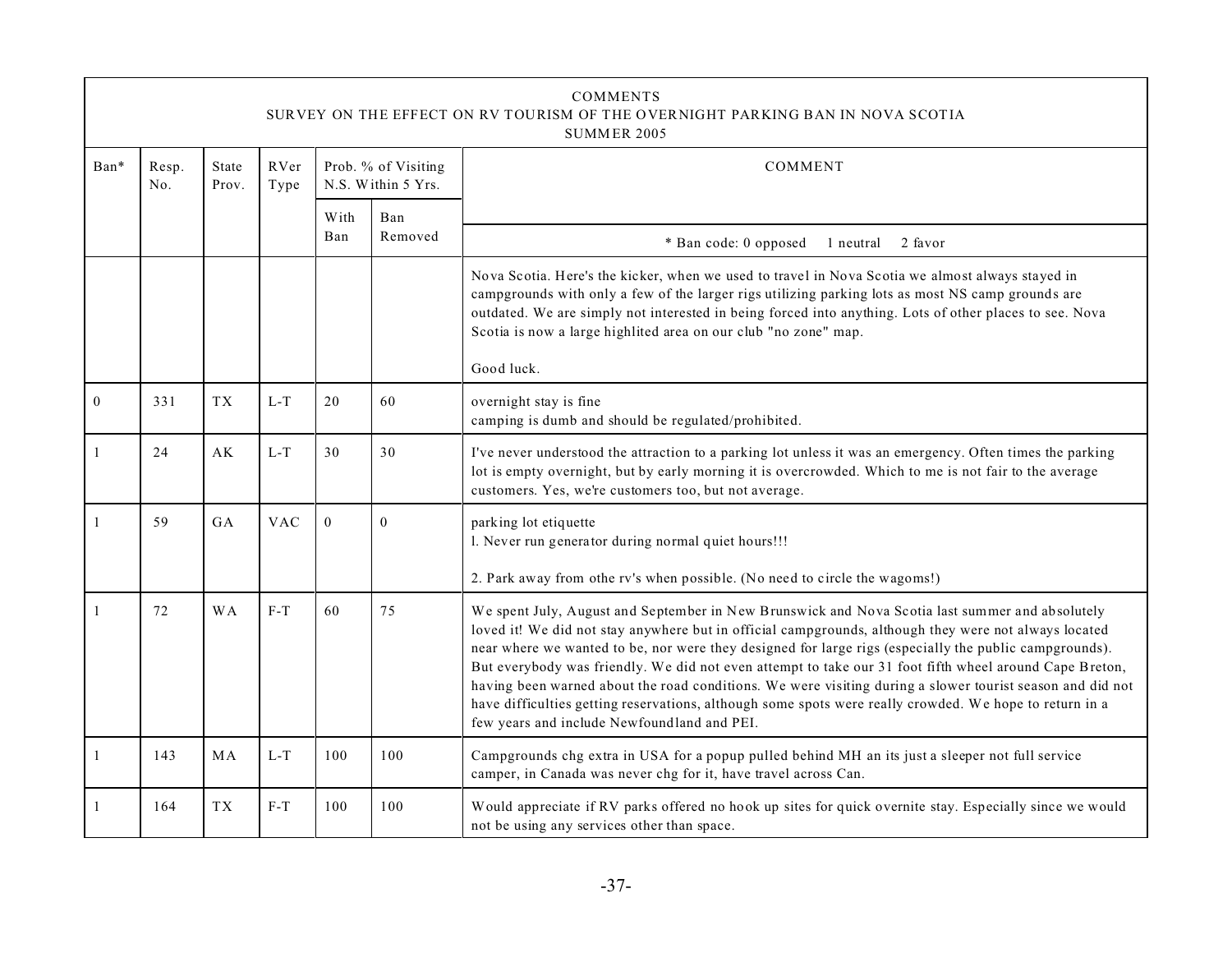|      | <b>COMMENTS</b><br>SURVEY ON THE EFFECT ON RV TOURISM OF THE OVERNIGHT PARKING BAN IN NOVA SCOTIA<br><b>SUMMER 2005</b> |                |                                |                                           |                |                                                                                                                                                                                                                                                                                                                                                                                                                                                                                                                                                                                                                                                                                                                                                                                                           |  |
|------|-------------------------------------------------------------------------------------------------------------------------|----------------|--------------------------------|-------------------------------------------|----------------|-----------------------------------------------------------------------------------------------------------------------------------------------------------------------------------------------------------------------------------------------------------------------------------------------------------------------------------------------------------------------------------------------------------------------------------------------------------------------------------------------------------------------------------------------------------------------------------------------------------------------------------------------------------------------------------------------------------------------------------------------------------------------------------------------------------|--|
| Ban* | Resp.<br>No.                                                                                                            | State<br>Prov. | RVer<br>Type                   | Prob. % of Visiting<br>N.S. Within 5 Yrs. |                | COMMENT                                                                                                                                                                                                                                                                                                                                                                                                                                                                                                                                                                                                                                                                                                                                                                                                   |  |
|      |                                                                                                                         |                |                                | With<br>Ban                               | Ban<br>Removed |                                                                                                                                                                                                                                                                                                                                                                                                                                                                                                                                                                                                                                                                                                                                                                                                           |  |
|      |                                                                                                                         |                |                                |                                           |                | * Ban code: 0 opposed<br>1 neutral 2 favor                                                                                                                                                                                                                                                                                                                                                                                                                                                                                                                                                                                                                                                                                                                                                                |  |
|      | 194                                                                                                                     | FL             | $\mathbf{L}\text{-}\mathbf{T}$ | 100                                       | 100            | I would only use a parking lot if no CG were available and I was tired                                                                                                                                                                                                                                                                                                                                                                                                                                                                                                                                                                                                                                                                                                                                    |  |
|      | 280                                                                                                                     | MB             | $\mathbf{L}\text{-}\mathbf{T}$ | 100                                       | 100            | If RV parks would offer dry camping for 1 night at a reduced rate I would likely stay there.                                                                                                                                                                                                                                                                                                                                                                                                                                                                                                                                                                                                                                                                                                              |  |
| 1    | 281                                                                                                                     | <b>KS</b>      | $\mathbf{L}\text{-}\mathbf{T}$ | 10                                        | 10             | Staying in a "parking lot" whether it is associated with a retail outlet or a RV resort (most of which are<br>little more than parking lots) is very low on my list of possible places to stay. I do utilize roadside rest<br>areas if traveling and need a few hours sleep or Provincial Parks / State Parks or US Federal camping areas<br>operated by COE, NFS, TVA, BLM or municipal/county operated campgrounds. I do us retail outlets for<br>shopping on areas through which I travel. It does not particularily bother me when others choose to camp<br>in parking lots nor does it bother me if they are prohibited from doing so. Each community must do what<br>it feels is necessary for the betterment of its citizens and I do not feel it is my place to try to effect these<br>decisions. |  |
| 1    | 282                                                                                                                     | WI             | $L-T$                          | $\overline{0}$                            | $\mathbf{0}$   | Parking lots are a last choice when we don't make it to our planned stop<br>for whatever reason. Are drivers not alowed to sleep in rest area's too?                                                                                                                                                                                                                                                                                                                                                                                                                                                                                                                                                                                                                                                      |  |
| 1    | 285                                                                                                                     | OH             | <b>VAC</b>                     | 50                                        | 50             | In september of 04 we stayed at WalMart for about six hours, Waiting for the Ferry at North Sidney. At<br>that time we were not aware of a parking ban. It was a Sunday PM, and hurricane Ivan held up ferry<br>departure. We were not bothered by WalMart or law enforcement.                                                                                                                                                                                                                                                                                                                                                                                                                                                                                                                            |  |
| 1    | 305                                                                                                                     | CA             | $L-T$                          | 100                                       | 100            | I usually only stay in a parking lot if it is too late to get into a campground. Usually, we are traveling and<br>stop late in the evening and leave in early in the morning. Basically, we are not there long enought to pay<br>for a full service campground or RV park. We try to shop if it is a Wal-Mart and just sleep.                                                                                                                                                                                                                                                                                                                                                                                                                                                                             |  |
|      | 315                                                                                                                     | OK             | <b>VAC</b>                     | $\mathbf{0}$                              | $\mathbf{0}$   | Stopping to get a few hours of rest in a paring lot is acceptable in my opinon. However, what is essentailly<br>camping and for more than a few hours or multiple days is tacky and just plain cheap.<br>The freeloaders are just going to ruin overnight resting fro everyone.                                                                                                                                                                                                                                                                                                                                                                                                                                                                                                                           |  |
| 1    | 316                                                                                                                     | MI             | $L-T$                          | 100                                       | 100            | We only use parking lots when actually travelling and when we reach a destination, we use campgrounds.<br>We need to use parking lots when we travel so we have enough money to actually get to places like Nova<br>Scotia and have money to spend seeing the sites and shopping, eating, etc. at local places.                                                                                                                                                                                                                                                                                                                                                                                                                                                                                           |  |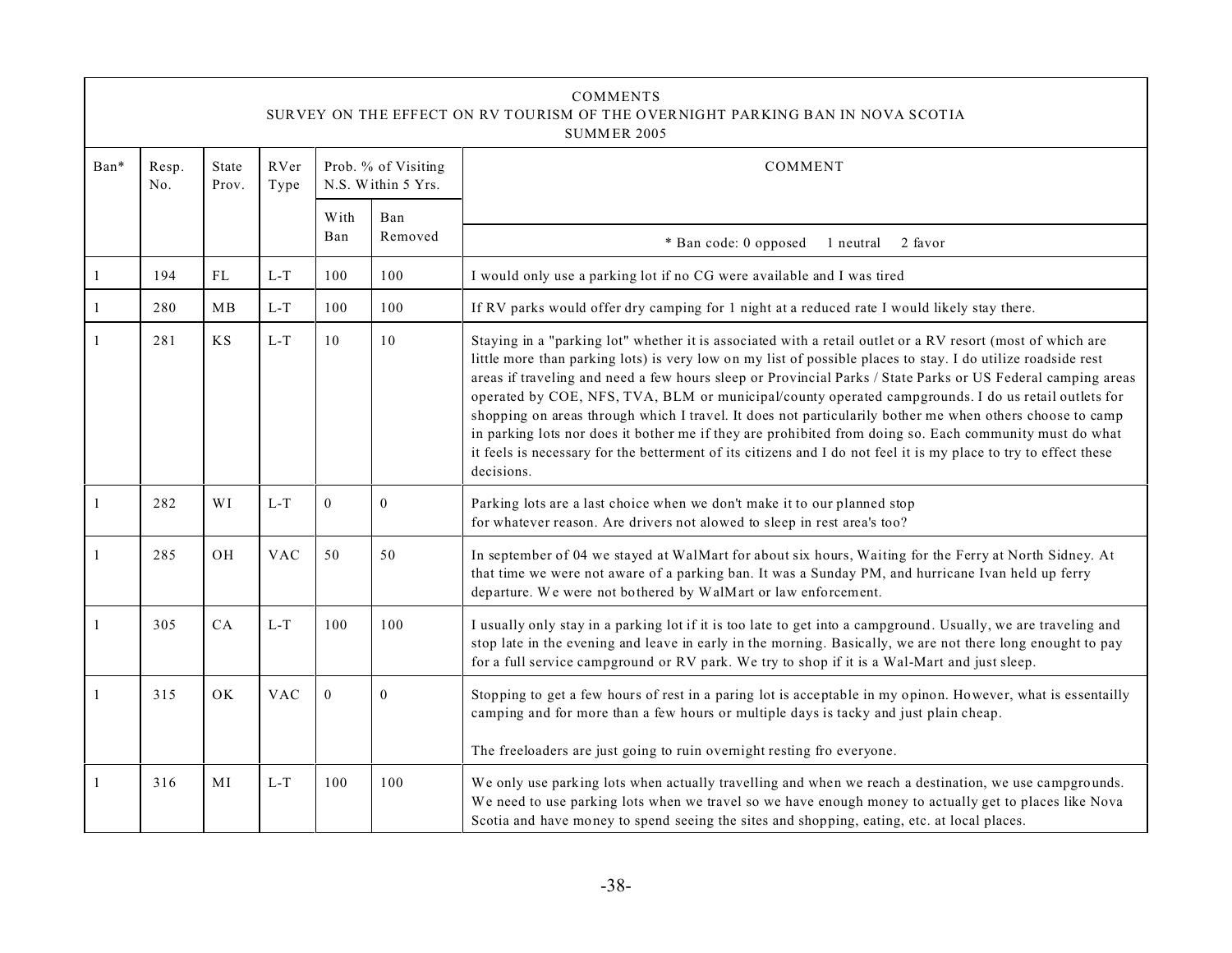|                | <b>COMMENTS</b><br>SURVEY ON THE EFFECT ON RV TOURISM OF THE OVERNIGHT PARKING BAN IN NOVA SCOTIA<br><b>SUMMER 2005</b> |                |              |                                           |                  |                                                                                                                                                                                                                                                                                                                               |  |  |  |
|----------------|-------------------------------------------------------------------------------------------------------------------------|----------------|--------------|-------------------------------------------|------------------|-------------------------------------------------------------------------------------------------------------------------------------------------------------------------------------------------------------------------------------------------------------------------------------------------------------------------------|--|--|--|
| Ban*           | Resp.<br>No.                                                                                                            | State<br>Prov. | RVer<br>Type | Prob. % of Visiting<br>N.S. Within 5 Yrs. |                  | <b>COMMENT</b>                                                                                                                                                                                                                                                                                                                |  |  |  |
|                |                                                                                                                         |                |              | With<br>Ban                               | Ban<br>Removed   | * Ban code: 0 opposed<br>1 neutral 2 favor                                                                                                                                                                                                                                                                                    |  |  |  |
|                | 332                                                                                                                     | NF             | <b>VAC</b>   | 100                                       | 100              | Zoning is quite important to the development and maintenance of municipal parts of any country.                                                                                                                                                                                                                               |  |  |  |
|                |                                                                                                                         |                |              |                                           |                  | Legislators are elected to make decisions. It's their responsibility.                                                                                                                                                                                                                                                         |  |  |  |
|                |                                                                                                                         |                |              |                                           |                  | Frankly, I think any responsible government would do better to:                                                                                                                                                                                                                                                               |  |  |  |
|                |                                                                                                                         |                |              |                                           |                  | 1) encourage tourism and courteous tourists by providing rest areas on all primary (that is more than<br>major) highways. Rest areas should include toilet facilities and every so often, dump stations.                                                                                                                      |  |  |  |
|                |                                                                                                                         |                |              |                                           |                  | 2) tourist information areas, which include dump stations (such as what I've seen in Newfoundland)                                                                                                                                                                                                                            |  |  |  |
|                |                                                                                                                         |                |              |                                           |                  | 3) Better signage on highways.                                                                                                                                                                                                                                                                                                |  |  |  |
|                |                                                                                                                         |                |              |                                           |                  | 4) Reasonable upkeep of highways.                                                                                                                                                                                                                                                                                             |  |  |  |
|                |                                                                                                                         |                |              |                                           |                  | 5) Encourage municipalities to practise positive roll towards tourists, possibly with with town/city<br>campgrounds which are open a during the fair weather months. There are complaints in Canada re.<br>government run campgrounds not being open after the students (who can be hired on grants) return to<br>university. |  |  |  |
|                |                                                                                                                         |                |              |                                           |                  | Facillities for tourists say 'welcome to our place, please come and enjoy.                                                                                                                                                                                                                                                    |  |  |  |
|                |                                                                                                                         |                |              |                                           |                  | The Internet has encouraged more travel, especially travel to farther away places.                                                                                                                                                                                                                                            |  |  |  |
|                |                                                                                                                         |                |              |                                           |                  | Increased fuel costs discourages rving travel, but not completely.                                                                                                                                                                                                                                                            |  |  |  |
| 2              | 73                                                                                                                      | <b>SD</b>      | $F-T$        | 100                                       | $\boldsymbol{0}$ | We own property in NS and travel there frequently. We know it is impossible to find RV spaces near<br>Halifax during parts of the year. NS parks are few and far between. They tend to be on the small side and<br>can fill up quickly.                                                                                       |  |  |  |
| $\overline{c}$ | 132                                                                                                                     | FL             | $F-T$        | 100                                       | $\boldsymbol{0}$ | Use Walmart, or rest areas where allowed, for overnight parking when traveling two or more days in a row<br>but do not change travel plans if overnight parking is not allowed. Traveled to Nova Scotia last year                                                                                                             |  |  |  |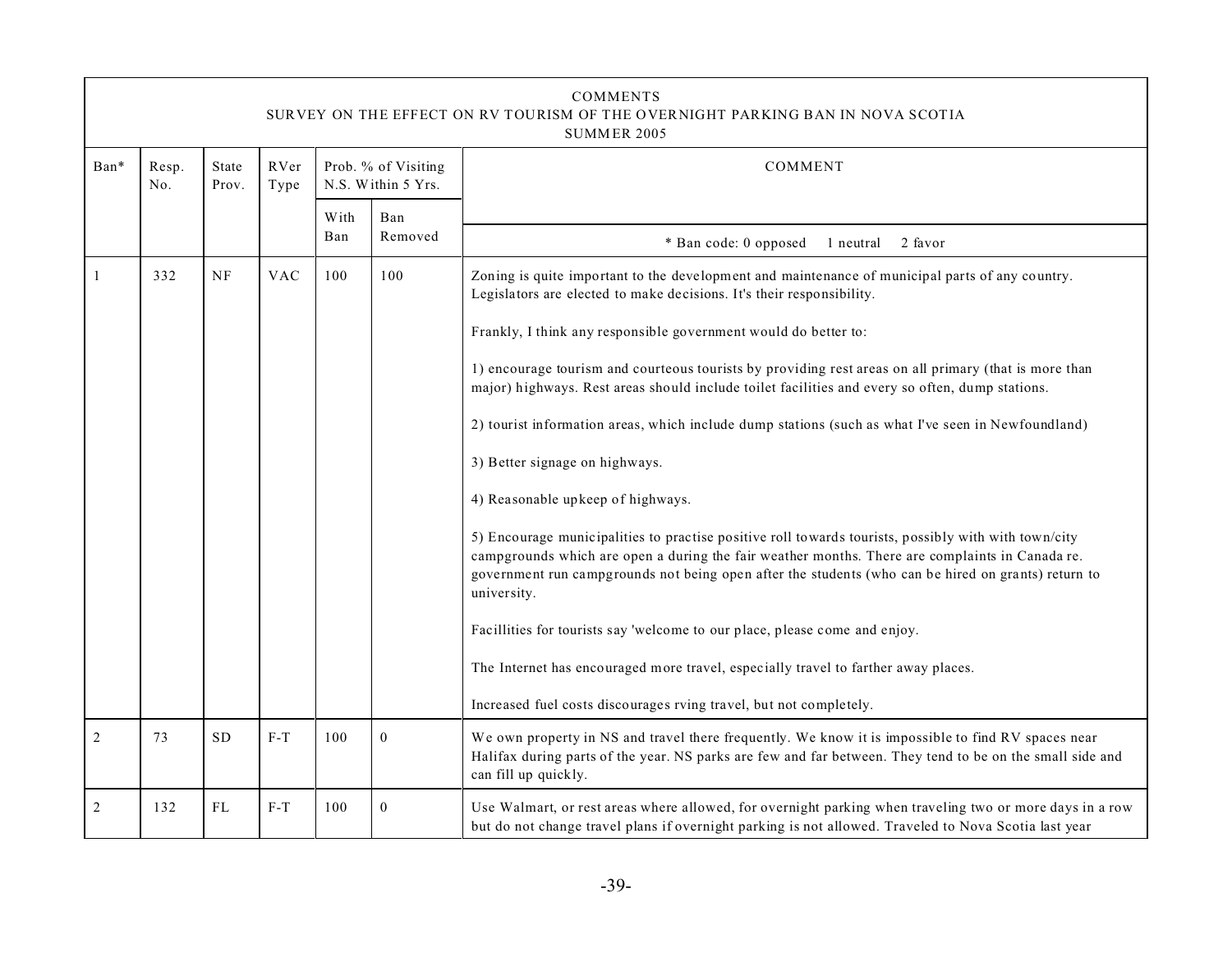|                | <b>COMMENTS</b><br>SURVEY ON THE EFFECT ON RV TOURISM OF THE OVERNIGHT PARKING BAN IN NOVA SCOTIA<br><b>SUMMER 2005</b> |                |              |                                           |                |                                                                                                                                                                                                                                                                                                                                                                                                                                                                                                                                                                                                                                                                                                                                                                                                                                                                                                                                         |  |  |
|----------------|-------------------------------------------------------------------------------------------------------------------------|----------------|--------------|-------------------------------------------|----------------|-----------------------------------------------------------------------------------------------------------------------------------------------------------------------------------------------------------------------------------------------------------------------------------------------------------------------------------------------------------------------------------------------------------------------------------------------------------------------------------------------------------------------------------------------------------------------------------------------------------------------------------------------------------------------------------------------------------------------------------------------------------------------------------------------------------------------------------------------------------------------------------------------------------------------------------------|--|--|
| Ban*           | Resp.<br>No.                                                                                                            | State<br>Prov. | RVer<br>Type | Prob. % of Visiting<br>N.S. Within 5 Yrs. |                | <b>COMMENT</b>                                                                                                                                                                                                                                                                                                                                                                                                                                                                                                                                                                                                                                                                                                                                                                                                                                                                                                                          |  |  |
|                |                                                                                                                         |                |              | With<br>Ban                               | Ban<br>Removed |                                                                                                                                                                                                                                                                                                                                                                                                                                                                                                                                                                                                                                                                                                                                                                                                                                                                                                                                         |  |  |
|                |                                                                                                                         |                |              |                                           |                | * Ban code: 0 opposed<br>1 neutral<br>2 favor                                                                                                                                                                                                                                                                                                                                                                                                                                                                                                                                                                                                                                                                                                                                                                                                                                                                                           |  |  |
|                |                                                                                                                         |                |              |                                           |                | (2004) but did not consider overnight parking because we did not travel two or more days in a row. In<br>other words we would spend a few days in one area then travel to another RV park, within, or less than, a<br>days drive, and spend another few days.                                                                                                                                                                                                                                                                                                                                                                                                                                                                                                                                                                                                                                                                           |  |  |
| $\overline{2}$ | 149                                                                                                                     | PA             | $L-T$        | 100                                       | 100            | I've been to Nova Scotia, there's no place there big enough to boondock.                                                                                                                                                                                                                                                                                                                                                                                                                                                                                                                                                                                                                                                                                                                                                                                                                                                                |  |  |
| $\overline{2}$ | 156                                                                                                                     | MI             | $F-T$        | 100                                       | 100            | personally have zero interest in parking anywhere other than in a campground. I hate to see<br>campers/trailers and motorhome parked all around shopping store parking lots. They try to turn these<br>places of business into a free campground, and I don't like the look. The thought of the campgrounds that<br>have spent the money for making their business conform to all the rules, and then the freeloaders parking<br>where the rules arn't being followed. If you want the parking over night in your town, make the people<br>buy a overnight pass for a few bucks. Put the money into the improvment of the town, or hire more cops.                                                                                                                                                                                                                                                                                      |  |  |
| 2              | 236                                                                                                                     | <b>BC</b>      | $L-T$        | 25                                        | 75             | While in general I agree with the ban Nova Scotia, common sense seems to have left. If for instance I visit<br>a relative with ample available parking, say on acerage, I most certainly would stay at their place and not<br>in a campground. I do not mean stay for 2 month, but a reasonable time like maybe two weeks. Just my 2<br>cents.                                                                                                                                                                                                                                                                                                                                                                                                                                                                                                                                                                                          |  |  |
| $\overline{2}$ | 240                                                                                                                     | <b>TX</b>      | $F-T$        | 100                                       | 100            | I have visited Nova Scotia twice and have made reservations in private campgrounds. It is unfortunate, but<br>there are many RVers who feel that they are entitled to park wherever they want just because they have the<br>keys to a self-contained vehicle.<br>We are fully cognizent of the short season campground owners in Nova Scotia have in order to make any<br>revenue. By personal experience, however, many of the RV parks are not "friendly" to large RVs. The<br>spaces are small, the voltage is pitiful, local families seem to feel that they can't camp without making<br>huge, stinking campfires ignited with gasoline.<br>What I am saying is that there should be an effort made by the Nova Scotia Campground owners to make<br>their parks more welcoming and perhaps they would not need to resort to unpopular legislation which<br>might fatten their coffers, but hurts the rest of the tourism industry. |  |  |
| 2              | 257                                                                                                                     | TX             | $F-T$        | 100                                       | $\mathbf{0}$   | The folks whining about not being able to free park in NS are making a big deal of nothing. If you can't                                                                                                                                                                                                                                                                                                                                                                                                                                                                                                                                                                                                                                                                                                                                                                                                                                |  |  |